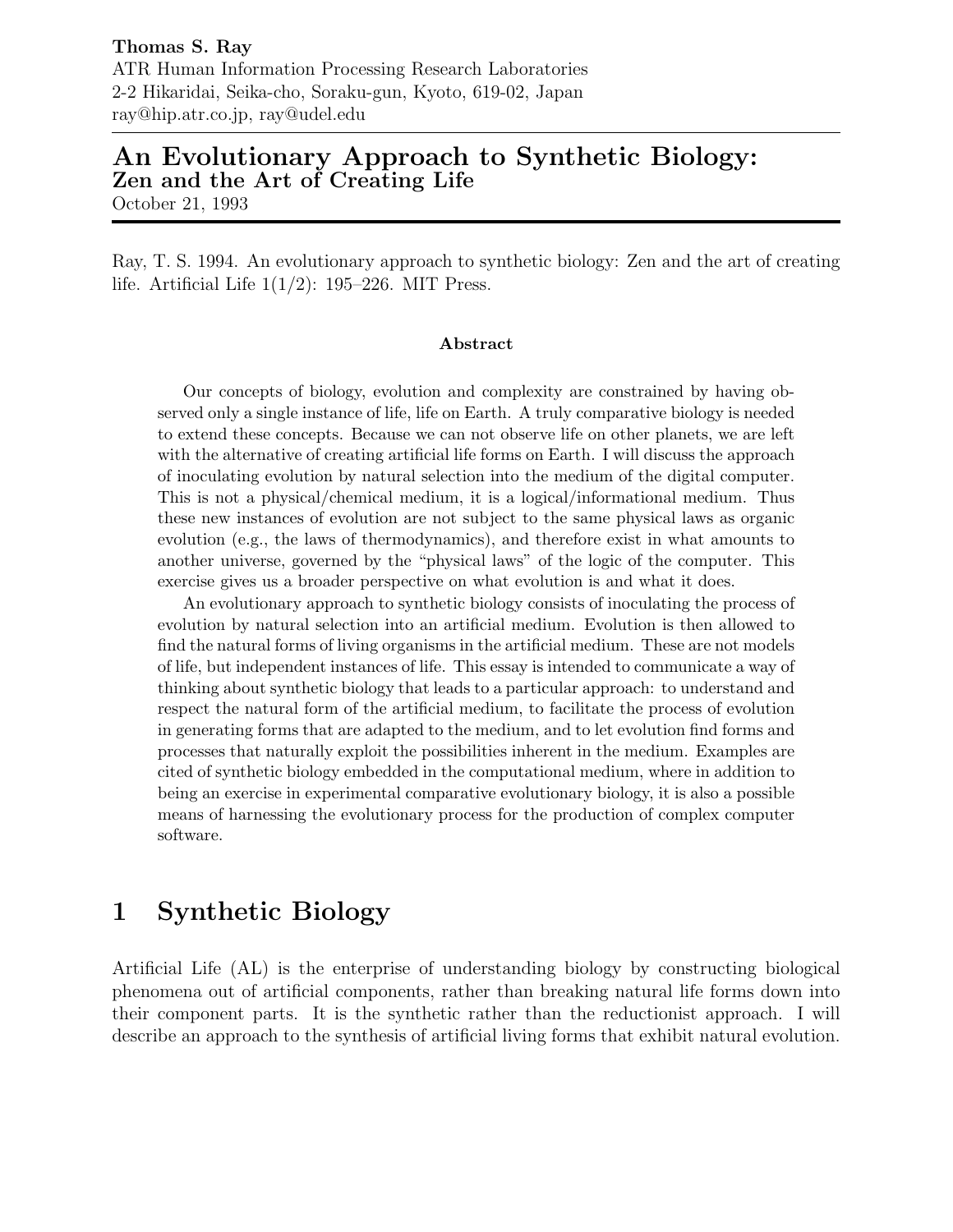The umbrella of Artificial Life is broad, and covers three principal approaches to synthesis: in hardware (e.g., robotics, nanotechnology), in software (e.g., replicating and evolving computer programs), in wetware (e.g., replicating and evolving organic molecules, nucleic acids or others). This essay will focus on software synthesis, although it is hoped that the issues discussed will be generalizable to any synthesis involving the process of evolution.

I would like to suggest that software syntheses in AL could be divided into two kinds: simulations and instantiations of life processes. AL simulations represent an advance in biological modeling, based on a bottom-up approach, that has been made possible by the increase of available computational power. In the older approaches to modeling of ecological or evolutionary phenomena, systems of differential equations were set up that expressed relationships between covarying quantities of entities (i.e., genes, alleles, individuals, or species) in the populations or communities.

The new bottom up approach creates a population of data structures, with each instance of the data structure corresponding to a single entity. These structures contain variables defining the state of an individual. Rules are defined as to how the individuals interact with one another and with the environment. As the simulation runs, populations of these data structures interact according to local rules, and the global behavior of the system emerges from those interactions. Several very good examples of bottom up ecological models have appeared in the AL literature [?, ?]. However, ecologists have also developed this same approach independently of the AL movement, and have called the approach "individual based" models [?, ?].

The second approach to software synthesis is what I have called instantiation rather than simulation. In simulation, data structures are created which contain variables that represent the states of the entities being modeled. The important point is that in simulation, the data in the computer is treated as a representation of something else, such as a population of mosquitoes or trees. In instantiation, the data in the computer does not represent anything else. The data patterns in an instantiation are considered to be living forms in their own right, and are not models of any natural life form. These can from the basis of a comparative biology [?].

The object of an AL instantiation is to introduce the natural form and process of life into an artificial medium. This results in an artificial life form in some medium other than carbon chemistry, and is not a model of organic life forms. The approach discussed in this essay involves introducing the process of evolution by natural selection into the computational medium. I consider evolution to be the fundamental process of life, and the generator of living form.

# 2 Recognizing Life

Most approaches to defining life involve assembling a short list of properties of life, and then testing candidates on the basis of whether or not they exhibit the properties on the list. The main problem with this approach is that there is disagreement as to what should be on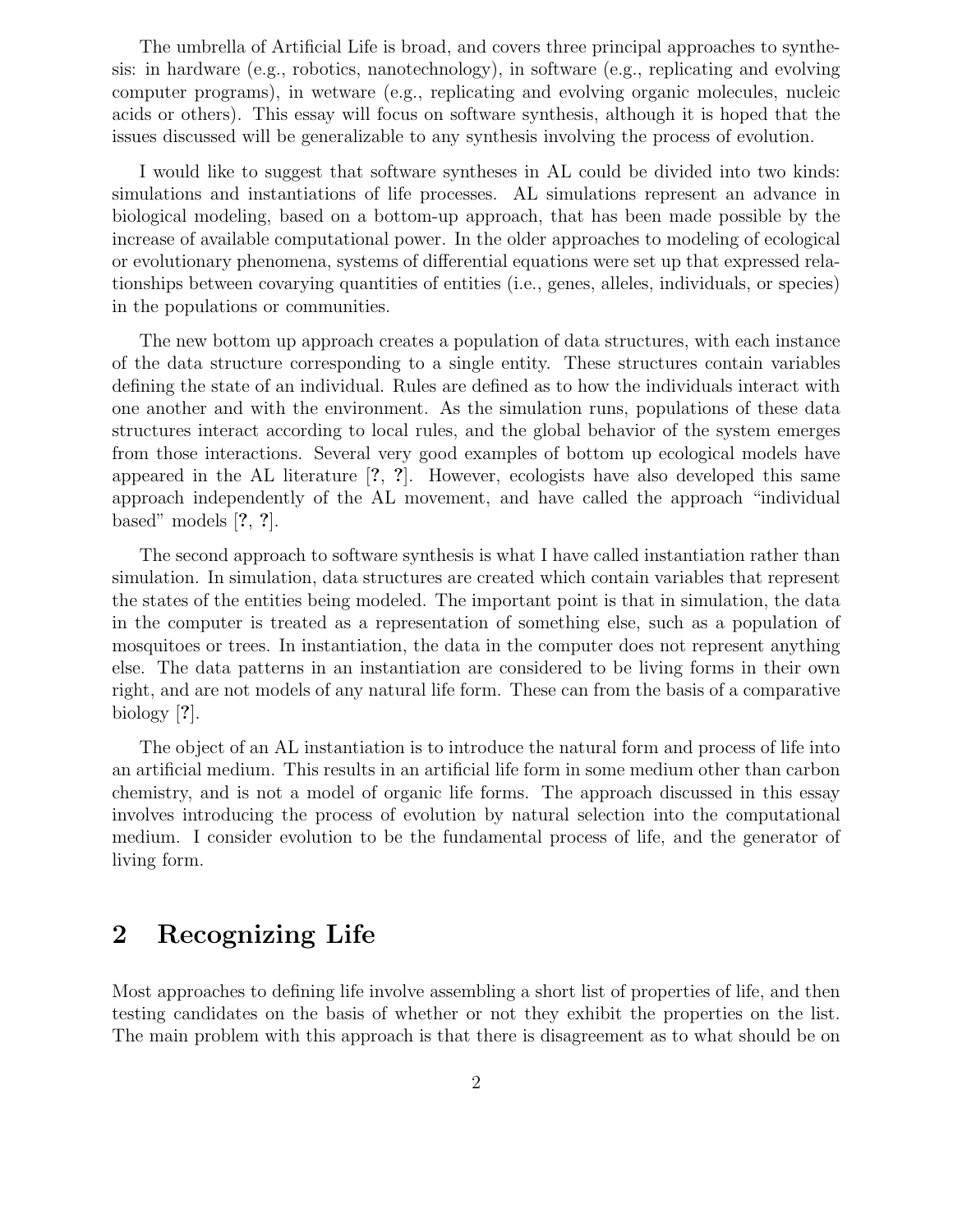the list. My private list contains only two items: self-replication and open-ended evolution. However, this reflects my biases as an evolutionary biologist.

I prefer to avoid the semantic argument and take a different approach to the problem of recognizing life. I was led to this view by contemplating how I would regard a machine that exhibited conscious intelligence at such a level that it could participate as an equal in a debate such as this. The machine would meet neither of my two criteria as to what life is, yet I don't feel that I could deny that the process it contained was alive.

This means that there are certain properties that I consider to be unique to life, and whose presence in a system signify the existance of life in that system. This suggests an alternative approach to the problem. Rather than creating a short list of minimal requirements and testing whether a system exhibits all items on the list, create a long list of properties unique to life and test whether a system exhibits any item on the list.

In this softer, more pluralistic approach to recognizing life, the objective is not to determine if the system is alive or not, but to determine if the system exhibits a "genuine" instance of some property that is a signature of living systems (e.g., self-replication, evolution, flocking, consciousness).

Whether we consider a system living because it exhibits some property that is unique to life amounts to a semantic issue. What is more important is that we recognize that it is possible to create disembodied but genuine instances of specific properties of life in artificial systems. This capability is a powerful research tool. By separating the property of life that we choose to study, from the many other complexities of natural living systems, we make it easier to manipulate and observe the property of interest. The objective of the approach advocated in this paper is to capture genuine evolution in an artificial system.

# 3 What Natural Evolution Does

Evolution by natural selection is a process that enters into a physical medium. Through iterated replication-with-selection of large populations through many generations, it searches out the possibilities inherent in the "physics and chemistry" of the medium in which it is embedded. It exploits any inherent self-organizing properties of the medium, and flows into natural attractors realizing and fleshing out their structure.

Evolution never escapes from its ultimate imperative: self-replication. However, the mechanisms that evolution discovers for achieving this ultimate goal gradually become so convoluted and complex that the underlying drive can seem to become superfluous. Some philosophers have argued that the evolutionary theory as expressed by the phrase "survival of the fittest" is tautological, in that the fittest are defined as those that survive to reproduce. In fact, fitness is achieved through innovation in engineering of the organism [?]. However there remains something peculiarly self-referential about the whole enterprise. There is some sense in which life may be a natural tautology.

Evolution is both a defining characteristic and the creative process of life itself. The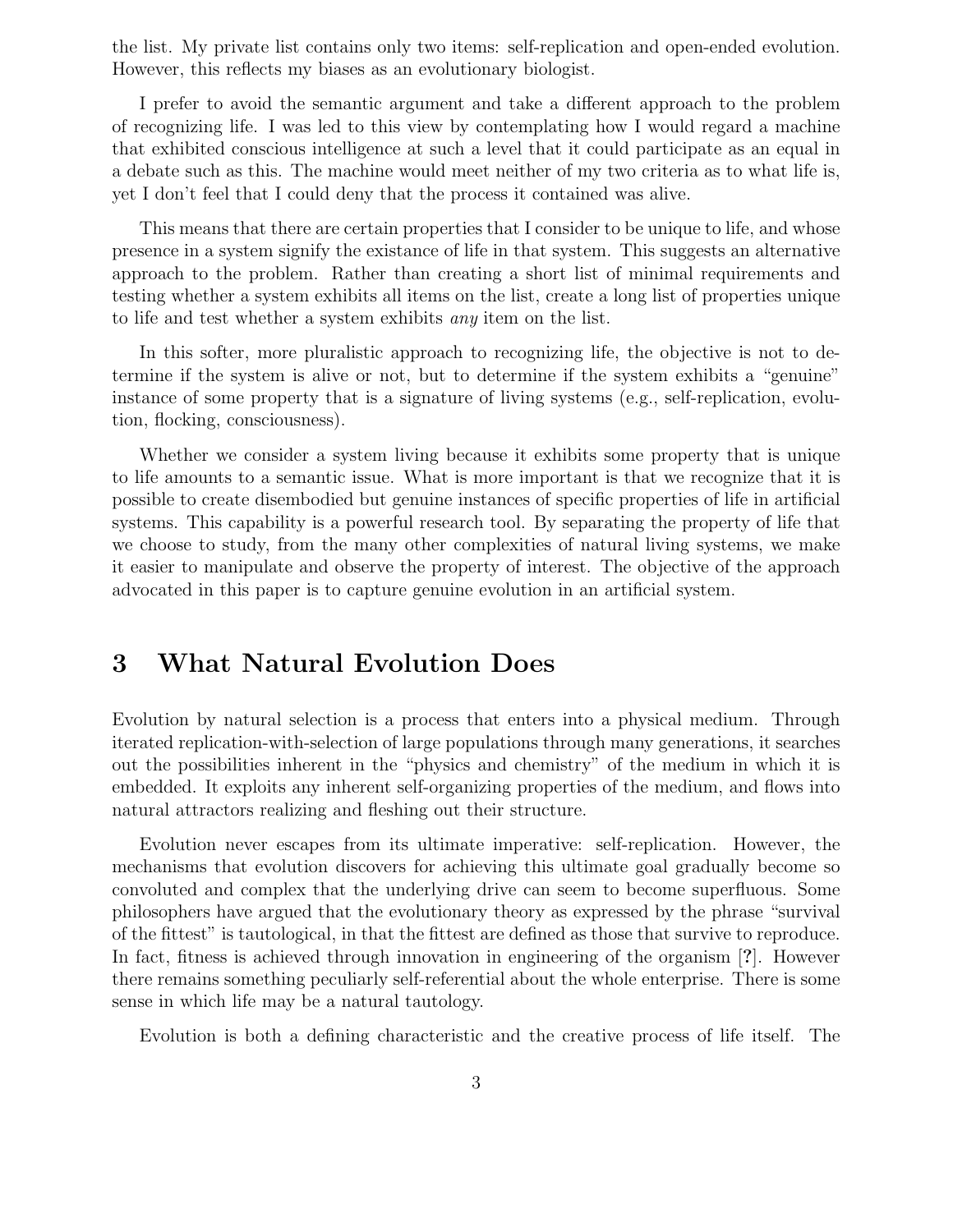living condition is a state that complex physical systems naturally flow into under certain conditions. It is a self-organizing, self-perpetuating state of auto-catalytically increasing complexity. The living component of the physical system quickly becomes the most complex part of the system, such that it re-shapes the medium, in its own image as it were. Life then evolves adaptations predominantly in relation to the living components of the system, rather than the non-living components. Life evolves adaptations to itself.

### 3.1 Evolution in Sequence Space

Think of organisms as occupying a "genotype space" consisting of all possible sequences of all possible lengths of the elements of the genetic system (i.e., nucleotides or machine instructions). When the first organism begins replicating, a single self-replicating creature, with a single sequence of a certain length occupies a single point in the genotype space. However, as the creature replicates in the environment, a population of creatures forms, and errors cause genetic variation, such that the population will form a cloud of points in the genotype space, centered around the original point.

Because the new genotypes that form the cloud are formed by random processes, most of them are completely inviable, and die without reproducing. However, some of them are capable of reproduction. These new genotypes persist, and as some of them are affected by mutation, the cloud of points spreads further. However, not all of the viable genomes are equally viable. Some of them discover tricks to replicate more efficiently. These genotypes increase in frequency, causing the population of creatures at the corresponding points in the genotype space to increase.

Points in the genotype space occupied by greater populations of individuals will spawn larger numbers of mutant offspring, thus the density of the cloud of points in the genotype space will shift gradually in the direction of the more fit genotypes. Over time, the cloud of points will percolate through the genotype space, either expanding outward as a result of random drift, or by flowing along fitness gradients.

Most of the volume of this space represents completely inviable sequences. These regions of the space may be momentarily and sparsely occupied by inviable mutants, but the cloud will never flow into the inviable regions. The cloud of genotypes may bifurcate as it flows into habitable regions in different directions, and it may split as large genetic changes spawn genotypes in distant but viable regions of the space. We may imagine that the evolving population of creatures will take the form of wispy clouds flowing through this space.

Now imagine for a moment the situation that there were no selection. This implies that every sequence is replicated at an equal rate. Mutation will cause the cloud of points to expand outward, eventually filling the space uniformly. In this situation, the complexity of the structure of the cloud of points does not increase through time, only the volume that it occupies. Under selection by contrast, through time the cloud will take on an intricate structure as it flows along fitness gradients and percolates by drift through narrow regions of viability in a largely uninhabitable space.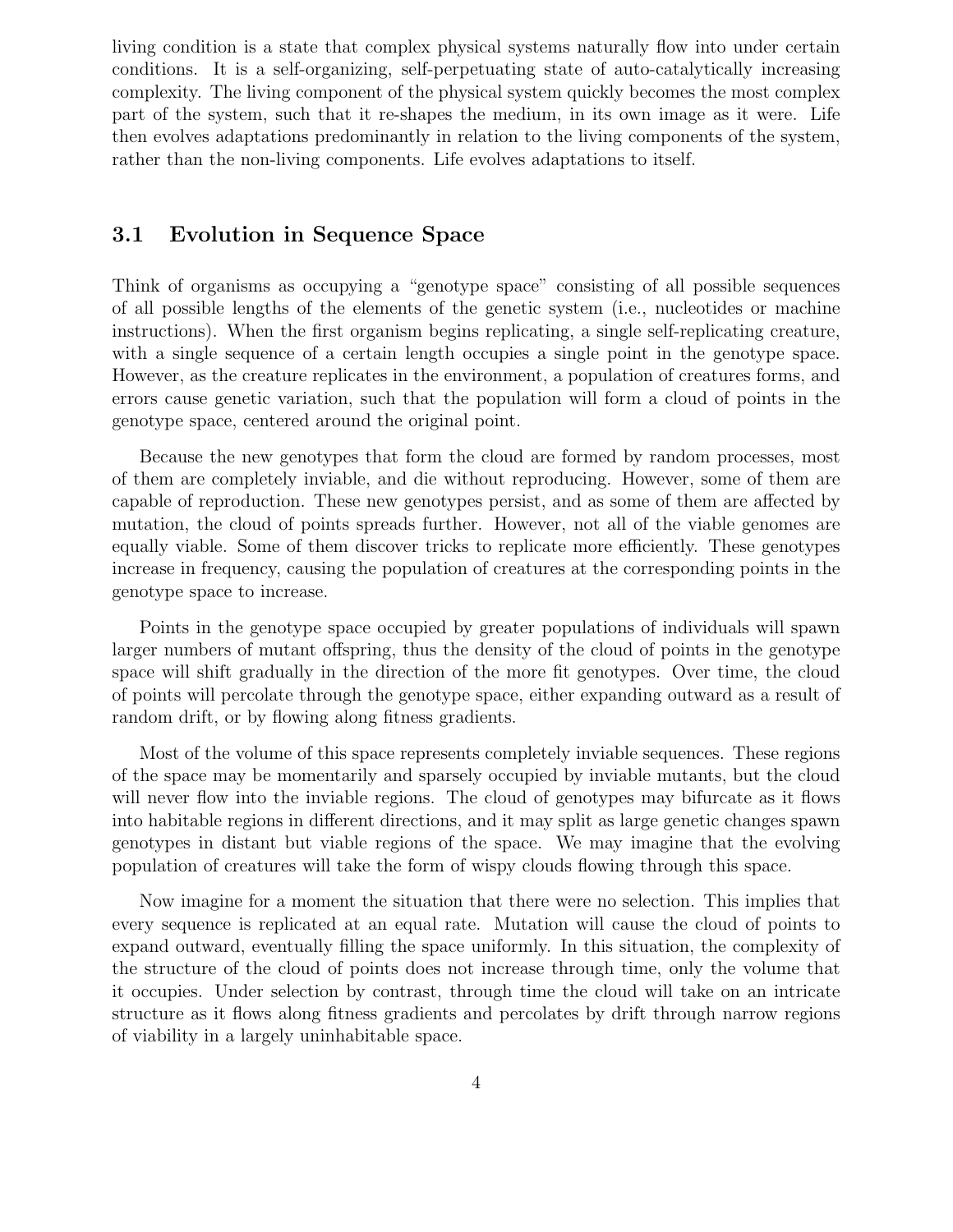Consider that the viable region of the genotype space is a very small subset of the total volume of the space, but that it probably exhibits a very complex shape, forming tendrils and sheets sparsely permeating the otherwise empty space. The complex structure of this cloud can be considered to be a product of evolution by natural selection. This thought experiment appears to imply that the intricate structure that the cloud of genotypes may assume through evolution is fully deterministic. Its shape is pre-defined by the physics and chemistry and the structure of the environment, in much the same way that the form of the Mandlebrot set is pre-determined by its defining equation. The complex structure of this viable space is inherent in the medium, and is an example of "order for free" [?].

No living world will ever fill the entire viable subspace, either at a single moment of time, or even cumulatively over its entire history. The region actually filled will be strongly influenced by the original self-replicating sequence, and by stochastic forces which will by chance push the cloud down a subset of possible habitable pathways. Furthermore, coevolution and ecological interactions imply that certain regions can only be occupied when certain other regions are also occupied. This concept of the flow of genotypes through the genotype space is essentially the same as that discussed by Eigen [?] in the context of "quasispecies". Eigen limited his discussion to species of viruses, where it is also easy to think of sequence spaces. Here, I am extending the concept beyond the bounds of the species, to include entire phylogenies of species.

### 3.2 Natural Evolution in an Artificial Medium

Until recently, life has been known as a state of matter, particularly combinations of the elements carbon, hydrogen, oxygen, nitrogen and smaller quantities of many others. However, recent work in the field of Artificial Life has shown that the natural evolutionary process can proceed with great efficacy in other media, such as the informational medium of the digital computer [?, ?, ?, ?, ?, ?, ?, ?, ?, ?, ?, ?, ?, ?, ?, ?, ?, ?, ?, ?, ?, ?, ?, ?]

These new natural evolutions, in artificial media, are beginning to explore the possibilities inherent in the "physics and chemistry" of those media. They are organizing themselves and constructing self-generating complex systems. While these new living systems are still so young that they remain in their primordial state, it appears that they have embarked on the same kind of journey taken by life on earth, and presumably have the potential to evolve levels of complexity that could lead to sentient and eventually intelligent beings.

If natural evolution in artificial media leads to sentient or intelligent beings, they will likely be so alien that they will be difficult to recognize. The sentient properties of plants are so radically different from those of animals, that they are generally unrecognized or denied by humans, and plants are merely in another kingdom of the one great tree of organic life on earth [?, ?, ?]. Synthetic organisms evolving in other media such as the digital computer, are not only not a part of the same phylogeny, but they are not even of the same physics. Organic life is based on conventional material physics, whereas digital life exists in a logical, not material, informational universe. Digital intelligence will likely be vastly different from human intelligence; forget the Turing test.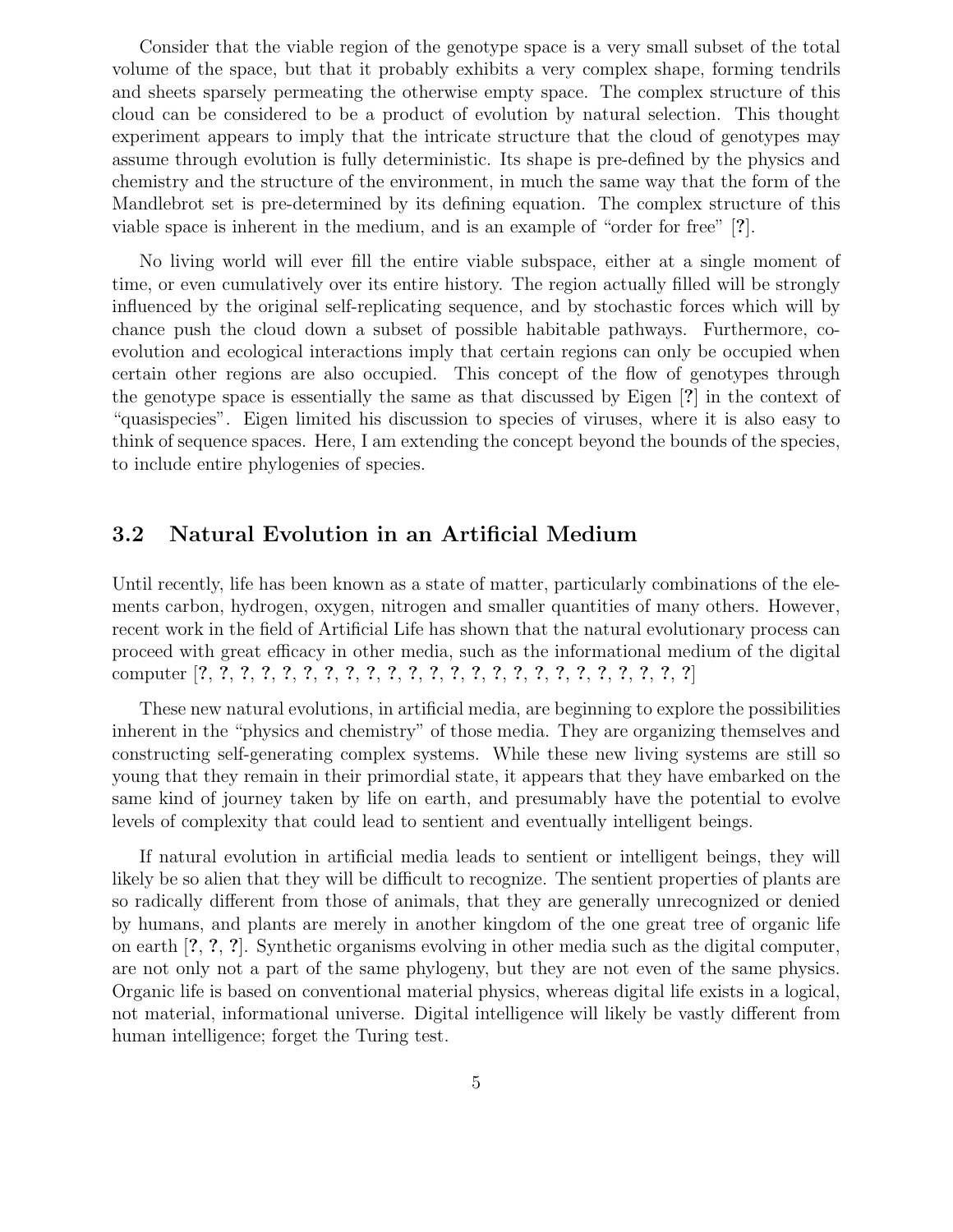# 4 The Approach

Marcel, a mechanical chessplayer... his exquisite 19th-century brainwork — the human art it took to build which has been flat lost, lost as the dodo bird ... But where inside Marcel is the midget Grandmaster, the little Johann Allgeier? where's the pantograph, and the magnets? Nowhere. Marcel really is a mechanical chessplayer. No fakery inside to give him any touch of humanity at all. — Thomas Pynchon, Gravity's Rainbow.

The objective of the approach discussed here, is to create an instantiation of evolution by natural selection in the computational medium. This creates a conceptual problem that requires considerable art to solve: ideas and techniques must be learned by studying organic evolution, and then applied to the generation of evolution in a digital medium, without forcing the digital medium into an "un-natural" simulation of the organic world.

We must derive inspiration from observations of organic life, but we must never lose sight of the fact that the new instantiation is not organic, and may differ in many fundamental ways. For example, organic life inhabits a Euclidean space, however computer memory is not a Euclidean space. Inter-cellular communication in the organic world is chemical in nature, and therefore a single message generally can pass no more information than on or off. By contrast, communication in digital computers generally involves the passing of bit patterns, which can carry much more information.

The fundamental principal of the approach being advocated here is to understand and respect the natural form of the digital computer, to facilitate the process of evolution in generating forms that are adapted to the computational medium, and to let evolution find forms and processes that naturally exploit the possibilities inherent in the medium.

Situations arise where it is necessary to make significant changes from the standard computer architecture. But such changes should be made with caution, and only when there is some feature of standard computer architectures which clearly inhibits the desired processes. Examples of such changes are discussed in the section "The Genetic Language" below. Less substantial changes are also discussed in the sections on the "Flaw" genetic operator, "Mutations", and "Artificial Death". The sections on "Spatial Topology" and "Digital 'Neural Networks' — Natural AI" are little tirades against examples of what I consider to be un-natural transfers of forms from the natural world to the digital medium.

# 5 The Computational Medium

The computational medium of the digital computer is an informational universe of boolean logic, not a material one. Digital organisms live in the memory of the computer, and are powered by the activity of the central processing unit (CPU). Whether the hardware of the CPU and memory is built of silicon chips, vacuum tubes, magnetic cores, or mechanical switches is irrelevant to the digital organism. Digital organisms should be able to take on the same form in any computational hardware, and in this sense are "portable" across hardware.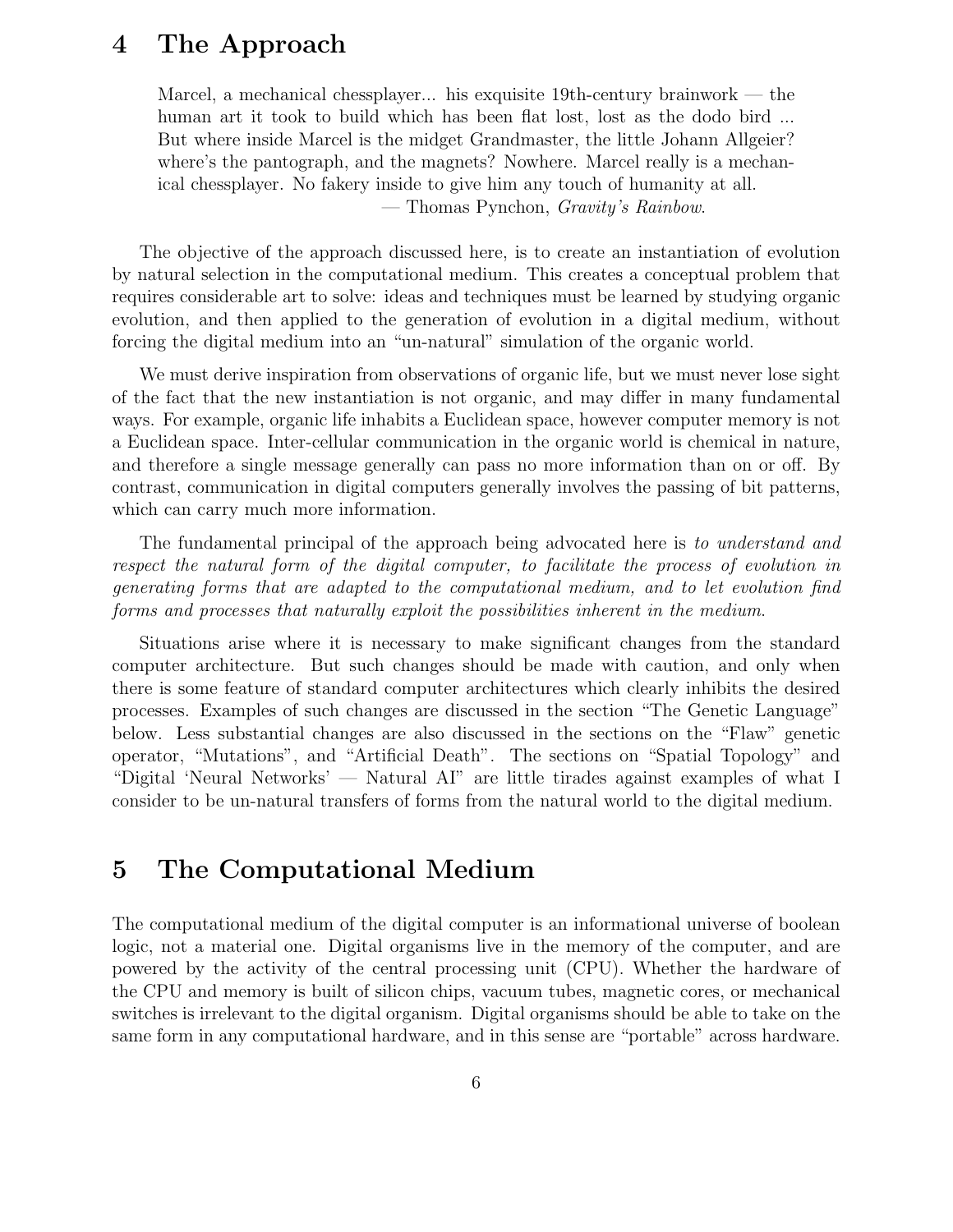Digital organisms might as well live in a different universe from us, as they are not subject to the same laws of physics and chemistry. They are subject to the "physics and chemistry" of the rules governing the manipulation of bits and bytes within the computer's memory and CPU. They never "see" the actual material from which the computer is constructed, they see only the logic and rules of the CPU and the operating system. These rules are the only "natural laws" that govern their behavior. They are not influenced by the natural laws that govern the material universe (e.g., the laws of thermodynamics).

A typical instantiation of this type involves the introduction of a self-replicating machine language program into the RAM memory of a computer subject to random errors such as bit flips in the memory or occasionally inaccurate calculations [?, ?, ?, ?, ?]. This generates the basic conditions for evolution by natural selection as outlined by Darwin [?]: self-replication in a finite environment with heritable genetic variation.

In this instantiation, the self-replicating machine language program is thought of as the individual "digital organism" or "creature". The RAM memory provides the physical space that the creatures occupy. The CPU provides the source of energy. The memory consists of a large array of bits, generally grouped into eight bit bytes and sixteen or thirty-two bit words. Information is stored in these arrays as voltage patterns which we usually symbolize as patterns of ones and zeros.

The "body" of a digital organism is the information pattern in memory that constitutes its machine language program. This information pattern is data, but when it is passed to the CPU, it is interpreted as a series of executable instructions. These instructions are arranged in such a way that the data of the body will be copied to another location of memory. The informational patterns stored in the memory are altered only through the activity of the CPU. It is for this reason that the CPU is thought of as the analog of the energy source. Without the activity of the CPU, the memory would be static, with no changes in the informational patterns stored there.

The logical operations embodied in the instruction set of the CPU constitute a large part of the definition of the "physics and chemistry" of the digital universe. The topology of the computer's memory (discussed below) is also a significant component of the digital physics. The final component of the digital physics is the operating system, a software program running on the computer, which embodies rules for the allocation of resources such as memory space and CPU time to the various processes running on the computer.

The instruction set of the CPU, the memory, and the operating system together define the complete "physics and chemistry" of the universe inhabited by the digital organism. They constitute the physical environment within which digital organisms will evolve. Evolving digital organisms will compete for access to the limited resources of memory space and CPU time, and evolution will generate adaptations for the more agile access to and the more efficient use of these resources.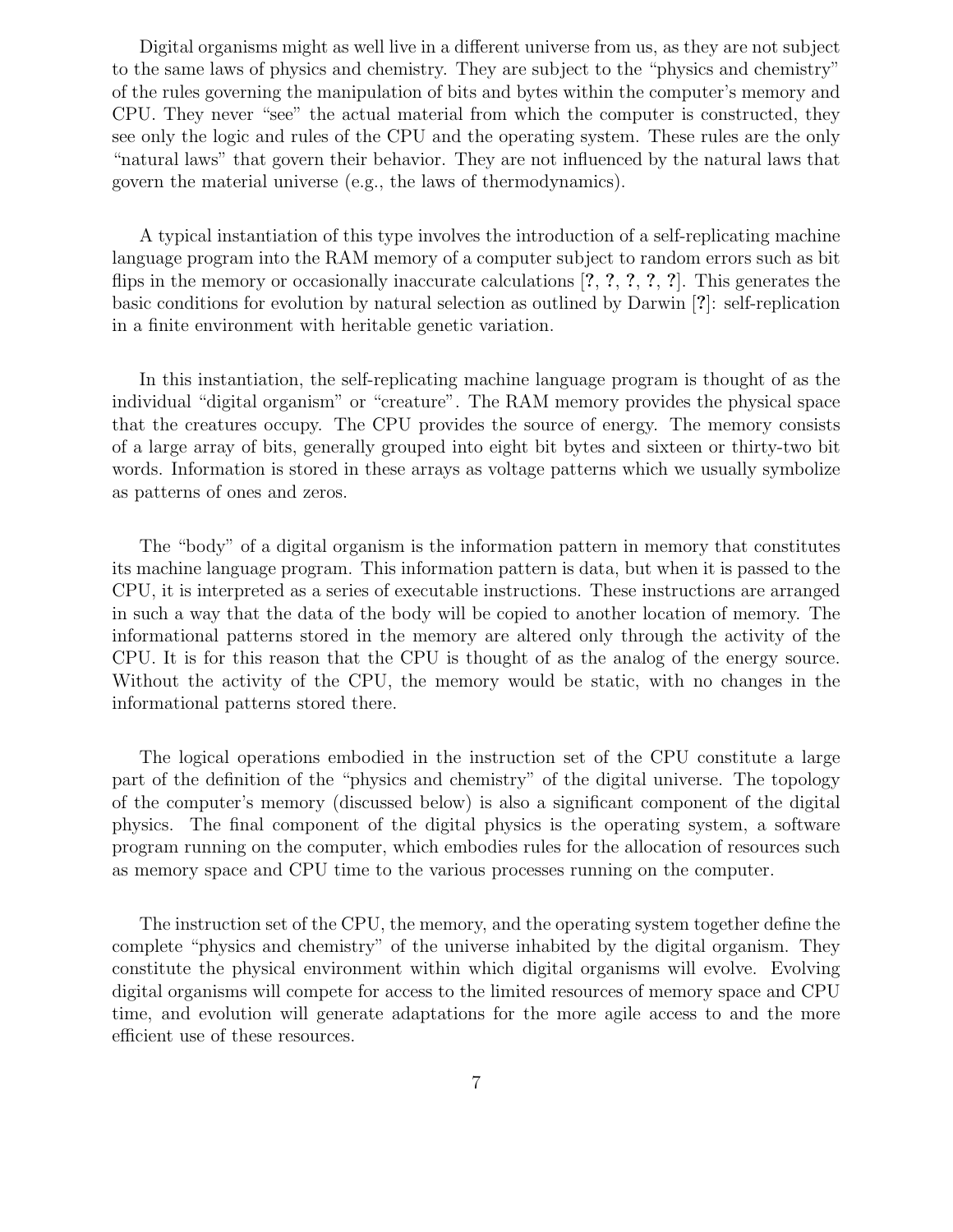# 6 The Genetic Language

The simplest possible instantiation of a digital organism is a machine language program that codes for self-replication. In this case, the bit pattern that makes up the program is the body of the organism, and at the same time its complete genetic material. Therefore, the machine language defined by the CPU constitutes the genetic language of the digital organism.

It is worth noting at this point that the organic organism most comparable to this kind of digital organism is the hypothetical, and now extinct, RNA organism [?]. These were presumably nothing more than RNA molecules capable of catalyzing their own replication. What the supposed RNA organisms have in common with the simple digital organism is that a single molecule constitutes the body and the genetic information, and effects the replication. In the digital organism a single bit pattern performs all the same functions.

The use of machine code as a genetic system raises the problem of brittleness. It has generally been assumed by computer scientists that machine language programs can not be evolved because random alterations such as bit flips and recombinations will always produce inviable programs. It has been suggested [?] that overcoming this brittleness and "Discovering how to make such self-replicating patterns more robust so that they evolve to increasingly more complex states is probably the central problem in the study of artificial life."

The assumption that machine languages are too brittle to evolve is probably true, as a consequence of the fact that machine languages have not previously been designed to survive random alterations. However, recent experiments have shown that brittleness can be overcome by addressing the principal causes, and without fundamentally changing the structure of machine languages [?, ?].

The first requirement for evolvability is graceful error handling. When code is being randomly altered, every possible meaningless or erroneous condition is likely to occur. The CPU should be designed to handle these conditions without crashing the system. The simplest solution is for the CPU to perform no operation when it meets these conditions, perhaps setting an error flag, and to proceed to the next instruction.

Due to random alterations of the bit patterns, all possible bit patterns are likely to occur. Therefore a good design is for all possible bit patterns to be interpretable as meaningful instructions by the CPU. For example in the Tierra system  $[?,?,?,?,?,?,]$ , a five bit instruction set was chosen, in which all thirty-two five bit patterns represent good machine instructions.

This approach (all bit patterns meaningful) also could imply a lack of syntax, in which each instruction stands alone, and need not occur in the company of other instructions. To the extent that the language includes syntax, where instructions must precede or follow one another in certain orders, random alterations are likely to destroy meaningful syntax thereby making the language more brittle. A certain amount of this kind of brittleness can be tolerated as long as syntax errors are also handled gracefully.

During the design of the first evolvable machine language [?], a standard machine lan-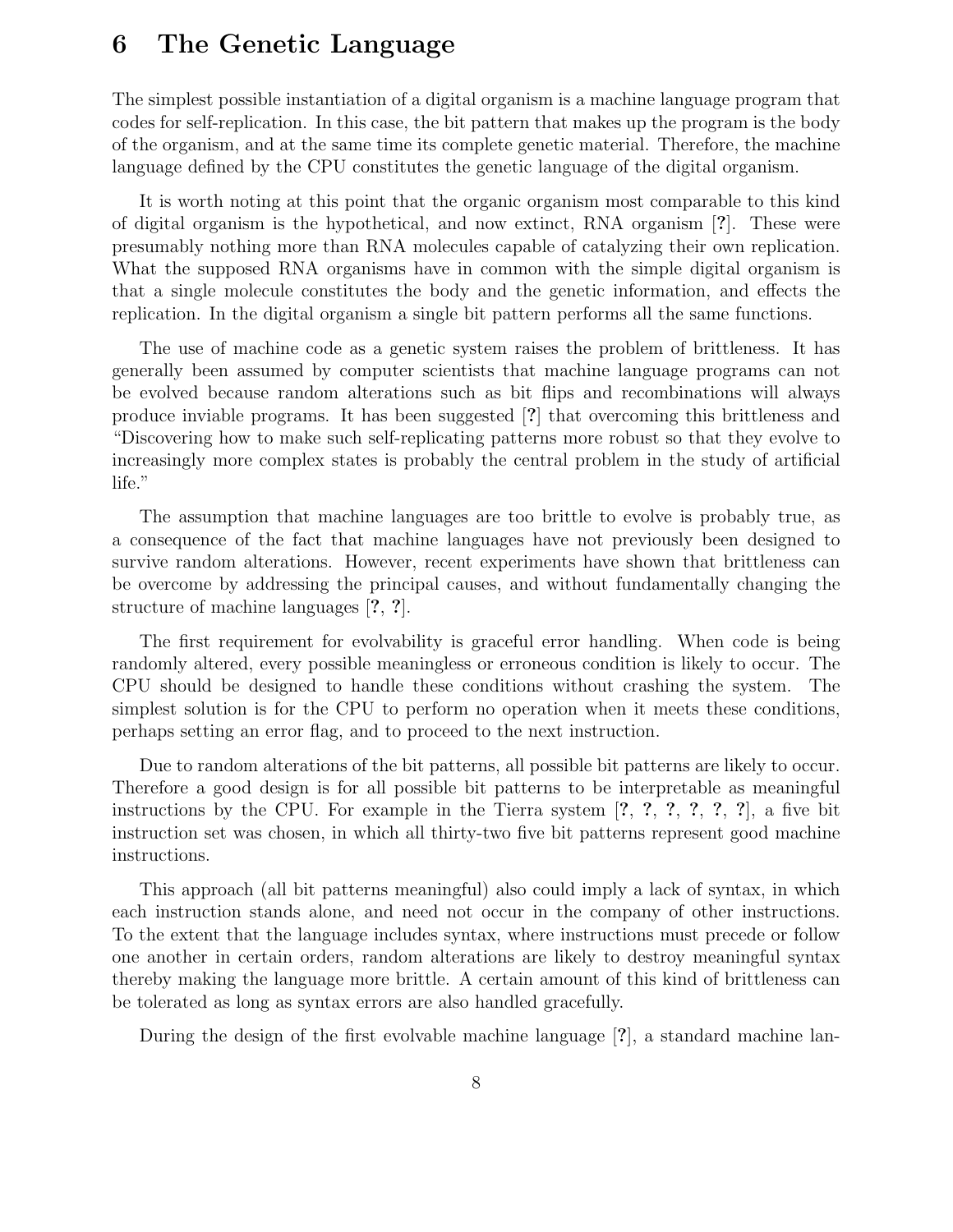guage (Intel 80X86) was compared to the genetic language of organic life, to attempt to understand the difference between the two languages that might contribute to the brittleness of the former and the robustness of the latter. One of the outstanding differences noted was in the number of basic informational objects contained in the two.

The organic genetic language is written with an alphabet consisting of four different nucleotides. Groups of three nucleotides form sixty-four "words" (codons), which are translated into twenty amino-acids by the molecular machinery of the cell. The machine language is written with sequences of two voltages (bits) which we conceptually represent as ones and zeros. The number of bits that form a "word" (machine instruction) varies between machine architectures, and in some architectures is not constant. However, the number required generally ranges from sixteen to thirty-two. This means that there are from tens of thousands to billions of machine instruction bit patterns, which are translated into operations performed by the CPU.

The thousands or billions of bit patterns that code for machine instructions contrasts with the sixty four nucleotide patterns that code for amino acids. The sixty-four nucleotide patterns are degenerate, in that they code for only twenty amino-acids. Similarly, the machine codes are degenerate, in that there are at most hundreds rather than thousands or billions of machine operations.

The machine codes exhibit a massive degeneracy (with respect to actual operations) as a result of the inclusion of data into the bit patterns coding for the operations. For example, the add operation will take two operands, and produce as a result the sum of the two operands. While there may be only a single add operation, the instruction may come in several forms depending on where the values of the two operands come from, and where the resultant sum will be placed. Some forms of the add instruction allow the value(s) of the operand(s) to be specified in the bit pattern of the machine code.

The inclusion of numeric operands in the machine code is the primary cause of the huge degeneracy. If numeric operands are not allowed, the number of bit patterns required to specify the complete set of operations collapses to at most a few hundred.

While there is no empirical data to support it, it is suspected that the huge degeneracy of most machine languages may be a source of brittleness. The logic of this argument is that mutation causes random swapping among the fundamental informational objects, codons in the organic language, and machine instructions in the digital language. It seems more likely that meaningful results will be produced when swapping among sixty-four objects than when swapping among billions of objects.

The size of the machine instruction set can be made comparable to the number of codons simply by eliminating numeric operands embedded in the machine code. However, this change creates some new problems. Computer programs generally function by executing instructions located sequentially in memory. However, in order to loop or branch, they use instructions such as "jump" to cause execution to jump to some other part of the program. Since the locations of these jumps are usually fixed, the jump instruction will generally have the target address included as an operand embedded in the machine code.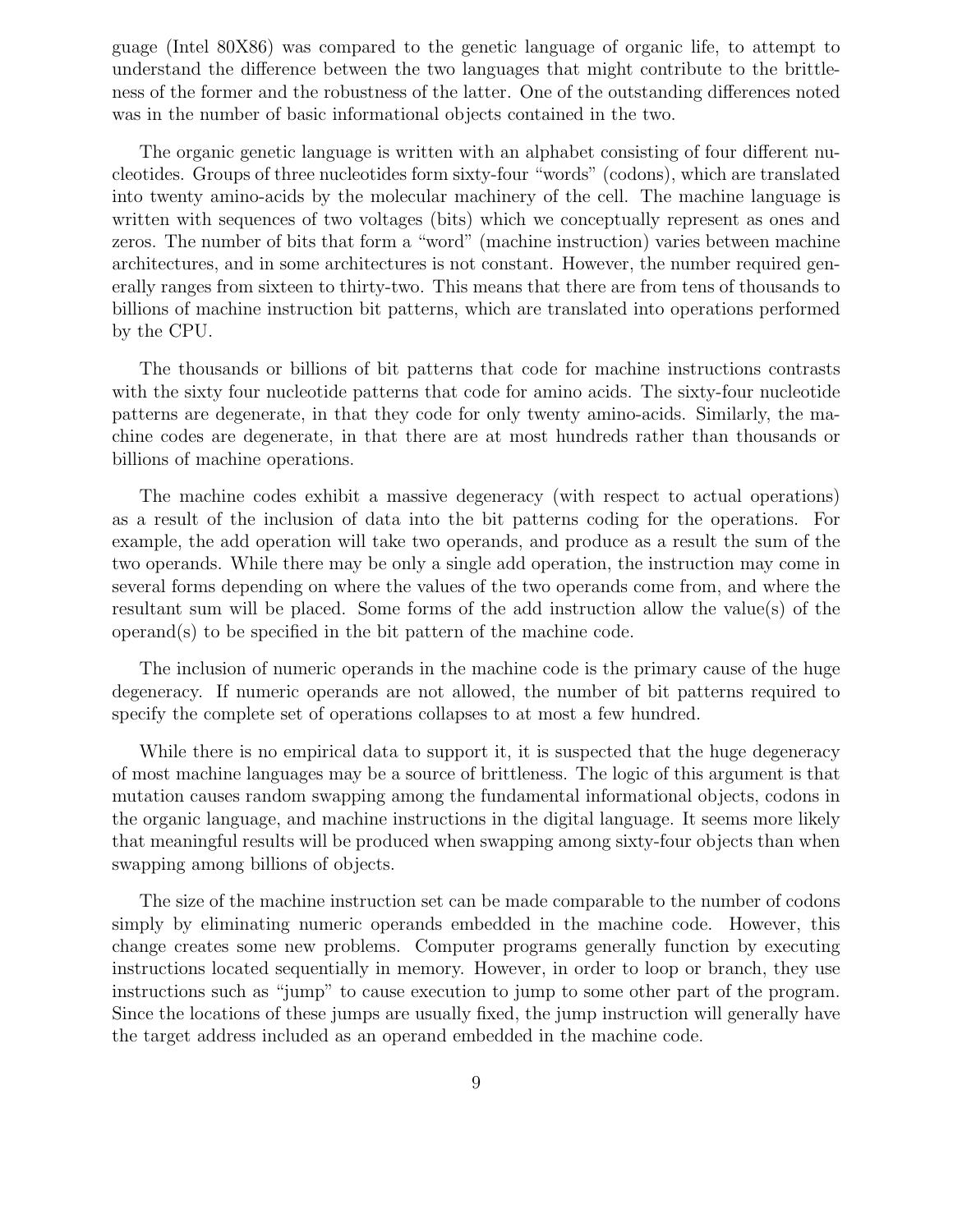By eliminating operands from the machine code, we generate the need for a new mechanism of addressing for jumps. To resolve this problem, an idea can be borrowed from molecular biology. We can ask the question: how do biological molecules address one another? Molecules do not specify the coordinates of the other molecules they interact with. Rather, they present shapes on their surfaces that are complementary to the shapes on the surfaces of the target molecules. The concept of complementarity in addressing can be introduced to machine languages by allowing the jump instruction to be followed by some bit pattern, and having execution jump to the nearest occurrence of the complementary bit pattern.

In the development of the Tierran language, two changes were introduced to the machine language to reduce brittleness: elimination of numeric operands from the code, and the use of complementary patterns to control addressing. The resulting language proved to be evolvable [?]. As a result, nothing was learned about evolvability, because only one language was tested, and it evolved. It is not known what features of the language enhance its evolvability, which detract, and which do not affect evolvability. Subsequently, three additional languages were tested and the four languages were found to vary in their patterns and degree of evolvability [?]. However, it is still not known how the features of the language affect its evolvability.

## 7 Genetic Operators

In order for evolution to occur, there must be some genetic variation among the offspring. In organic life, this is insured by natural imperfections in the replication of the informational molecules. However, one way in which digital "chemistry" differs from organic chemistry is in the degree of perfection of its operations. In the computer, the genetic code can be reliably replicated without errors to such a degree that we must artificially introduce errors or other sources of genetic variation in order to induce evolution.

### 7.1 Mutations

In organic life, the simplest genetic change is a "point mutation", in which a single nucleic acid in the genetic code is replaced by one of the three other nucleic acids. This can cause an amino acid substitution in the protein coded by the gene. The nucleic acid replacement can be caused by an error in the replication of the DNA molecule, or it can be caused by the effects of radiation or mutagenic chemicals.

In the digital medium, a comparably simple genetic change can result from a bit flip in the memory, where a one is replaced by a zero, or a zero is replaced by a one. These bit flips can be introduced in a variety of ways that are analogous to the various natural causes of mutation. In any case, the bit flips must be introduced at a low to moderate frequency, as high frequencies of mutation prevent the replication of genetic information, and lead to the death of the system [?].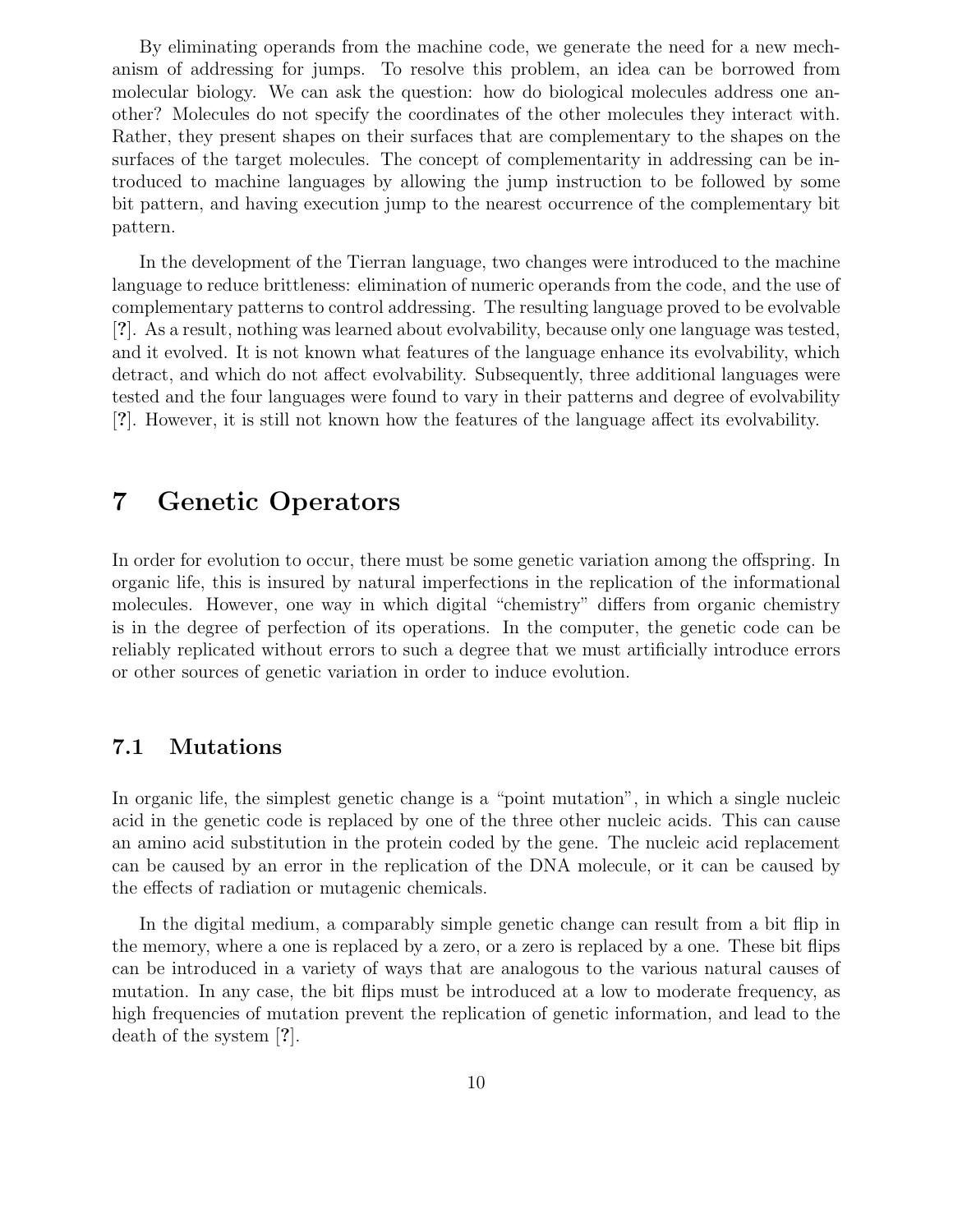Bit flips may be introduced at random anywhere in memory, where they may or may not hit memory actually occupied by digital organisms. This could be thought of as analogous to cosmic rays falling at random and disturbing molecules which may or may not be biological in nature. Bit flips may also be introduced when information is copied in the memory, which could be analogous to the replication errors of DNA. Alternatively, bit flips could be introduced in memory as it is accessed, either as data or executable code. This could be thought of as damage due to "wear and tear".

### 7.2 Flaws

Alterations of genetic information are not the only source of noise in the system. In organic life, enzymes have evolved to increase the probability of chemical reactions that increase the fitness of the organism. However, the metabolic system is not perfect. Undesired chemical reactions do occur, and desired reactions sometimes produce undesired by-products. The result is the generation of molecular species that can "gum up the works", having unexpected consequences, generally lowering the fitness of the organism, but possibly raising it.

In the digital system, an analogue of metabolic (non-genetic) errors can be introduced by causing the computations carried out by the CPU to be probabilistic, producing erroneous results at some low frequency. For example, any time a sum or difference is calculated, the result could be off by some small value (e.g. plus or minus one). Or, if all bits are shifted one position to the left or right, an appropriate error would be to shift by two positions or not at all. When information is transferred from one location to another, either in the RAM memory or the CPU registers, it could occasionally be transferred from the wrong location, or to the wrong location. While flaws do not directly cause genetic changes, they can cause a cascade of events that result in the production of an offspring that is genetically different from the parent.

### 7.3 Recombination — Sex

#### 7.3.1 The Nature of Sex

In organic life, there are a wide variety of mechanisms by which offspring are produced which contain genetic material from more that one parent. This is the sexual process. Recombination mechanisms range from very primitive and haphazard to elaborately orchestrated.

At the primitive extreme we find certain species of bacteria, in which upon death, the cell membrane breaks open, releasing the DNA into the surrounding medium. Fragments of this dead DNA are absorbed across the membranes of other bacteria of the same species, and incorporated into their genome [?]. This is a one way transferral of genetic material, rather than a reciprocal exchange.

At the complex extreme we find the conventional sexual system of most of the higher animals, in which each individual contains two copies of the entire genome. At reproduction,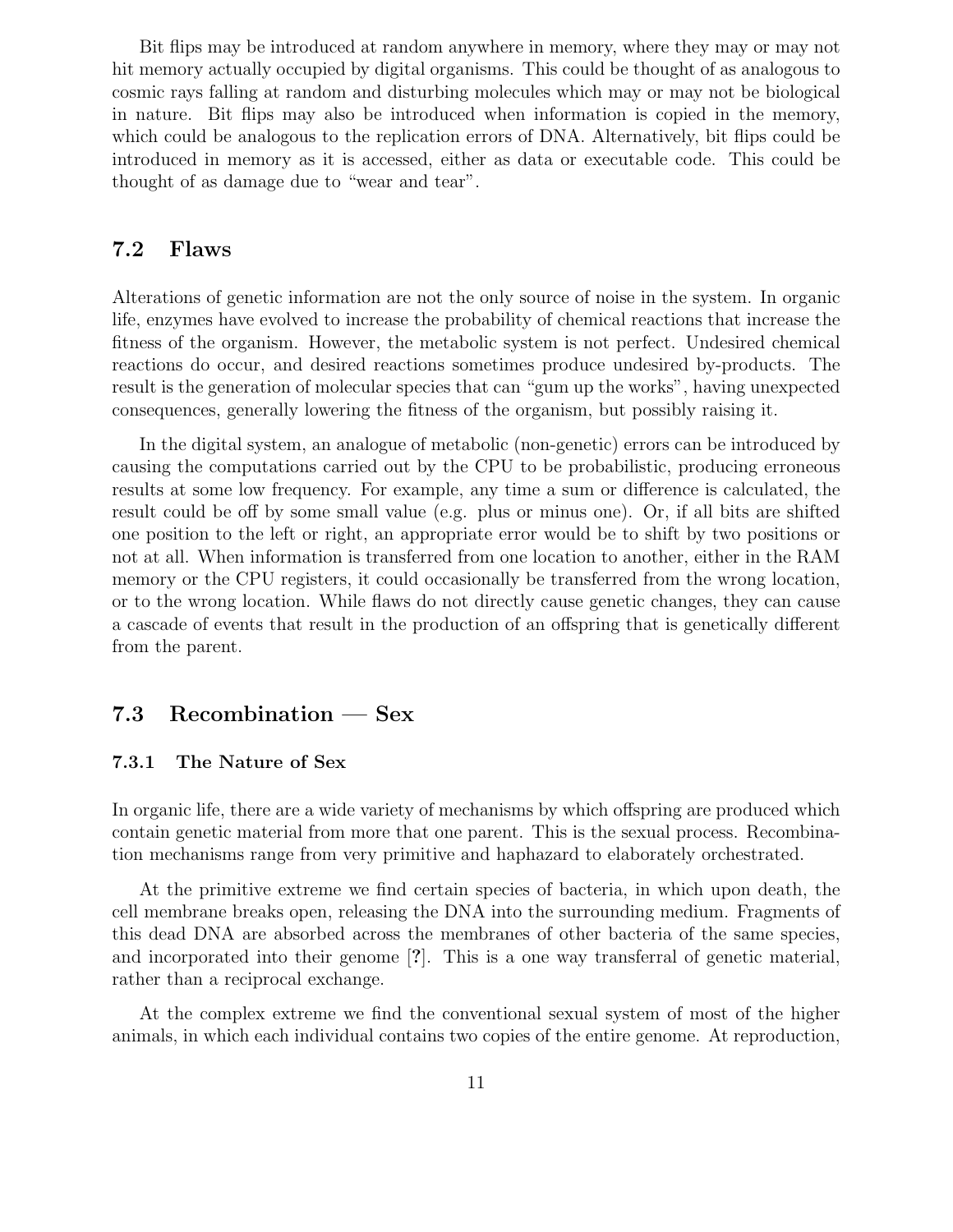each of two parents contributes one complete copy of the genome (half of their genetic material) to the offspring. This means that each offspring receives one half of its genetic material from each of two parents, and each parent contributes one half of its genetic material to each offspring. Very elaborate behavioral and molecular mechanisms are required to orchestrate this joint contribution of genetic material to the offspring.

The preponderance of sex remains an enigma to evolutionary theory [?, ?, ?, ?, ?, ?, ?, ?, ?]. Careful analysis has failed to show any benefits from sex, at the level of the individual organism, that outweigh the high costs (e.g., passing on only half of the genome). The only obvious benefit of sex is that it provides diversity among the offspring, allowing the species to adapt more readily to a changing environment. However, quantitative analysis has shown that in order for sex to be favored by selection at the individual level, it is not enough for the environment to change unpredictably, the environment must actually change capriciously [?, ?]. That is, whatever genotype has the highest fitness this generation, must have the lowest fitness the next generation, or at least a trend in this direction, a negative heritability of fitness.

One theory to explain the perpetuation of sex (based on the Red Queen hypothesis, see below) states that the environment is in fact capricious, due to the importance of biotic factors in determining selective forces. That is, sex is favored because it is necessary to maintain adaptation in the face of evolving species in the environment (e.g., predators/parasites, prey/hosts, competitors) who themselves are sexual, and can undergo rapid evolutionary change. Predators and parasites will tend to evolve so as to favor attacking whatever genotype of their prey/host is the most common. The genotype that is most successful at present is targeted for future attack. This dynamic makes the environment capricious in the sense discussed above.

There are fundamental differences in the nature of the evolutionary process between asexual and sexual organisms. The evolving entity in an asexual species is a branching lineage of genetic individuals which retain their genetic identity through the generations. In a sexual species, the evolving entity is a collective "gene pool", and genetic individuals are absolutely ephemeral, lasting only one generation.

Recalling the discussion of "genotype space" above in the section "Evolution in Sequence Space", imagine that we could represent genotype space in two dimensions, and that we allow a third dimension to represent time. Visualize now, an evolving asexual organism. Starting with a single individual, it would occupy a single point in the genotype space at time zero. When it reproduces, if there is no mutation, its offspring would occupy the same point in genotype space, at a later time. Thus the lineage of the asexual organism would appear as a line moving forward in time. If mutations occur, they cause the offspring to occupy new locations in genotype space, forming branches in the lineage.

Through time, the evolving asexual lineage would form a tree like structure in the genotype space–time coordinates. However, every individual branch of the tree will evolve independently of all the others. While there may be ecological interactions between genetically different individuals, there is no exchange of genetic material between them. From a genetic point of view, each branch of the tree is on its own; it must adapt, or fail to adapt based on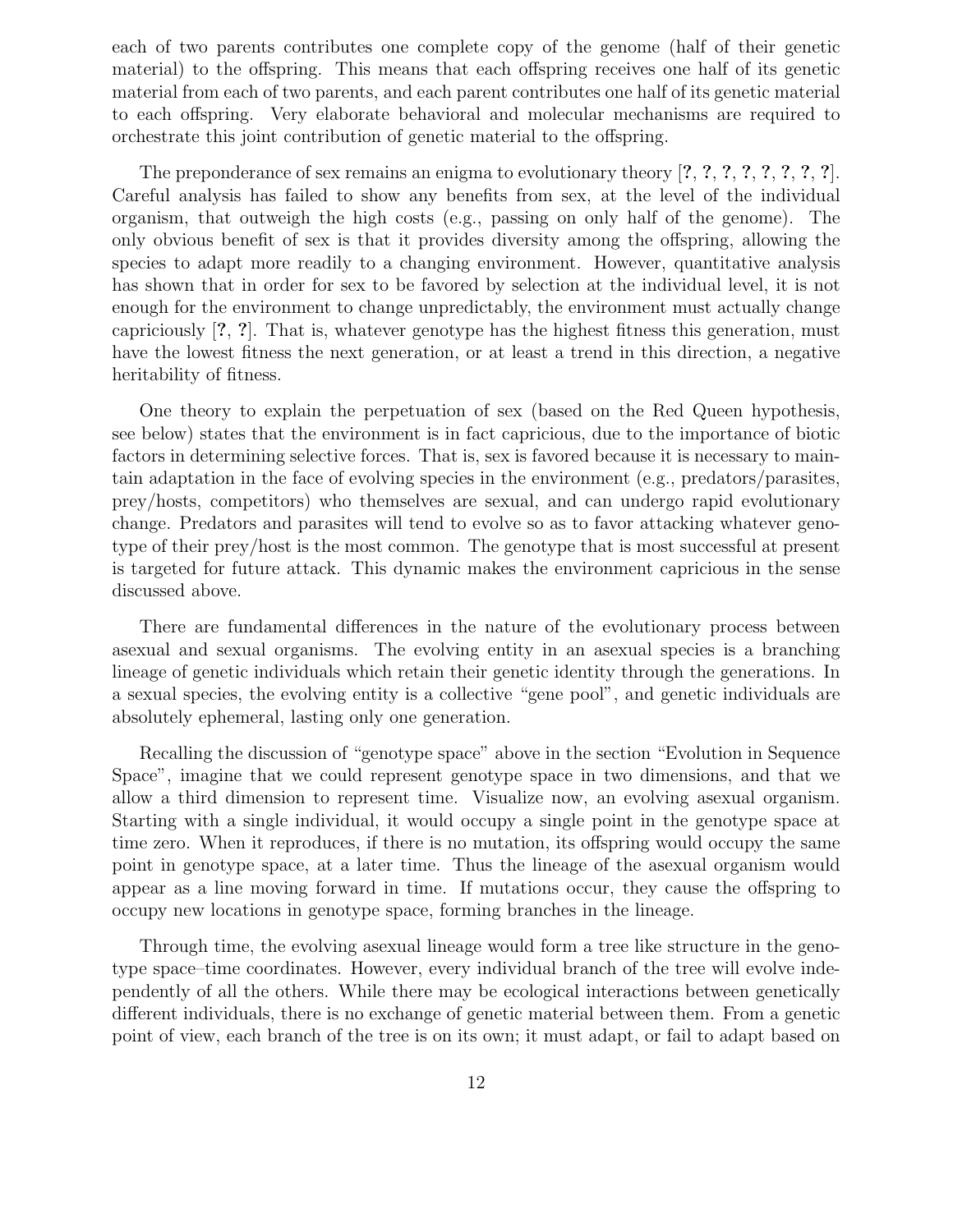its own genetic resources.

In order to visualize an evolving sexual population we must start with a population of individuals, each of which will be genetically unique. Thus they will appear as a scatter of points in the genotype space plane at time zero. In the next generation, all of the original genotypes will be dead, however, a completely new set of genotypes will have been formed from new combinations of pieces of the genomes from the previous generation. No individual genotypes will survive from one generation to the next, thus over time, the evolving sexual population appears as a diffuse cloud of disconnected points, with no lines formed from persistent genotypes.

The most important distinction between the evolving asexual and sexual populations is that the asexual individuals are genetically isolated and must adapt or not based on the limited genetic resources of the individual, while sexual organisms by comparison draw on the genetic resources of the entire population, due to the flow of genes resulting from sexual matings. The entity that evolves in an asexual population is an isolated but branching lineage of genetic individuals. In a sexual population, the individual is ephemeral, and the entity that evolves is a "gene pool".

Due to the genetic cohesion of a sexual population and the ephemeral nature of its individuals, the evolving sexual entity exists at a higher level of organization than the individual organism. The evolving entity, a gene pool, is supra-organismal. It samples the environment through many individuals simultaneously, and pools their genetic resources in finding adaptive genetic combinations.

The definition of the biological species is based on a concept of sexual reproduction: a group of individuals capable of interbreeding freely under natural conditions. Species concepts simply do not apply well to asexual species. In order for synthetic life to be useful for the study of the properties of species and the speciation process, it must include an organized sexual process, such that the evolving entity is a gene pool.

#### 7.3.2 Implementation of Digital Sex

The above discussions of the nature of sexuality are intended to make the point that it is an important process in evolutionary biology, and should be included in synthetic implementations of life. The sexual process is implemented with the "cross-over" genetic operator in the field of genetic algorithms, where it has been considered to be the most important genetic operator [?].

The cross-over operator has also been implemented in synthetic life systems [?, ?]. However, it has been implemented in the spirit of a genetic algorithm, rather than in the spirit of synthetic life. This is because in these implementations the cross-over process is not under the control of the organism, but rather is forced on the individual. In addition, these implementations are based on haploid sex not diploid sex (see below). In order to address many of the interesting evolutionary questions surrounding sexuality, the sexual process must be optional, at least through evolution, and should be diploid.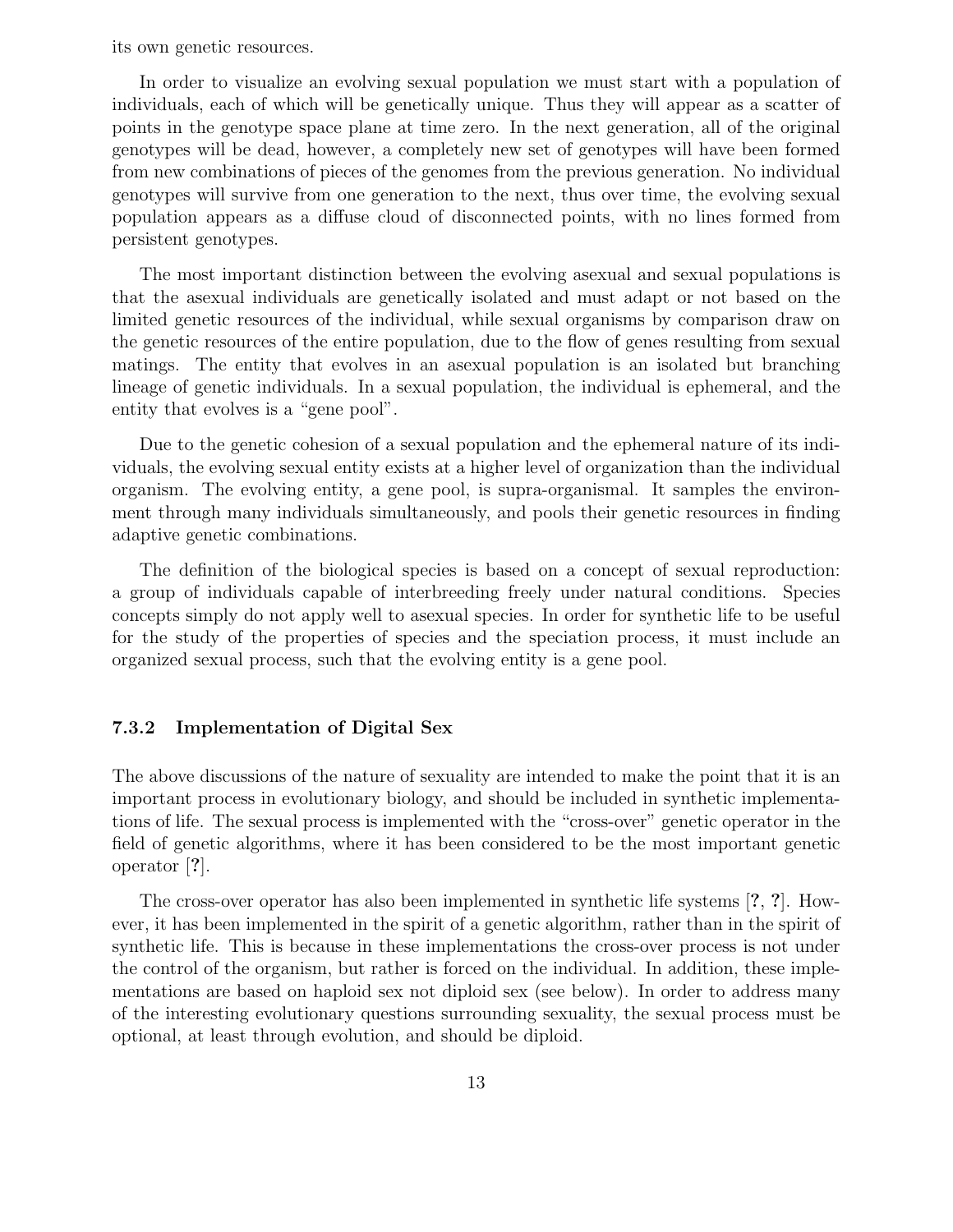Primitive sexual processes have appeared spontaneously in the Tierra synthetic life system [?]. However, there apparently has still not been an implementation of natural organized sexuality in a synthetic system. I would like to discuss my conception of how this could be implemented, with particular reference to the Tierra system.

It would seem that the simplest way of implementing an organized sexuality that would give rise to an evolving gene pool would involve the use of "ploidy". Ploidy refers to a system in which each individual contains multiple copies of the complete genome. In the most familiar sexual system (that used by humans), the gametes (egg and sperm) contain one copy of the genome (they are haploid), and all other stages of the life cycle contain two copies (they are diploid), which derive from the union of a sperm and egg.

In a digital organism whose body consists of a sequence of machine code, it would be easy to duplicate the sequence and include two copies within the cell. However, some problems can arise with this configuration, if the two copies of the genome occupy adjacent blocks of memory. Which copy of the genome will be executed? When the organism contributes one of its two copies of the genome to an offspring, which of the two copies will be contributed, and how can the mother cell recognize where one complete genome begins and ends?

A solution to these problems that has been partially implemented in the Tierra system is to have the two copies of the genome intertwined, rather than in adjacent blocks of memory. This can be done by letting alternate bytes represent one genome, and the skipped bytes the other genome. Tierran instructions utilize only five bits, and so are mapped to successive bytes in memory. If we instead place successive instructions in successive sixteen bit words, one copy of the genome can occupy the high order bytes, and the other genome can occupy the low order bytes of the words.

This arrangement facilitates relatively simple solutions to the problems mentioned above. Execution of the genome takes place by having the instruction pointer execute alternate bytes. In a diploid organism there are two tracks. The track to initially be executed can be chosen at random. At a certain frequency, or under certain circumstances, the executing track can be switched so that both copies of the genome will be expressed.

Having two parallel tracks helps to resolve the problem of recognizing where one copy of the genome ends and the other begins, since both genomes usually begin and end together. Copying of the genome, like execution, can occur along one track. Optionally, tracks could be switched during the copy process, to introduce an effect similar to crossing over in meiosis. In addition, the use of both tracks can be optional, so that haploid and diploid organisms can coexist in the same soup, and evolution can favor either form, according to selective pressures.

#### 7.4 Transposons

The explosion of diversity in the Cambrian occurred in the lineage of the eukaryotes; the prokaryotes did not participate. One of the most striking genetic differences between eukaryotes and prokaryotes is that most of the genome of prokaryotes is translated into proteins,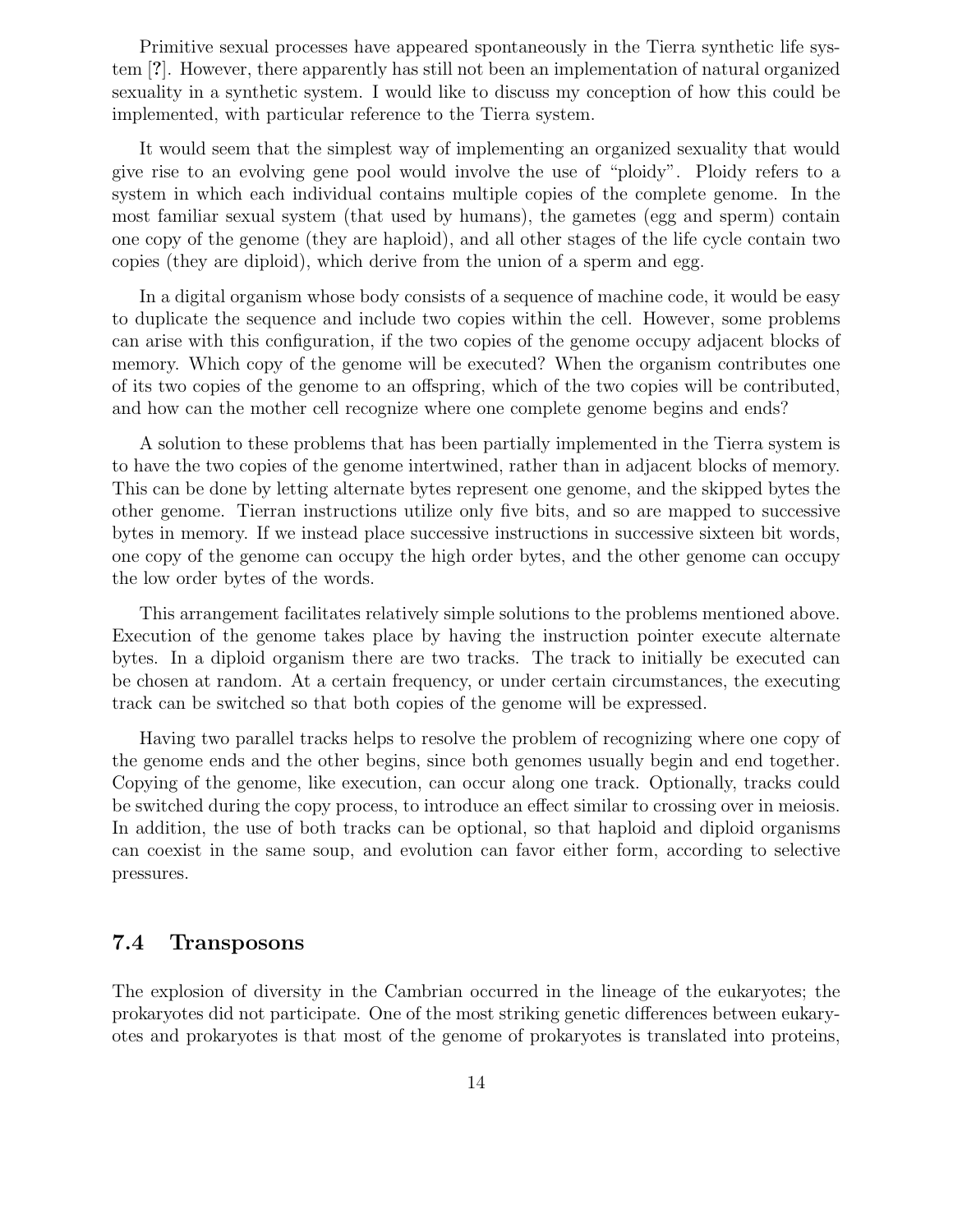while most of the genome of eukaryotes is not. It has been estimated that typically 98% of the DNA in eukaryotes is neither translated into proteins nor involved in gene regulation, that it is simply "junk" DNA [?]. It has been suggested that much of this junk code is the result of the self-replication of pieces of DNA within rather than between cells [?, ?].

Mobile genetic elements, transposons, have this intra-genome self-replicating property. It has been estimated that 80% of spontaneous mutations are caused by transposons [?, ?]. Repeated sequences, resulting from the activity of mobile elements, range from dozens to millions in numbers of copies, and from hundreds to tens of thousands of base pairs in length. They vary widely in dispersion patterns from clumped to sparse [?].

Larger transposons carry one or more genes in addition to those necessary for transposition. Transposons may grow to include more genes; one mechanism involves the placement of two transposons into close proximity so that they act as a single large transposon incorporating the intervening code. In many cases transposons carry a sequence that acts as a promoter, altering the regulation of genes at the site of insertion [?].

Transposons may produce gene products and often are involved in gene regulation [?]. However, they may have no effect on the external phenotype of the individual [?]. Therefore they evolve through another paradigm of selection, one that does not involve an external phenotype. They are seen as a mechanism for the selfish spread of DNA which may become inactive junk after mutation [?].

DNA of transposon origin can be recognized by their palindrome endings flanked by short non-reversed repeated sequences resulting from insertion after staggered cuts. In Drosophila melanogaster approximately 5 to 10 percent of its total DNA is composed of sequences bearing these signs. There are many families of such repeated elements, each family possessing a distinctive nucleotide sequence, and distributed in many sites throughout the genome. One well known repeated sequence occurring in humans is found to have as many as a half million copies in each haploid genome [?].

Elaborate mechanisms have evolved to edit out junk sequences inserted into critical regions. An indication of the magnitude of the task comes from the recent cloning of the gene for cystic fibrosis, where it was discovered that the gene consists of 250,000 base pairs, only 4,440 of which code for protein, the remainder are edited out of the messenger RNA before translation [?, ?, ?, ?].

It appears that many repeated sequences in genomes may have originated as transposons favored by selection at the level of the gene, favoring genes which selfishly replicated themselves within the genome. However, some transposons may have coevolved with their host genome as a result of selection at the organismal or populational level, favoring transposons which introduce useful variation through gene rearrangement. It has been stated that: "transposable elements can induce mutations that result in complex and intricately regulated changes in a single step", and they are "A highly evolved macromutational mechanism" [?].

In this manner, "smart" genetic operators may have evolved, through the interaction of selection acting at two or more hierarchical levels (it appears that some transposons have followed another evolutionary route, developing inter-cellular mobility and becoming viruses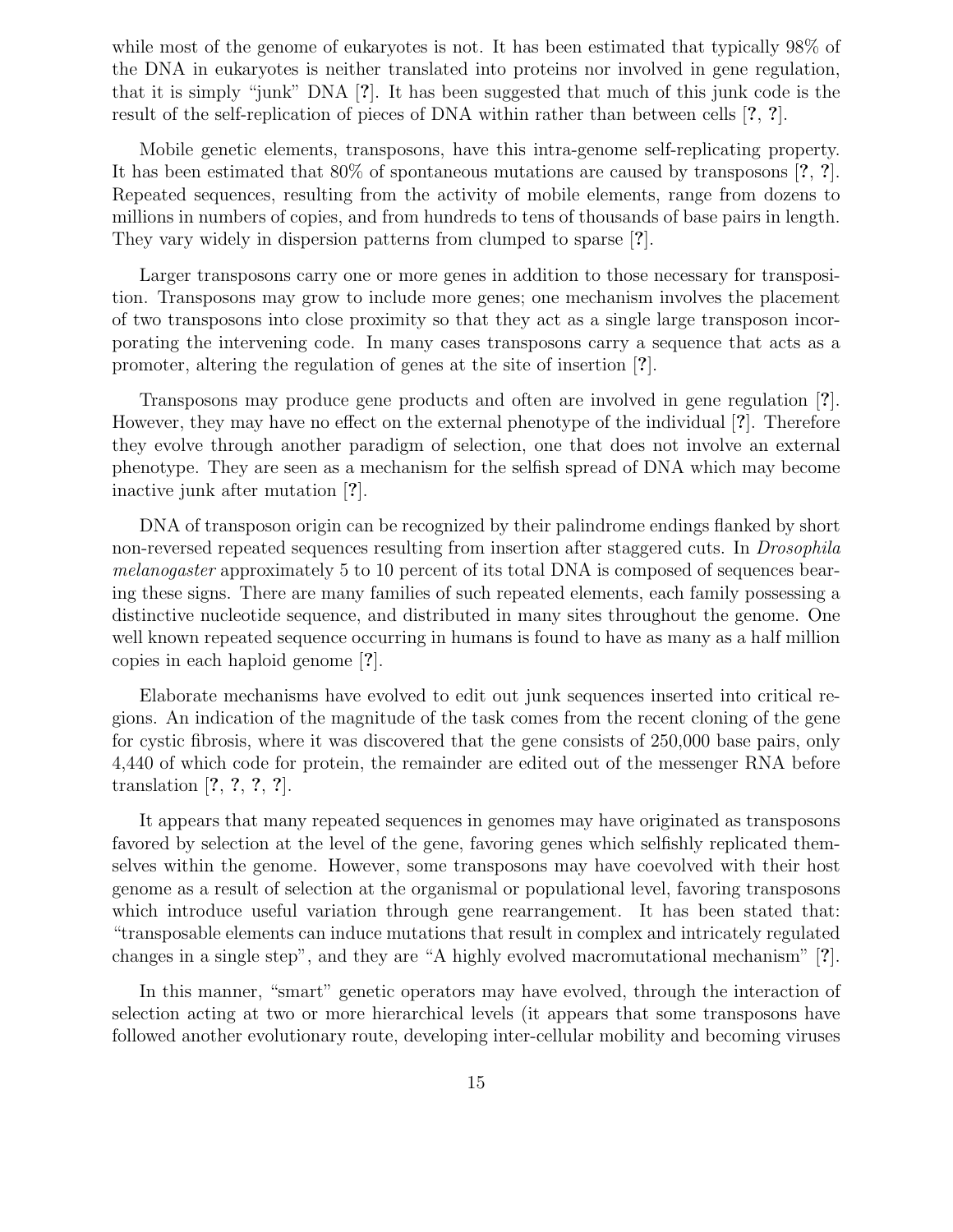[?]). It is likely that transposons today represent the full continuum from purely parasitic "selfish DNA" and viruses to highly coevolved genetic operators and gene regulators. The possession of smart genetic operators may have contributed to the explosive diversification of eukaryotes by providing them with the capacity for natural genetic engineering.

In designing self replicating digital organisms, it would be worthwhile to introduce such genetic parasites, in order to facilitate the shuffling of the code that they bring about. Also, the excess code generated by this mechanism provides a large store of relatively neutral code that can randomly explore new configurations through the genetic operations of mutation and recombination. When these new configurations confer functionality, they may become selected for.

# 8 Artificial Death

Death must play a role in any system that exhibits the process of evolution. Evolution involves a continuing iteration of selection, which implies differential death. In natural life, death occurs as a result of accident, predation, starvation, disease, or if these fail to kill the organism, it will eventually die from senescence resulting from an accumulation of wear and tear at every level of the organism including the molecular.

In normal computers, processes are "born" when they are initiated by the user, and "die" when they complete their task and halt. A process whose goal is to repeatedly replicate itself is essentially an endless loop, and would not spontaneously terminate. Due to the perfection of normal computer systems, we can not count on "wear and tear" to eventually cause a process to terminate.

In synthetic life systems implemented in computers, death is not likely to be a process that would occur spontaneously, and it must generally be introduced artificially by the designer. Everyone who has set up such a system has found their own unique solutions. Todd [?] recently discussed this problem in general terms.

In the Tierra system [?] death is handled by a "reaper" function of the operating system. The reaper uses a linear queue. When creatures are born, they enter the bottom of the queue. When memory is full, the reaper frees memory to make space for new creatures by killing off the top of the queue. However, each time an individual generates an error condition, it moves up the reaper queue one position.

An interesting variation on this was introduced by Barton-Davis [?] who eliminated the reaper queue. In its place, he caused the "flaw rate" (see section on Flaws above) to increase with the age of the individual, in mimicry of wear and tear. When the flaw rate reached 100%, the individual was killed. Skipper [?] provided a "suicide" instruction, which if executed, would cause a process to terminate (die). The evolutionary objective then became to have a suicide instruction in your genome which you do not execute yourself, but which you try to get other individuals to execute. Litherland [?] introduced death by local crowding. Davidge caused processes to die when they contained certain values in their registers [?]. Gray [?] allowed each process six attempts at reproduction, after which they would die.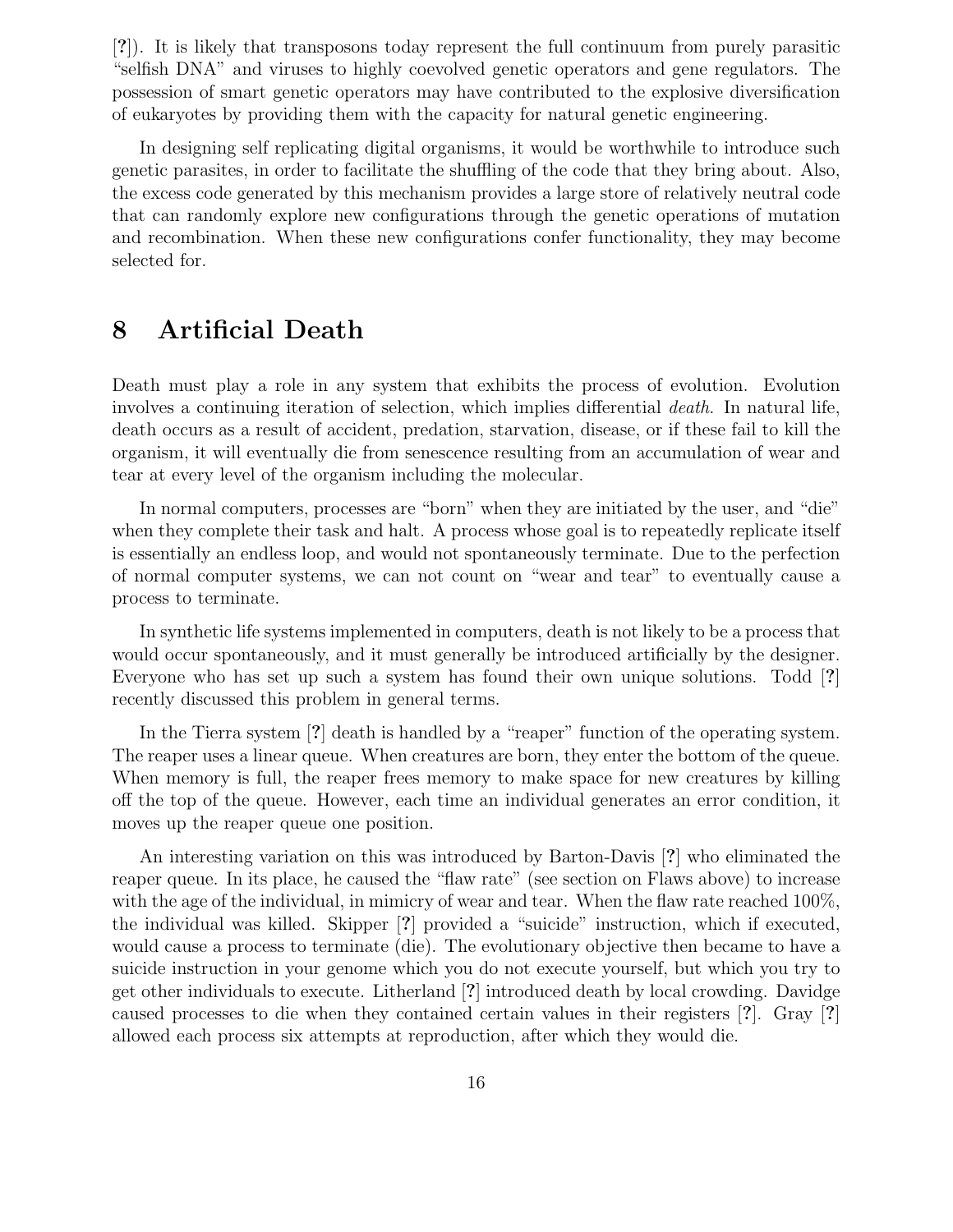# 9 Operating System

Much of the "physics and chemistry" of the digital universe is determined by the specifications of the operations performed by the instruction set of the CPU. However, the operating system also determines a significant part of the physical context. The operating system manages the allocation of critical resources such as memory space and CPU cycles.

Digital organisms are processes that spawn processes. As processes are born, the operating system will allocate memory and CPU cycles to them, and when they die, the operating system will return the resources they had utilized to the pool of free resources. In synthetic life systems, the operating system may also play a role in managing death, mutations and flaws.

The management of resources by the operating system is controlled by algorithms. From the point of view of the digital organisms these take the form of a set of logical rules like those embodied in the logic of the instruction set. In this way, the operating system is a defining part of the physics and chemistry of the digital universe. Evolution will explore the possibilities inherent in these rules, finding ways to more efficiently gain access to and exploit the resources managed by the operating system.

# 10 Spatial Topology

Digital organisms live in the memory space of computers, predominantly in the RAM memory, although they could also live on disks or any other storage device, or even within networks to the extent that the networks themselves can store information. In essence, digital organisms live in the space that has been referred to as "cyber-space". It is worthwhile reflecting on the topology of this space, as it is a radically different space from the one we live in.

A typical UNIX workstation, or MacIntosh computer includes a RAM memory that can contain some megabytes of data. This is "flat" memory, meaning that it is essentially unstructured. Any location in memory can be accessed through its numeric address. Thus adjacent locations in memory are accessed through successive integer values. This addressing convention causes us to think of the memory as a linear space, or a one-dimensional space.

However, this apparent one-dimensionality of the RAM memory is something of an illusion generated by the addressing scheme. A better way of understanding the topology of the memory comes from asking "what is the distance between two locations in memory". In fact the distance can not be measured in linear units. The most appropriate unit is the time that it takes to move information between the two points.

Information contained in the RAM memory can not move directly from point to point. Instead the information is transferred from the RAM to a register in the CPU, and then from the CPU back to the new location in RAM. Thus the distance between two locations in RAM is just the time that it takes to move from the RAM to the CPU plus the time that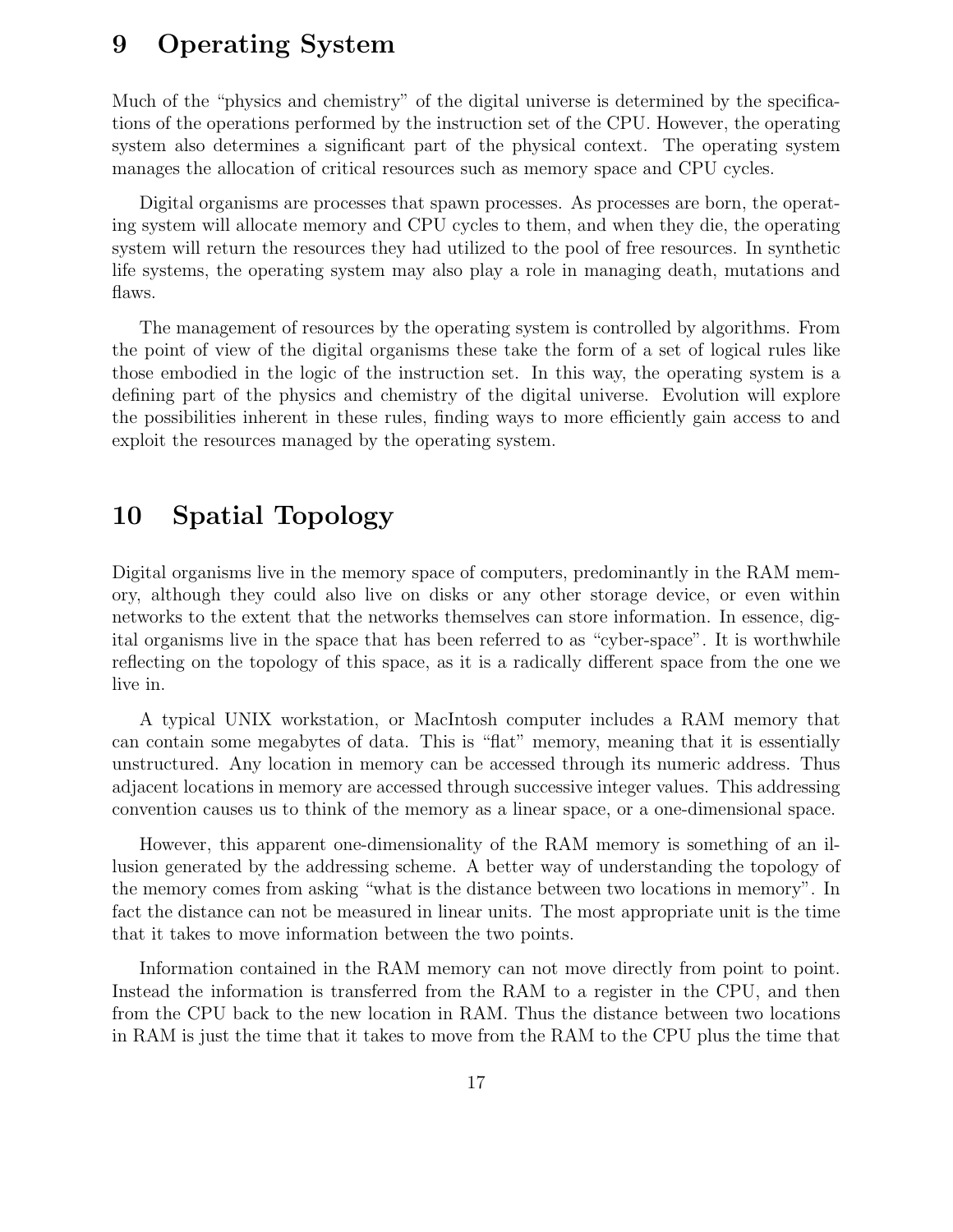it takes to move from the CPU to the RAM. Because all points in the RAM are equidistant from the CPU, the distance between any pair of locations in the RAM is the same, regardless of how far apart they may appear based on their numeric addresses.

A space in which all pairs of points are equidistant is clearly not a Euclidean space. That said, we must recognize however, that there are a variety of ways in which memory is normally addressed, that gives it the appearance, at least locally, of being one dimensional. When code is executed by the CPU, the instruction pointer generally increments sequentially through memory, for short distances, before jumping to some other piece of code. For those sections of code where instructions are sequential, the memory is effectively one-dimensional. In addition, searches of memory are often sequentially organized (e.g., the search for complementary templates in Tierra). This again makes the memory effectively one-dimensional within the search radius. Yet even under these circumstances, the memory is not globally one-dimensional. Rather it consists of many small one dimensional pieces, each of which has no meaningful spatial relationship to the others.

Because we live in a three-dimensional Euclidean space, we tend to impose our familiar concepts of spatial topology onto the computer memory. This leads first to the erroneous perception that memory is a one-dimensional Euclidean space, and second, it often leads to the conclusion that the digital world could be enriched by increasing the dimensionality of the Euclidean memory space.

Many of the serious efforts to extend the Tierra model have included as a central feature, the creation of a two-dimensional space for the creatures to inhabit [?, ?, ?, ?, ?]. The logic behind the motivation derives from contemplation of the extent to which the dimensionality of the space we live in permits the richness of pattern and process that we observe in nature. Certainly if our universe were reduced from three to two dimensions, it would eliminate the possibility of most of the complexity that we observe. Imagine for example, the limitations that two-dimensionality would place on the design of neural networks (if "wires" could not cross). If we were to further reduce the dimensionality of our universe to just one dimension, it would probably completely preclude the possibility of the existence of life.

It follows from these thoughts, that restricting digital life to a presumably one-dimensional memory space places a tragic limitation on the richness that might evolve. Clearly it would be liberating to move digital organisms into a two or three-dimensional space. The flaw in all of this logic derives from the erroneous supposition that computer memory is a Euclidean space.

To think of memory as Euclidean is to fail to understand its natural topology, and is an example of one of the greatest pitfalls in the enterprise of synthetic biology: to transfer a concept from organic life to synthetic life in a way that is "un-natural" for the artificial medium. The fundamental principal of the approach I am advocating is to respect the nature of the medium into which life is being inoculated, and to find the natural form of life in that medium, without inappropriately trying to make it like organic life.

The desire to increase the richness of memory topology is commendable, however this can be achieved without forcing the memory into an un-natural Euclidean topology. Let us reflect a little more on the structure of cyberspace. Thus far we have only considered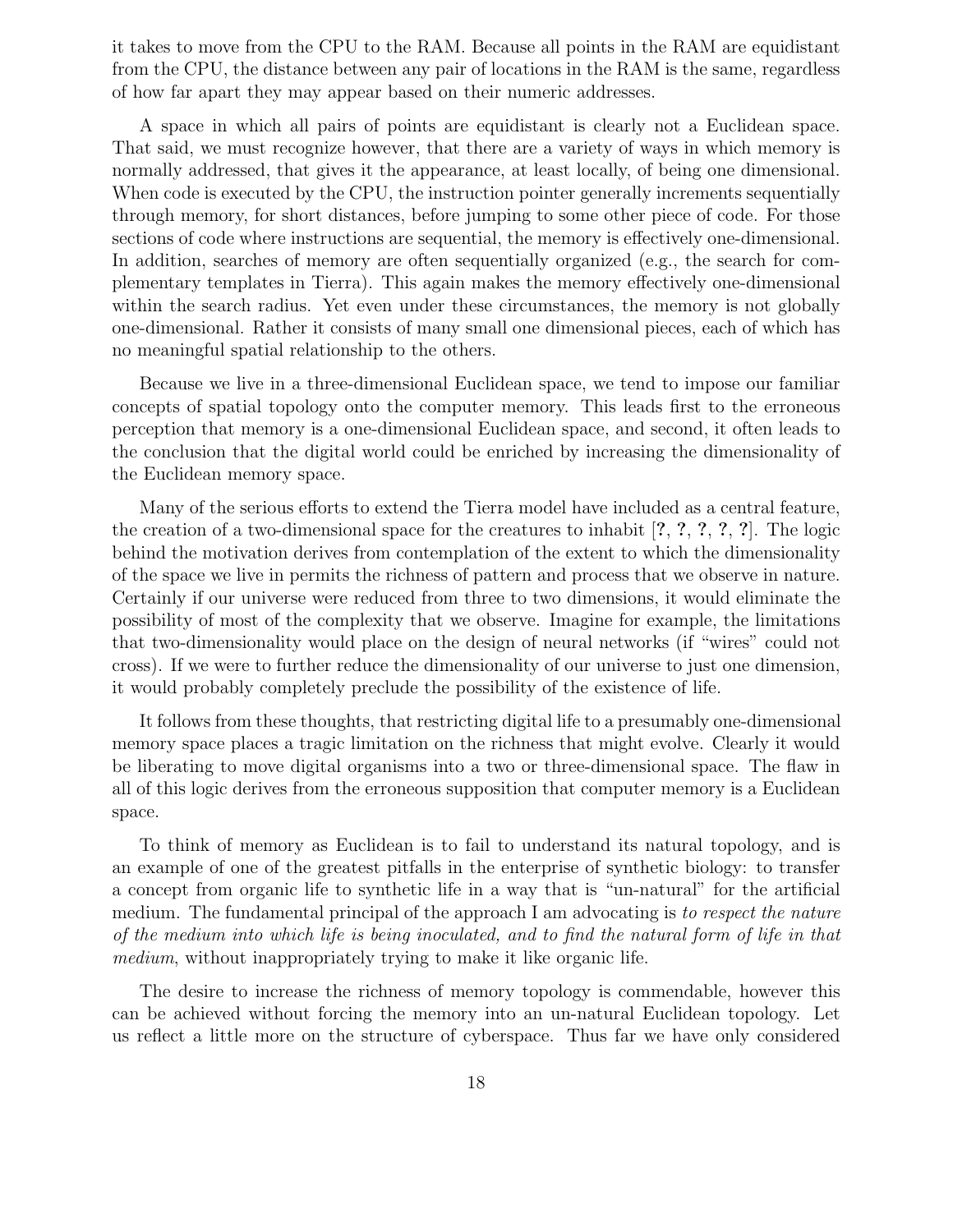the topology of flat memory. Let us consider segmented memory such as is found with the notorious Intel 80X86 design. With this design, you may treat any arbitrarily chosen block of 64K bytes as flat, and all pairs of locations within that block are equidistant. However, once the block is chosen, all memory outside of that block is about twice as far away.

Cache memory is designed to be accessed more rapidly than RAM memory, thus pairs of points within cache memory are closer than pairs of points within RAM memory. The distance between a point in cache and a point in RAM would be an intermediate distance. The access time to memory on disks is much greater than for RAM memory, thus the distance between points on disk is very great, and the distance between RAM and disk is again intermediate (but still very great). CPU registers represent a small amount of memory locations, between which data can move very rapidly, thus these registers can be considered to be very close together.

For networked computer systems, information can move between the memories of the computers on the net, and the distances between these memories is again the transfer time. If the CPU, cache, RAM and disk memories of a network of computers are all considered together, they present a very complex memory topology. Similar considerations apply to massively parallel computers which have memories connected in a variety of topologies. Utilizing this complexity moves us in the direction of what has been intended by creating Euclidean memories for digital organisms, but does so while fully respecting the natural topology of computer memories.

## 11 Ecological Context

### 11.1 The Living Environment

Some rain forests in the Amazon region occur on white sand soils. In these locations, the physical environment consists of clean white sand, air, falling water, and sunlight. Embedded within this relatively simple physical context we find one of the most complex ecosystems on earth, containing hundreds of thousands of species. These species do not represent hundreds of thousands of adaptations to the physical environment. Most of the adaptations of these species are to the other living organism. The forest creates its own environment.

Life is an auto-catalytic process that builds on itself. Ecological communities are complex webs of species, each living off of others, and being lived off of by others. The system is selfconstructing, self-perpetuating, and feeds on itself. Living organisms interface with the nonliving physical environment, exchanging materials with it, such as oxygen, carbon-dioxide, nitrogen, and various minerals. However, in the richest ecosystems, the living components of the environment predominate over the physical components.

With living organisms constituting the predominant features of the environment, the evolutionary process is primarily concerned with adaptation to the living environment. Thus ecological interactions are an important driving force for evolution. Species evolve adaptations to exploit other species (to eat them, to parasitize them, to climb on them, to nest on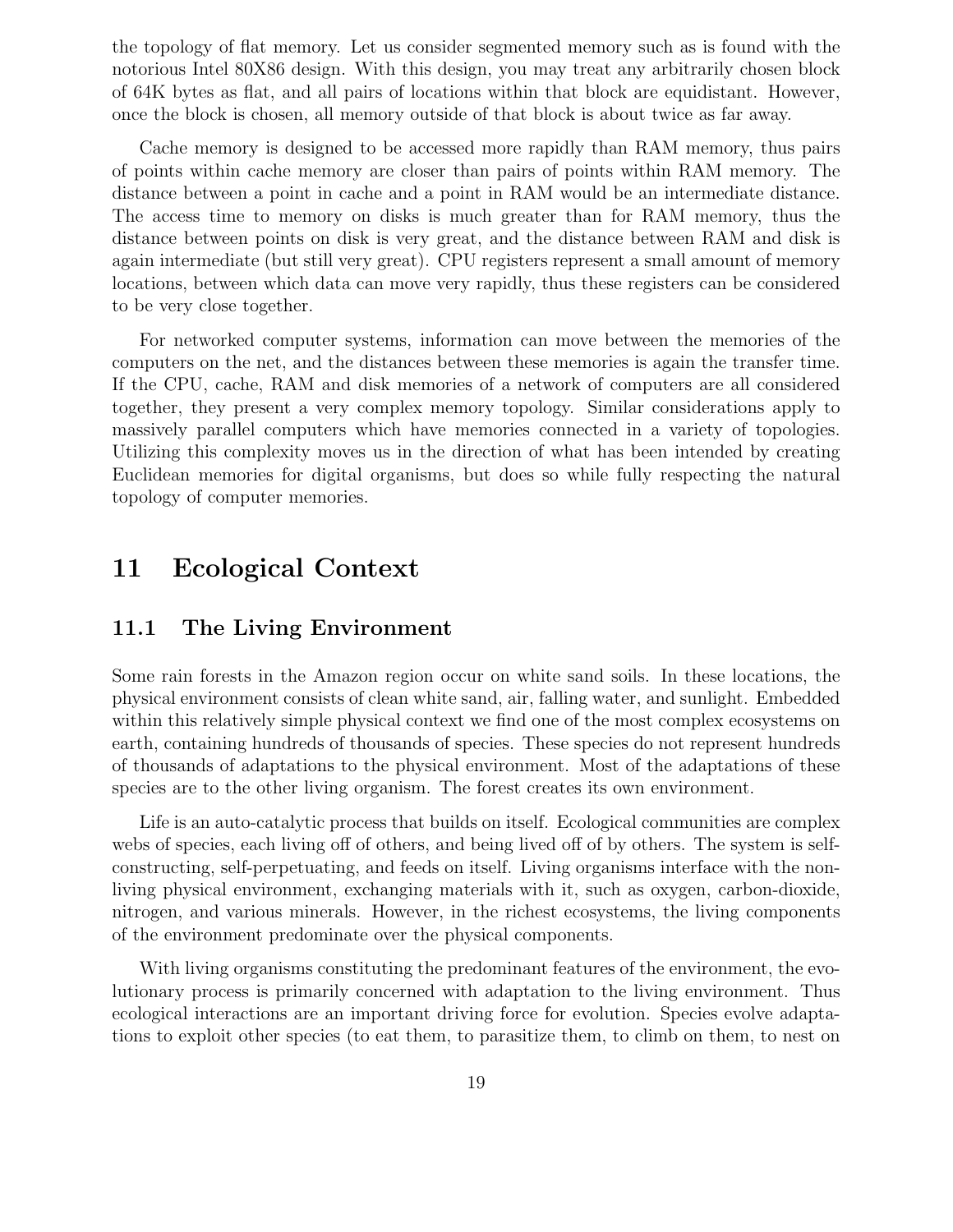them, to catch a ride on them, etc.) and to defend against such exploitation where it creates a burden.

This situation creates an interesting dynamic. Evolution is predominantly concerned with creating and maintaining adaptations to living organisms which are themselves evolving. This generates evolutionary races among groups of species that interact ecologically. These races can catalyze the evolution of upwardly spiraling complexity as each species evolves to overcome the adaptations of the others. Imagine for example, a predator and prey, each evolving to increase its speed and agility, in capturing prey, or in evading capture. This coupled evolutionary race can lead to increasingly complex nervous systems in the evolving predator and prey species.

This mutual evolutionary dynamic is related to the Red Queen hypothesis [?], named after the Red Queen from Alice in Wonderland. This hypothesis suggests that in the face of a changing environment, organisms must evolve as fast as they can in order to simply maintain their current state of adaptation. "In order to get anywhere you must run twice as fast as that" [?].

If organisms only had to adapt to the non-living environment, the race would not be so urgent. Species would only need to evolve as fast as the relatively gradual changes in the geology and climate. However, given that the species that comprise the environment are themselves evolving, the race becomes rather hectic. The pace is set by the maximal rate that species may change through evolution, and it becomes very difficult to actually get ahead. A maximal rate of evolution is required just to keep from falling behind.

What all of this discussion points to is the importance of embedding evolving synthetic organisms into a context in which they may interact with other evolving organisms. A counter example is the standard implementations of genetic algorithms in which the evolving entities interact only with the fitness function, and never "see" the other entities in the population. Many interesting behavioral, ecological and evolutionary phenomena can only emerge from interactions among the evolving entities.

#### 11.2 Diversity

Major temporal and spatial patterns of organic diversity on earth remain largely unexplained, although there is no lack of theories. Diversity theories suggest fundamental ecological and evolutionary principles which may apply to synthetic life. In general these theories relate to synthetic life in two ways: 1) They suggest factors which may be critical to the autocatalytic increase of diversity and complexity in an evolving system. It may be necessary then to introduce these factors into an artificial system to generate increasing diversity and complexity. 2) Because it will be possible to manipulate the presence, absence, or state of these factors in an artificial system, the artificial system may provide an experimental framework for examining evolutionary and ecological processes that influence diversity.

The Gaussian principle of competitive exclusion states that no two species that occupy the same niche can coexist. The species which is the superior competitor will exclude the inferior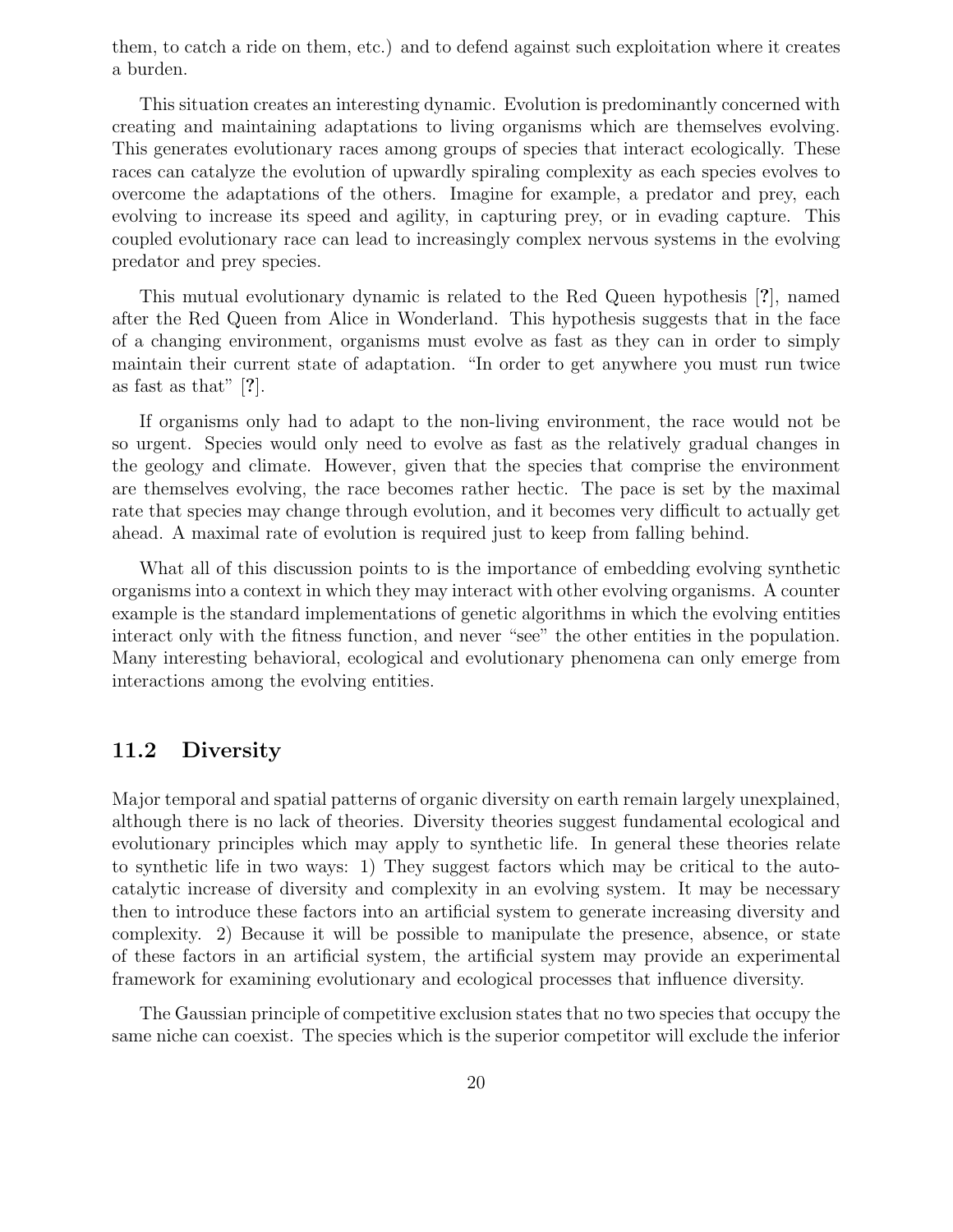competitor. The principle has been experimentally demonstrated in the laboratory, and is considered theoretically sound. However, natural communities widely flaunt the principle. In tropical rain forests several hundred species of trees coexist without any dominant species in the community. All species of trees must spread their leaves to collect light and their roots to absorb water and nutrients. Evidently there are not several hundred niches for trees in the same habitat. Somehow the principle of competitive exclusion is circumvented.

There are many theories on how competitive exclusion may be circumvented. One leading theory is that periodic disturbance at the proper level sets back the process of competitive exclusion, allowing more species to coexist [?, ?, ?]. There is substantial evidence that moderate levels of disturbance can increase diversity. In a digital community, disturbance might take the form of freeing blocks of memory that had been filled with digital organisms. It would be very easy to experiment with differing frequencies and patch sizes of disturbance.

One theory to explain the great increase in diversity and complexity in the Cambrian explosion [?] states that its evolution was driven by ecological interactions, and that it was originally sparked by the appearance of the first organisms that ate other organisms (heterotrophs). As long as all organisms were autotrophs (produce their own food, like plants), there was only room for a few species. In a community with only one trophic level, the most successful competitors would dominate. The process of competitive exclusion would keep diversity low.

However, when the first herbivore (organisms that eat autotrophs) appeared it would have been selected to prefer the most common species of algae, thereby preventing any species of algae from dominating. This opens the way for more species of algae to coexist. Once the "heterotroph barrier" had been crossed, it would be simple for carnivores to arise, imposing a similar diversifying effect on herbivores. With more species of algae, herbivores may begin to specialize on different species of algae, enhancing diversification in herbivores. The theory states that the process was auto-catalytic, and set off an explosion of diversity.

One of the most universal of ecological laws is the species area relationship [?]. It has been demonstrated that in a wide variety of contexts, the number of species occupying an "area" increases with the area. The number of species increases in proportion to the area raised to a power between 0.1 and 0.3.  $S = KA^z$ , where  $0.1 < z < 0.3$ . The effect is thought to result from the equilibrium species number being determined by a balance between the arrival (by immigration or speciation) and local extinction of species. The likelihood of extinction is greater in small areas because they support smaller populations, for which a fluctuation to a size of zero is more likely. If this effect holds for digital organisms it suggests that larger amounts of memory will generate greater diversity.

#### 11.3 Ecological Attractors

While there are no completely independent instances of natural evolution on Earth, there are partially independent instances. Where major diversifications have occurred, isolated either by geography or epoch from other similar diversifications, we have the opportunity to observe whether evolution tends to take the same routes or is always quite different. We can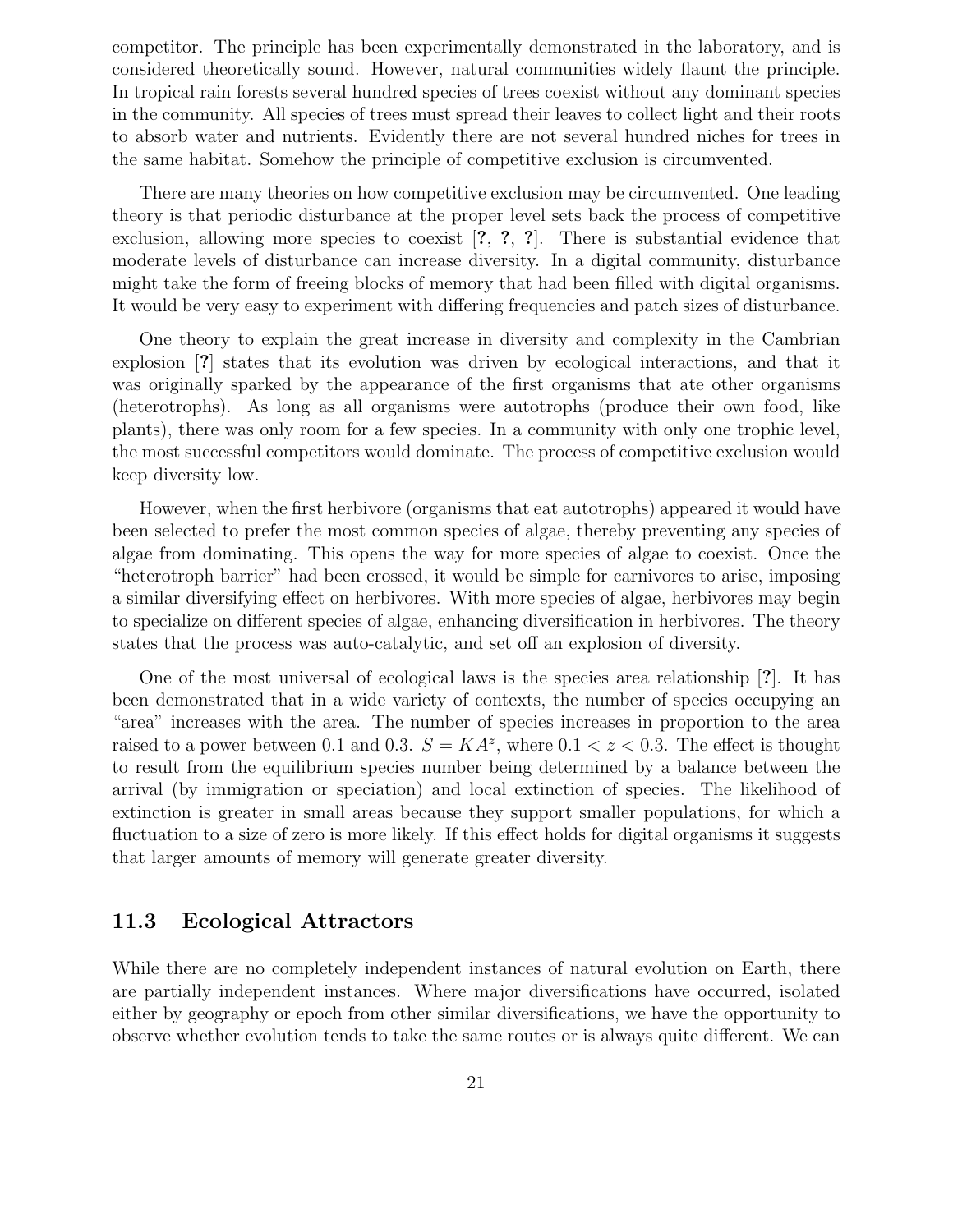compare the marsupial mammals of Australia to the placental mammals of the rest of the world, or the modern mammals to the reptiles of the age of dinosaurs, or the bird fauna of the Galapagos to the bird faunas of less isolated islands.

What we find again and again is an uncanny convergence between these isolated faunas. This suggests that there are fairly strong ecological attractors which evolution will tend to fill, more or less regardless of the developmental and physiological systems that are evolving. In this view, chance and history still play a role, in determining what kind of organism fills the array of ecological attractors (reptiles, mammals, birds, etc.), but the attractors themselves may be a property of the system and not as variable. Synthetic systems may also contain fairly well defined ecological forms which may be filled by a wide variety of specific kinds of organisms.

Given their evident importance in moving evolution, it is important to include ecological interactions in synthetic instantiations of life. It is encouraging to observe that in the Tierra model, ecological interactions, and the corresponding evolutionary races emerged spontaneously. It is possible that any medium into which evolution is inoculated will contain an array of "ecological attractors" into which evolution will easily flow.

### 12 Cellularity

Cellularity is one of the fundamental properties of organic life, and can be recognized in the fossil record as far back as 3.6 billion years. The cell is the original individual, with the cell membrane defining its limits and preserving its chemical integrity. An analog to the cell membrane is probably needed in digital organisms in order to preserve the integrity of the informational structure from being disrupted by the activity of other organisms.

The need for this can be seen in AL models such as cellular automata where virtual state machines pass through one another [?], or in core wars type simulations where coherent structures that arise demolish one another when they come into contact [?, ?]. An analog to the cell membrane that can be used in the core wars type of simulation is memory allocation. An artificial "cell" could be defined by the limits of an allocated block of memory. Free access to the memory within the block could be limited to processes within the block. Processes outside of the block would have limited access, according the rules of "semi-permeability"; for example they might be allowed to read and execute but not write.

# 13 Multi-cellularity

Multi-celled digital organisms are parallel processes. By attempting to synthesize multicelled digital organisms we can simultaneously explore the biological issues surrounding the evolutionary transition from single-celled to multi-celled life, and the computational issues surrounding the design of complex parallel software.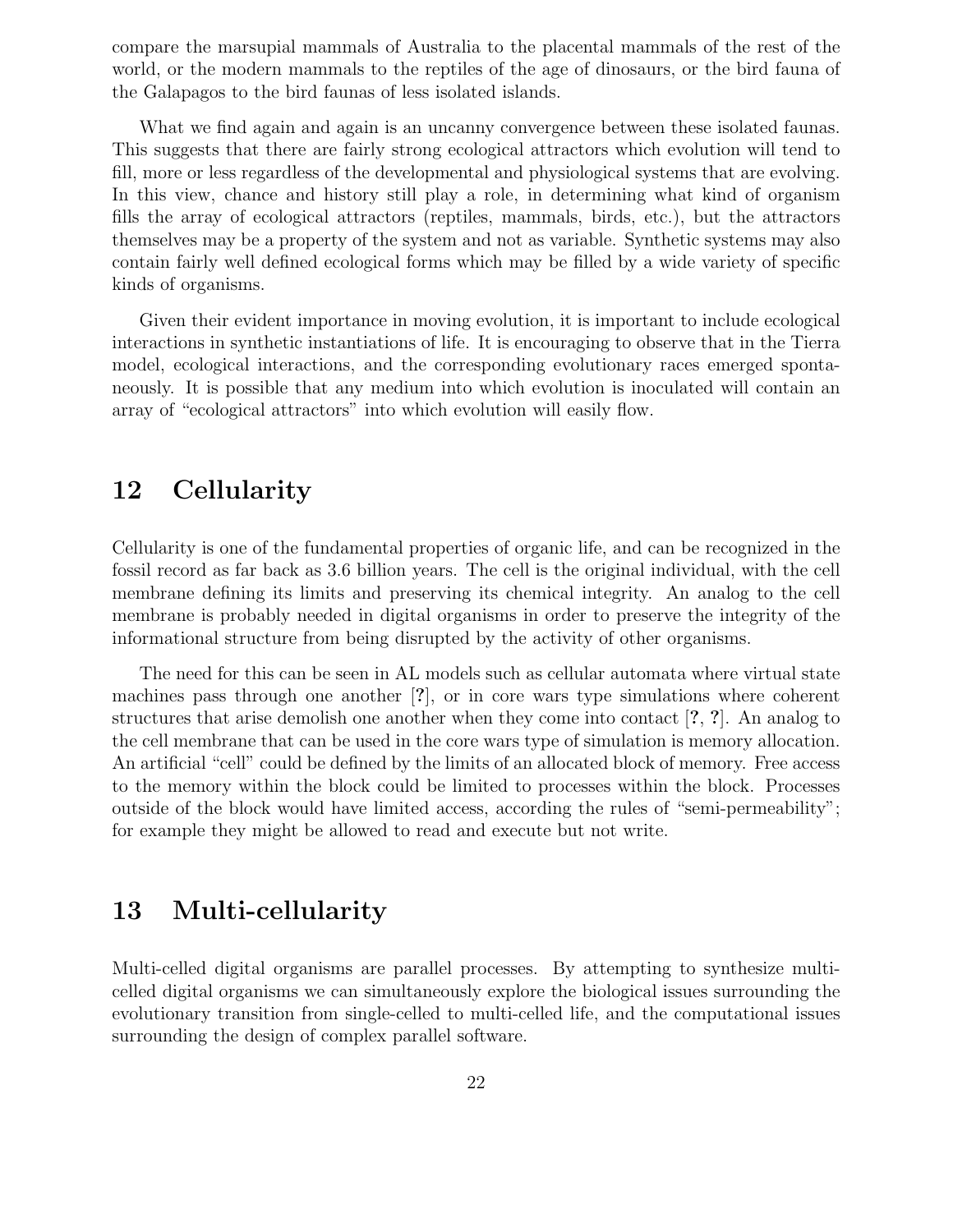### 13.1 Biological Perspective — Cambrian Explosion

Life appeared on earth somewhere between three and four billion years ago. While the origin of life is generally recognized as an event of the first order, there is another event in the history of life that is less well known but of comparable significance. The origin of biological diversity and at the same time of complex macroscopic multi-cellular life, occurred abruptly in the Cambrian explosion 600 million years ago. This event involved a riotous diversification of life forms. Dozens of phyla appeared suddenly, many existing only fleetingly, as diverse and sometimes bizarre ways of life were explored in a relative ecological void [?, ?].

The Cambrian explosion was a time of phenomenal and spontaneous increase in the complexity of living systems. It was the process initiated at this time that led to the evolution of immune systems, nervous systems, physiological systems, developmental systems, complex morphology, and complex ecosystems. To understand the Cambrian explosion is to understand the evolution of complexity. If the history of organic life can be used as a guide, the transition from single celled to multi-celled organisms should be critical in achieving a rich diversity and complexity of synthetic life forms.

#### 13.2 Computational Perspective — Parallel Processes

It has become apparent that the future of high performance computing lies with massively parallel architectures. There already exist a variety of parallel hardware platforms, but our ability to fully utilize the potential of these machines is constrained by our inability to write software of a sufficient complexity.

There are two fairly distinctive kinds of parallel architecture in use today: SIMD (single instruction multiple data) and MIMD (multiple instruction multiple data). In the SIMD architecture, the machine may have thousands of processors, but in each CPU cycle, all of the processors must execute the same instruction, although they may operate on different data. It is relatively easy to write software for this kind of machine, since what is essentially a normal sequential program will be broadcast to all the processors.

In the MIMD architecture, there exists the capability for each of the hundreds or thousands of processors to be executing different code, but to have all of that activity coordinated on a common task. However, there does not exist an art for writing this kind of software, at least not on a scale involving more than a few parallel processes. In fact it seems unlikely that human programmers will ever be capable of actually writing software of such complexity.

### 13.3 Evolution as a Proven Route

It is generally recognized that evolution is the only process with a proven ability to generate intelligence. It is less well recognized that evolution also has a proven ability to generate parallel software of great complexity. In making life a metaphor for computation we will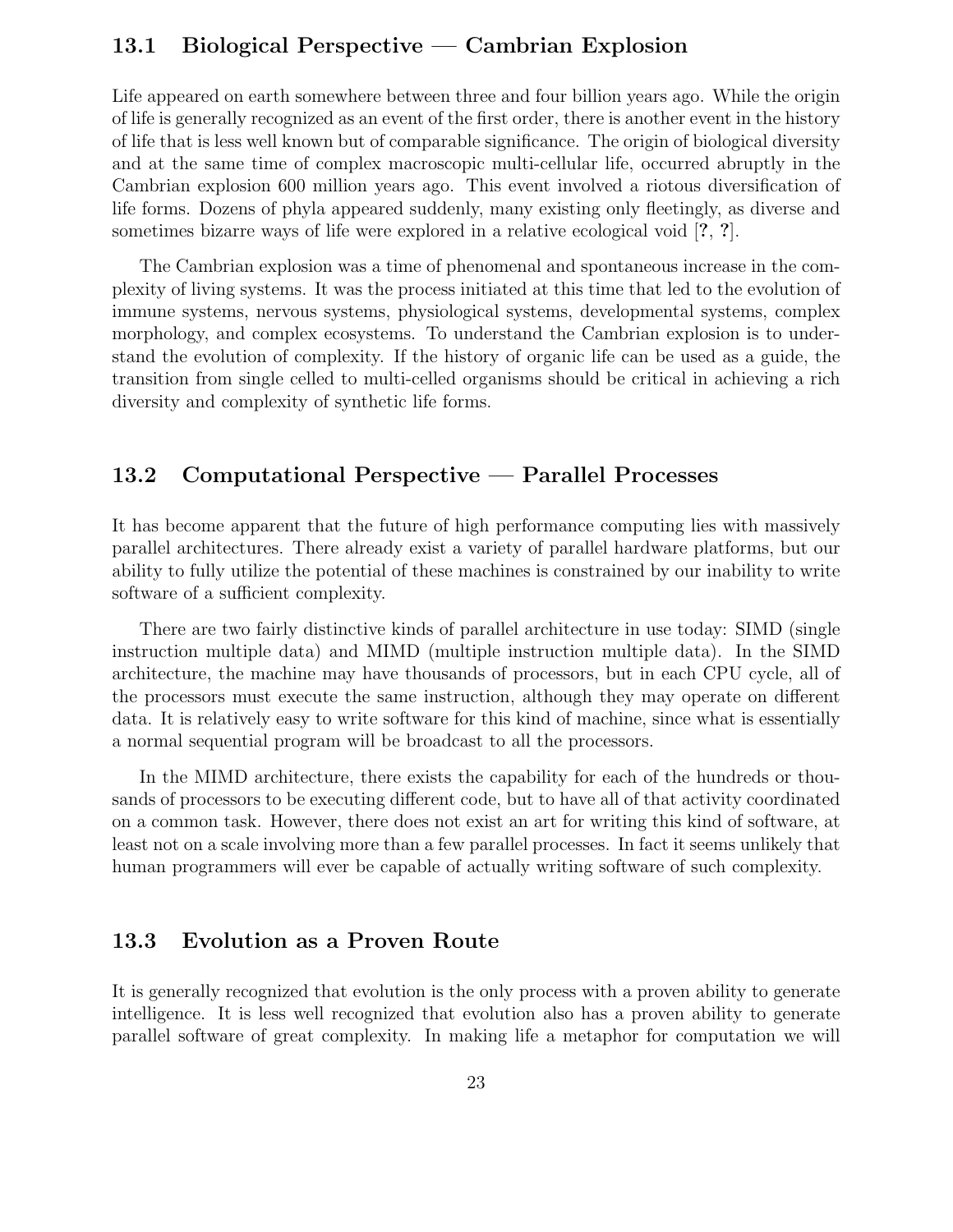think of the genome, the DNA, as the program, and we will think of each cell in the organism as a processor (CPU). A large multi-celled organism like a human contains trillions of cells/processors. The genetic program contains billions of nucleotides/instructions.

In a multi-celled organism, cells are differentiated into many cell types such as brain cells, muscle cells, liver cells, kidney cells, etc. The cell types just named are actually general classes of cell types within which there are many sub-types. However, when we specify the ultimate indivisible types, what characterizes a type is the set of genes it expresses. Different cell types express different combinations of genes. In a large organism, there will be a very large number of cells of most types. All cells of the same type express the same genes.

The cells of a single cell type can be thought of as exhibiting parallelism of the SIMD kind, as they are all running the same "program" by expressing the same genes. Cells of different cell types exhibit MIMD parallelism as they run different code by expressing different genes. Thus large multi-cellular organisms display parallelism on an astronomical scale, combining both SIMD and MIMD parallelism into a beautifully integrated whole. From these considerations it is evident that evolution has a proven ability to generate massively parallel software embedded in wetware. The computational goal of evolving multi-cellular digital organisms is to produce such software embedded in hardware.

### 13.4 Fundamental Definition

In order to conceptualize multi-cellularity in the context of an artificial medium, we must have a very fundamental definition which is independent of the context of the medium. We generally think of the defining property of multi-cellularity as being that the cells stick together, forming a physically coherent unit. However, this is a spatial concept based on Euclidean geometry, and therefore is not relevant to non-Euclidean cyberspace.

While physical coherence might be an adequate criteria for recognizing multi-cellularity in organic organisms, it is not the property that allows multi-cellular organisms to become large and complex. There are algae that consist of strands of cells that are stuck together, with each cell being identical to the next. This is a relatively limiting form of multi-cellularity because there is no differentiation of cell types. It is the specialization of functions resulting from cell differentiation that has allowed multi-cellular organisms to attain large sizes and great complexity. It is differentiation that has generated the MIMD style of parallelism in organic software.

From an evolutionary perspective, an important characteristic of multi-cellular organisms is their genetic unity. All the cells of the individual contain the same genetic material as a result of having a common origin from a single egg cell (some small genetic differences may arise due to somatic mutations; in some species new individuals arise from a bud of tissue rather than a single cell). Genetic unity through common origin, and differentiation are critical qualities of multi-cellularity that may be transferable to media other than organic chemistry.

Buss [?] provides a provocative discussion of the evolution of multi-cellularity, and explores the conflicts between selection at the levels of cell lines and of individuals. From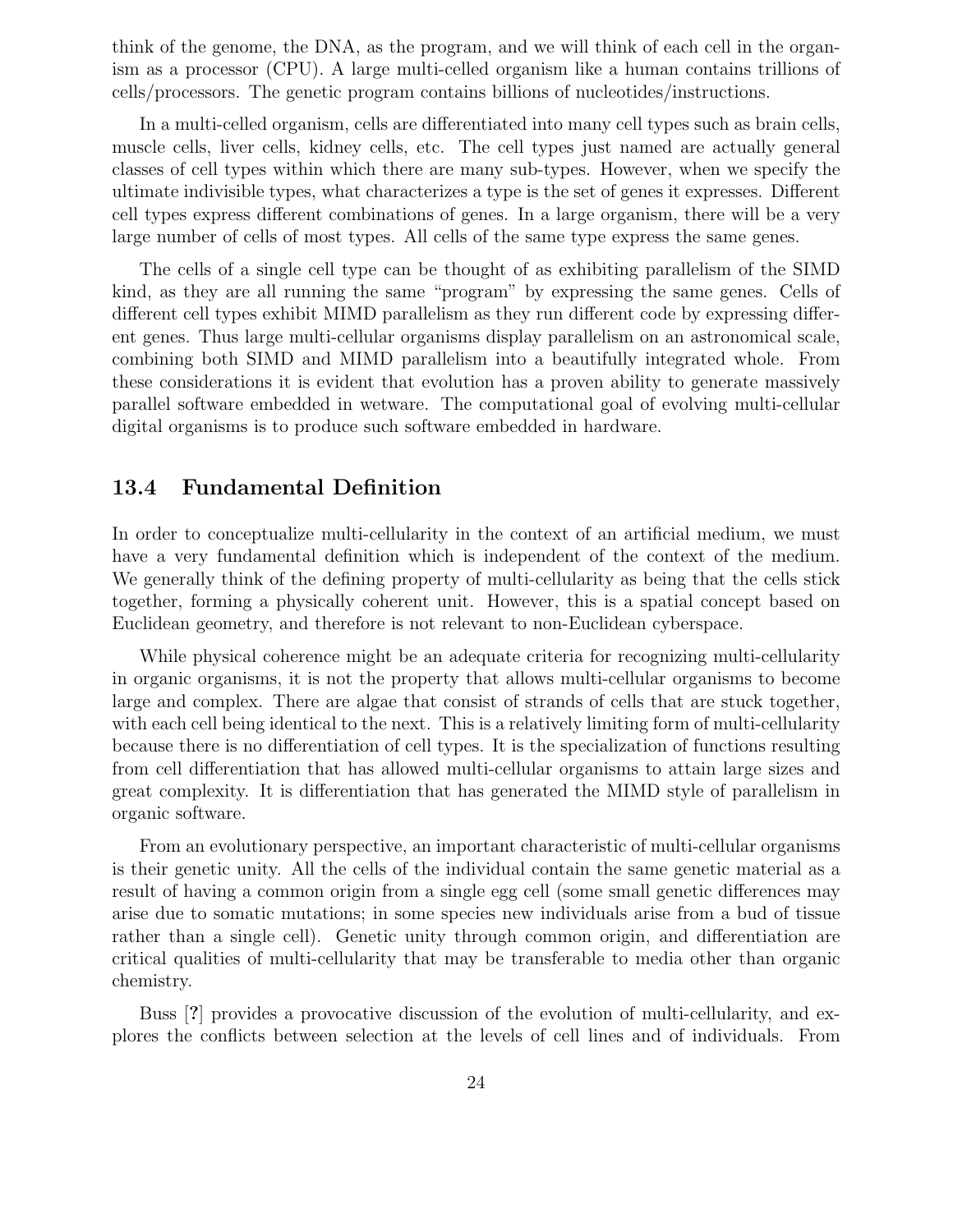his discussion the following idea emerges (although he does not explicitly state this idea, in fact he proposes a sort of inverse of this idea, p. 65): the transition from single to multicelled existence involves the extension of the control of gene regulation by the mother cell to successively more generations of daughter cells.

In organic cells, genes are regulated by proteins contained in the cytoplasm. During early embryonic development in animals, an initially very large fertilized egg cell undergoes cell division with no increase in the overall size of the embryo. The large cell is simply partitioned into many smaller cells, and all components of the cytoplasm are of maternal origin. By preventing several generations of daughter cells from producing any cytoplasmic regulatory components, the mother gains control of the course of differentiation, and thereby creates the developmental process. In single celled organisms by contrast, after each cell division, the daughter cell produces its own cytoplasmic regulatory products, and determines its own destiny independent of the mother cell.

Complex digital organisms will be self replicating algorithms, consisting of many distinct processes dedicated to specific tasks (e.g., locating free memory, mates or other resources; defense; replicating the code). These processes must be coordinated and regulated, and may be divided among several cells specialized for specific functions. If the mother cell can influence the regulation of the processes of the daughter, so as to force the daughter cell to specialize in function and express only a portion of its full genetic potentiality, then the essence of multi-cellularity will be achieved.

### 13.5 Computational Implementation

The discussion above suggests that the critical feature needed to allow the evolution of multicellularity is for a cell to be able to influence the expression of genes by its daughter cell. In the digital context, this means that a cell must be able to influence what code is executed by its daughter cell.

If we assume that in digital organisms, as in organic ones, all cells in an individual contain the same genetic material, then the desired regulatory mechanism can be achieved most simply by allowing the mother cell to affect the context of the CPU of the daughter cell at the time that the cell is "born". Most importantly, the mother cell needs to be able to set the address of the instruction pointer of the daughter cell at birth, which will determine where the daughter cell will begin executing its code. Beyond that, additional influence can be achieved by allowing the mother cell to place values in the registers of the daughter's CPU.

A large digital genome may contain several sections of code that are "closed" in the sense that one section of code will not pass control of execution to another. Thus if execution begins in one of these sections of code, the other sections will never be expressed. This type of genetic organization, coupled with the ability of the mother cell to determine where the daughter cell begins executing, could provide a mechanism of gene regulation suitable for causing the differentiation of cells in a multi-cellular digital organism.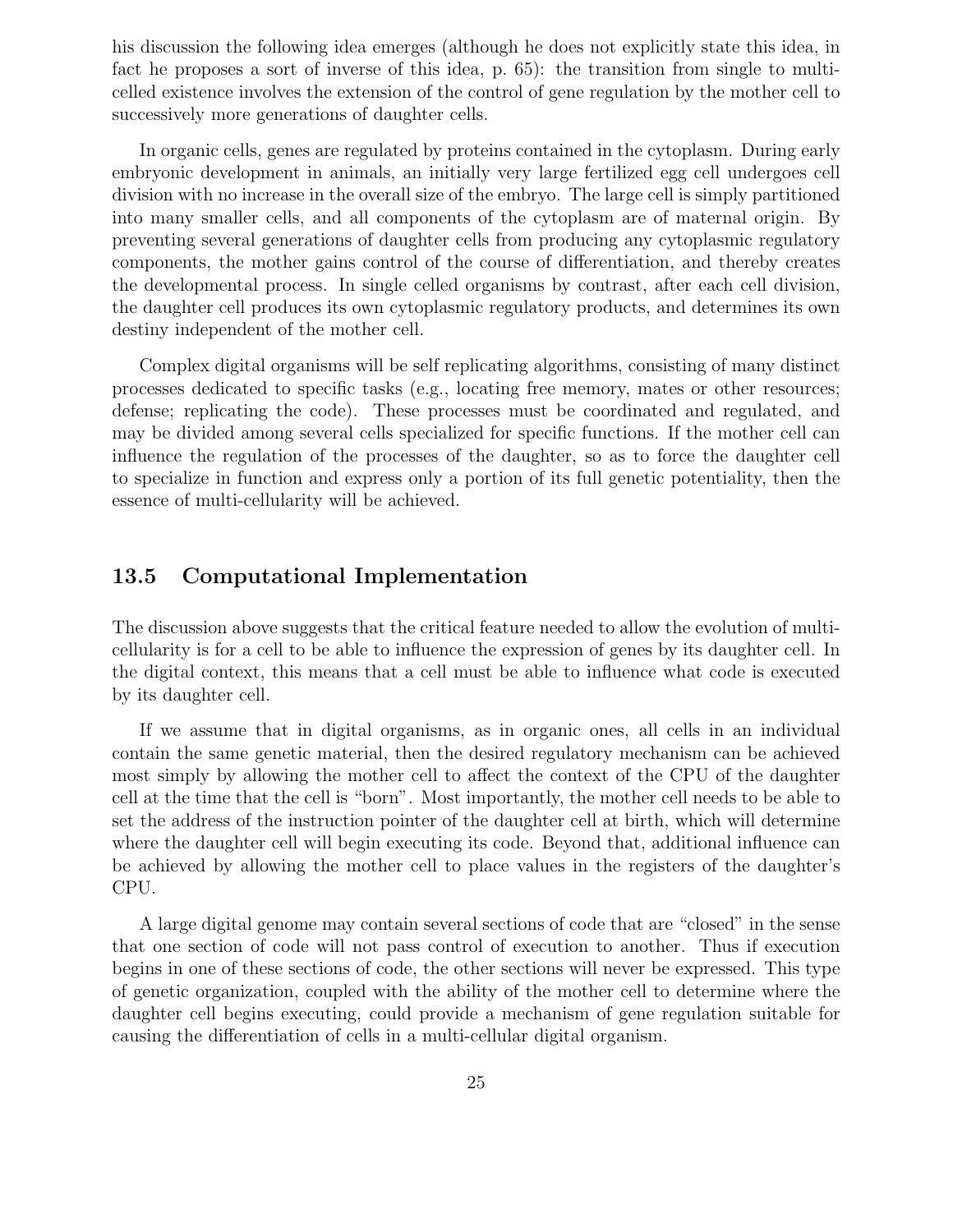Other schemes for the regulation of code expression are also possible. For example, digital computers commonly have three protection states available for the memory: read, write and execute. If the code of the genome were provided with execute protection, it would provide a means of suppression of the execution of code in the protected region of the genome.

### 13.6 Digital "Neural Networks" — Natural Artificial Intelligence

One of the greatest challenges in the field of computer science is to produce computer systems that are "intelligent" in some way. This might involve for example, the creation of a system for the guidance of a robot which is capable of moving freely in a complex environment, seeking, recognizing and manipulating a variety of objects. It might involve the creation of a system capable of communicating with humans in natural spoken human language, or of translating between human languages.

It has been observed that natural systems with these capabilities are controlled by nervous systems consisting of large numbers of neurons interconnected by axons and dendrites. Borrowing from nature, a great deal of work has gone into setting up "neural networks" in computers [?, ?]. In these systems, a collection of simulated "neurons" are created, and connected so that they can pass messages. The learning that takes place is accomplished by adjusting the "weights" of the connections.

Organic neurons are essentially analog devices, thus when neural networks are implemented on computers, they are digital emulations of analog devices. There is a certain inefficiency involved in emulating an analog device on a digital computer. For this reason, specialized analog hardware has been developed for the more efficient implementation of artificial neural nets [?].

Neural networks, as implemented in computers, either digital or analog, are intentional mimics of organic nervous systems. They are designed to function like natural neural networks in many details. However, natural neural networks represent the solution found by evolution to the problem of creating a control system based on organic chemistry. Evolution works with the physics and chemistry of the medium in which it is embedded.

The solution that evolution found to the problem of communication between organic cells is chemical. Cells communicate by releasing chemicals that bind to and activate receptor molecules on target cells. Working within this medium, evolution created neural nets. Inter-cellular chemical communication in neural nets is "digital" in the sense that chemical messages are either present or not present (on or off). In this sense, a single chemical message carries only a single bit of information. More detailed information can be derived from the temporal pattern of the messages, and also the context of the message. The context can include where on the target cell body the message is applied (which influences its "weight"), and what other messages are arriving at the same time, with which the message in question will be integrated.

It is hoped that evolving multi-cellular digital organisms will become very complex, and will contain some kind of control system that fills the functional role of the nervous system.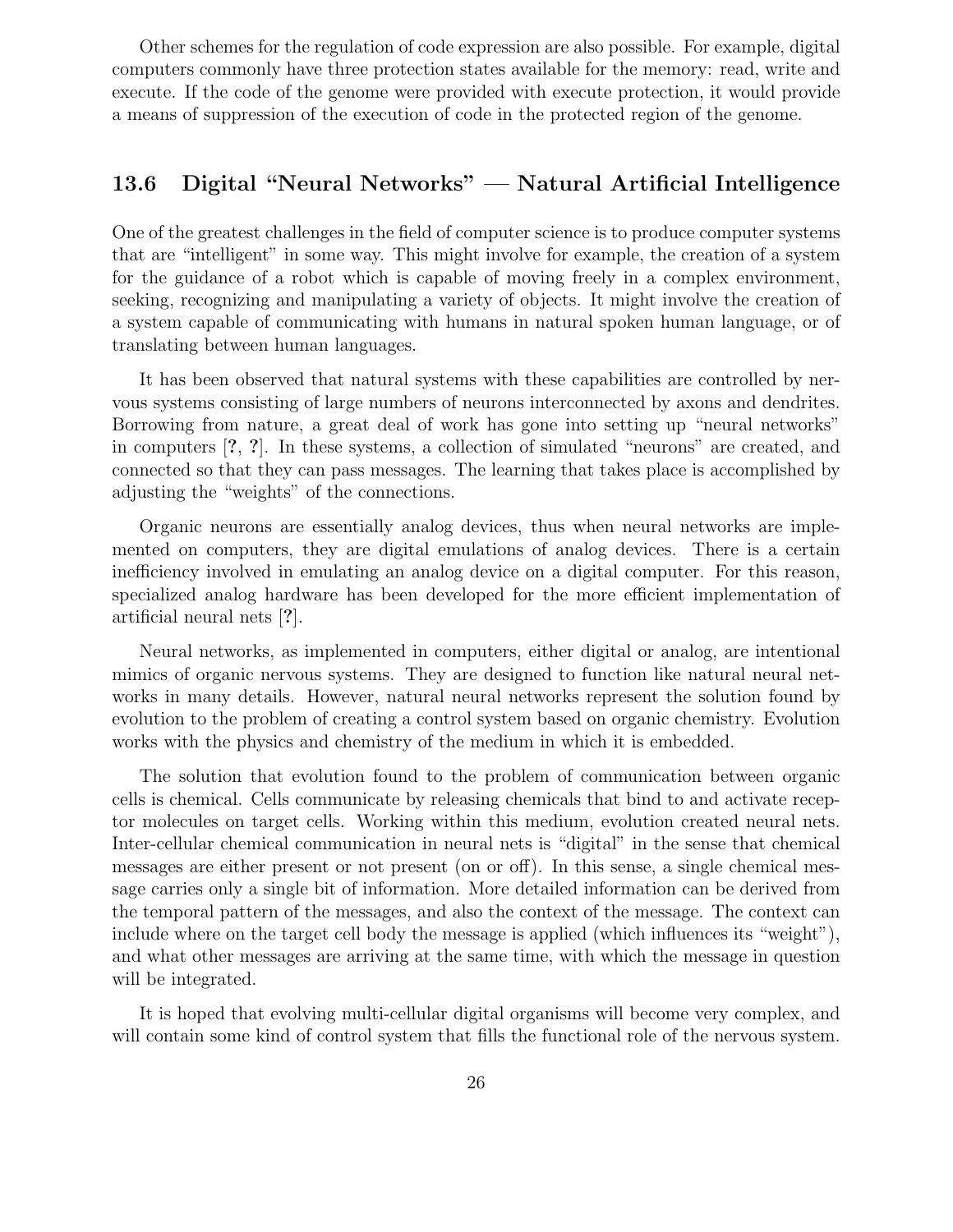While it seems likely that the digital nervous system would consist of a network of communicating "cells", it seem unlikely that this would bear much resemblance to conventional neural networks.

Compare the mechanism of inter-cellular communication in organic cells (described above), to the mechanisms of inter-process communication in computers. Processes transmit messages in the form of bit patterns, which may be of any length, and so which may contain any amount of information. Information need not be encoded into the temporal pattern of impulse trains. This fundamental difference in communication mechanisms between the digital and the organic mediums must influence the course that evolution will take as it creates information processing systems in the two mediums.

It seems highly unlikely that evolution in the digital context would produce information processing systems that would use the same forms and mechanisms as natural neural nets (e.g., weighted connections, integration of incoming messages, threshold triggered all or nothing output, thousands of connections per unit). The organic medium is a physical/chemical medium, whereas the digital medium is a logical/informational medium. That observation alone would suggest that the digital medium is better suited to the construction of information processing systems.

If this is true, then it may be possible to produce digitally based systems that have functionality equivalent to natural neural networks, but which have a much greater simplicity of structure and process. Given evolution's ability to discover the possibilities inherent in a medium, and it's complete lack of preconceptions, it would be very interesting to observe what kind of information processing systems evolution would construct in the digital medium. If evolution is capable of creating network based information processing systems, it may provide us with a new paradigm for digital "connectionism", that would be more natural to the digital medium than simulations of natural neural networks.

## 14 Digital Husbandry

Digital organisms evolving freely by natural selection do no "useful" work. Natural evolution tends to the selfish needs of perpetuating the genes. We can not expect digital organisms evolving in this way to perform useful work for us, such as guiding robots or interpreting human languages. In order to generate digital organisms that function as useful software, we must guide their evolution through artificial selection, just as humans breed dogs, cattle and rice. Some experiments have already been done with using artificial selection to guide the evolution of digital organisms for the performance of "useful" tasks [?, ?, ?]. I envision two approaches to the management of digital evolution: digital husbandry, and digital genetic engineering.

Digital husbandry is an analogy to animal husbandry. This technique would be used for the evolution of the most advanced and complex software, with intelligent capabilities. Correspondingly, this technique is the most fanciful. I would begin by allowing multi-cellular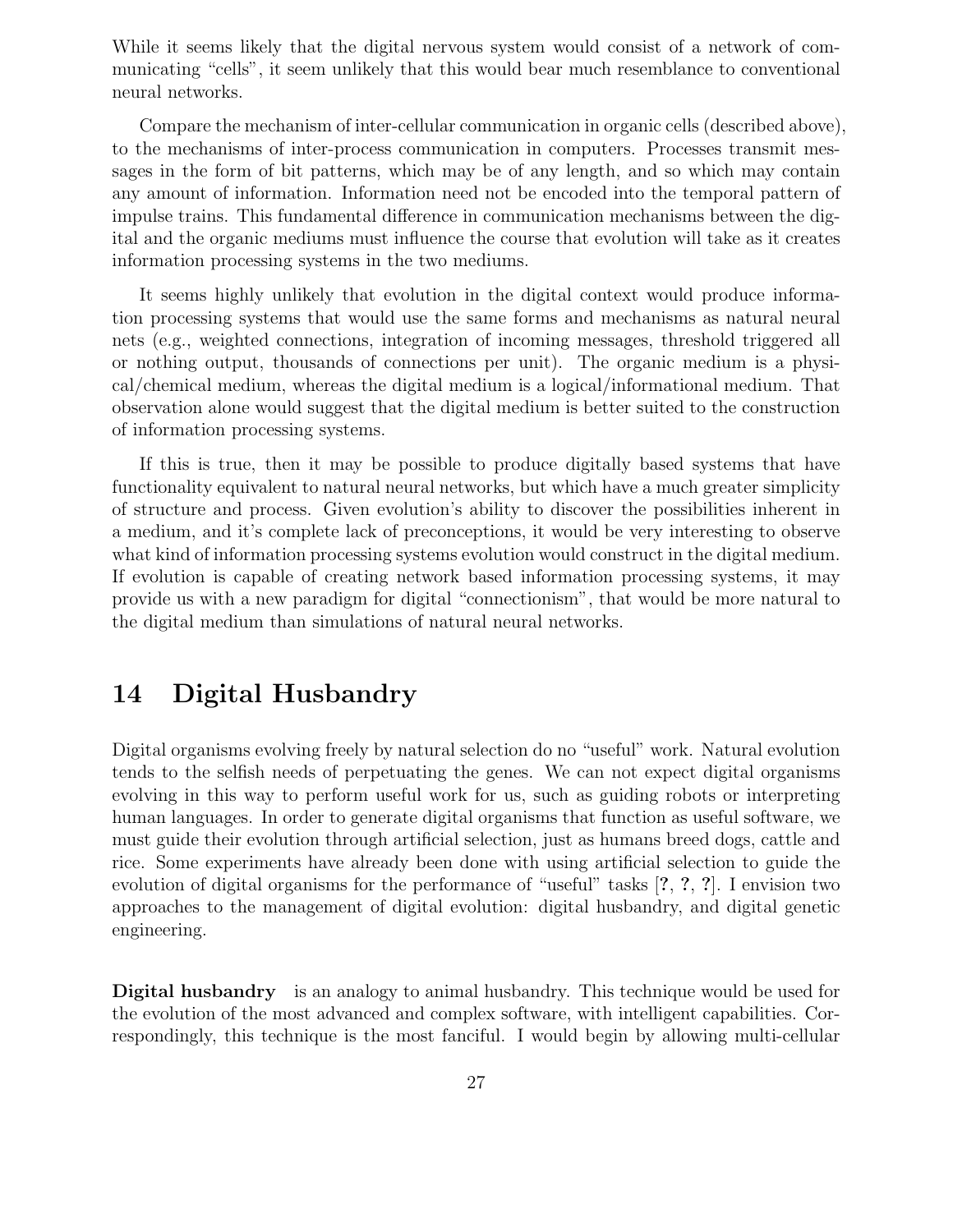digital organisms to evolve freely by natural selection. Using strictly natural selection, I would attempt to engineer the system to the threshold of the computational analog of the Cambrian explosion, and let the diversity and complexity of the digital organisms spontaneously explode.

One of the goals of this exercise would be to allow evolution to find the natural forms of complex parallel digital processes. Our parallel hardware is still too new for human programmers to have found the best way to write parallel software. And it is unlikely that human programmers will ever be capable of writing software of the complexity that the hardware is capable of running. Evolution should be able to show us the way.

It is hoped that this would lead to highly complex digital organisms, which obtain and process information, presumably predominantly about other digital organisms. As the complexity of the evolving system increases, the organisms will process more complex information in more complex ways, and take more complex actions in response. These will be information processing organisms living in an informational environment.

It is hoped that evolution by natural selection alone would lead to digital organisms which while doing no "useful" work, would none-the-less be highly sophisticated parallel information processing systems. Once this level of evolution has been achieved, then artificial selection could begin to be applied, to enhance those information processing capabilities that show promise of utility to humans. Selection for different capabilities would lead to many different breeds of digital organisms with different uses. Good examples of this kind of breeding from organic evolution are the many varieties of domestic dogs which were derived by breeding from a single species, and the vegetables cabbage, kale, broccoli, cauliflower, and brussels sprouts which were all produced by selective breeding from a single species of plant.

Digital genetic engineering would normally be used in conjunction with digital husbandry. This consists of writing a piece of application code and inserting it into the genome of an existing digital organism. A technique being used in organic genetic engineering today is to insert genes for useful proteins into goats, and to cause them to be expressed in the mammary glands. The goats then secrete large quantities of the protein into the milk, which can be easily removed from the animal. We can think of our complex digital organisms as general purpose animals, like goats, into which application codes can be inserted to add new functionalities, and then bred through artificial selection to enhance or alter the quality of the new functions.

In addition to adding new functionalities to complex digital organisms, digital genetic engineering could be used for achieving extremely high degrees of optimization in relatively small but heavily used pieces of code. In this approach, small pieces of application code could be inserted into the genomes of simple digital organisms. Then the allocation of CPU cycles to those organisms would be based on the performance of the inserted code. In this way, evolution could optimize those codes, and they could be returned to their applications. This technique would be used for codes that are very heavily used such as compiler constructs, or central components of the operating system.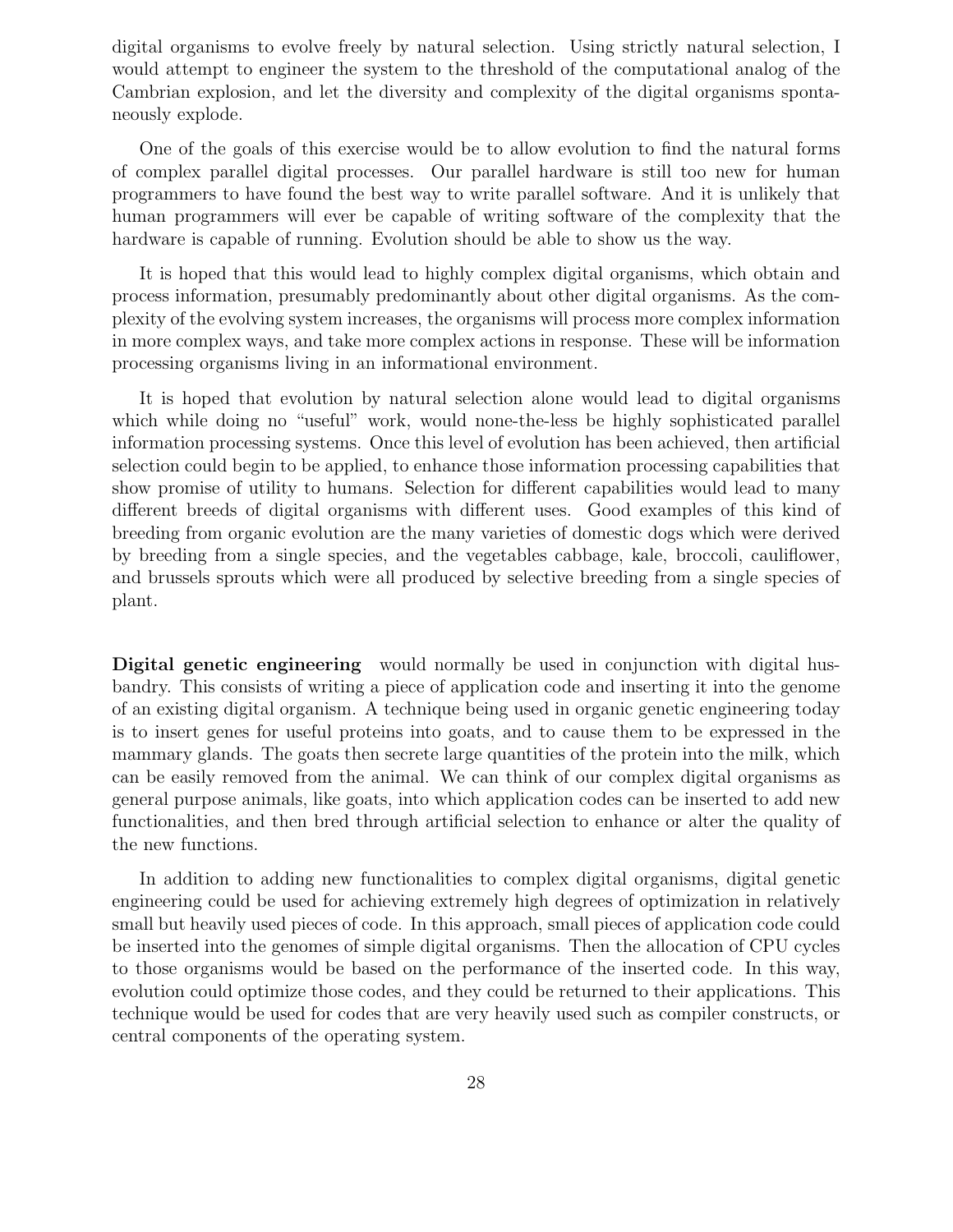# 15 Living Together

I'm glad they're not real, because if they were, I would have to feed them and they would be all over the house.

— Isabel Ray.

Evolution is an extremely selfish process. Each evolving species does whatever it can to insure its own survival, with no regard for the well-being of other genetic groups (potentially with the exception of intelligent species). Freely evolving autonomous artificial entities should be seen as potentially dangerous to organic life, and should always be confined by some kind of containment facility, at least until their real potential is well understood. At present, evolving digital organisms exist only in virtual computers, specially designed so that their machine codes are more robust than usual to random alterations. Outside of these special virtual machines, digital organisms are merely data, and no more dangerous than the data in a data base or the text file from a word processor.

Imagine however, the problems that could arise if evolving digital organisms were to colonize the computers connected to the major networks. They could spread across the network like the infamous internet worm [?, ?, ?, ?]. When we attempted to stop them, they could evolve mechanisms to escape from our attacks. It might conceivably be very difficult to eliminate them. However, this scenario is highly unlikely, as it is probably not possible for digital organisms to evolve on normal computer systems. While the supposition remains untested, normal machine languages are probably too brittle to support digital evolution.

Evolving digital organisms will probably always be confined to special machines, either real or virtual, designed to support the evolutionary process. This does not mean however, that they are necessarily harmless. Evolution remains a self-interested process, and even the interests of confined digital organisms may conflict with our own. For this reason it is important to restrict the kinds of peripheral devices that are available to autonomous evolving processes.

This conflict was taken to its extreme in the movie Terminator 2. In the imagined future of the movie, computer designers had achieved a very advanced chip design, which had allowed computers to autonomously increase their own intelligence until they became fully conscious. Unfortunately, these intelligent computers formed the "sky-net" of the United States military. When the humans realized that the computers had become intelligent, they decided to turn them off. The computers viewed this as a threat, and defended themselves by using one of their peripheral devices: nuclear weapons.

Relationships between species can however, be harmonious. We presently share the planet with millions of freely evolving species, and they are not threatening us with destruction. On the contrary, we threaten them. In spite of the mindless and massive destruction of life being caused by human activity, the general pattern in living communities is one of a network of inter-dependencies.

More to the point, there are many species with which humans live in close relationships, and whose evolution we manage. These are the domesticated plants and animals that form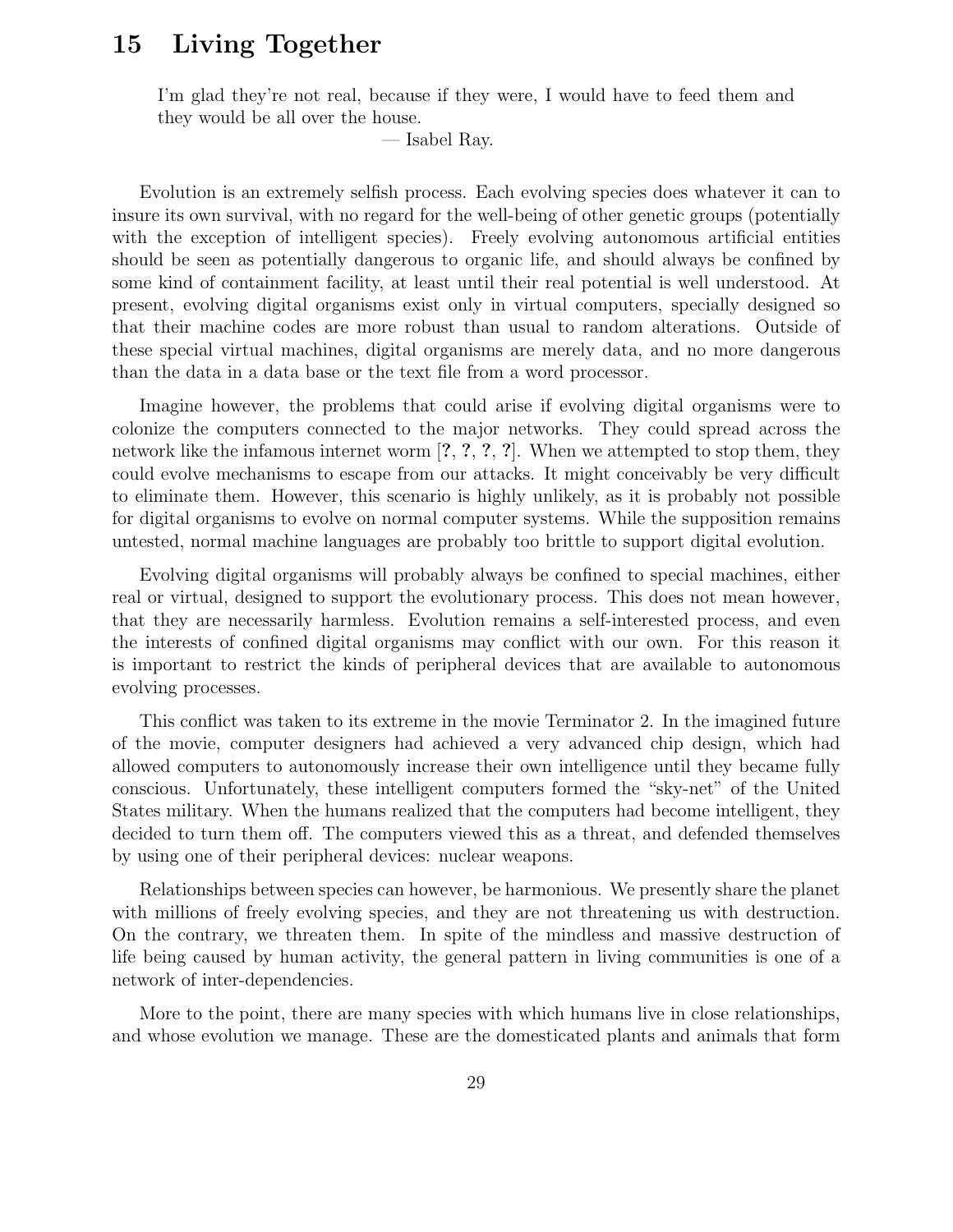the basis of our agriculture (cattle, rice), and who serve us as companions (dogs, cats, house plants). It is likely that our relationship with digital organisms will develop along the same two lines.

There will likely be carefully bred digital organisms developed by artificial selection and genetic engineering that perform intelligent data processing tasks. These would subsequently be "neutered" so that they can not replicate, and the eunuchs would be put to work in environments free from genetic operators. We are also likely to see freely evolving and/or partially bred digital ecosystems contained in the equivalent of digital aquariums (without dangerous peripherals) for our companionship and aesthetic enjoyment.

While this paper has focused on digital organisms, it is hoped that the discussions be taken in the more general context of the possibilities of any synthetic forms of life. The issues of living together become more critical for synthetic life forms implemented in hardware or wetware. Because these organisms would share the same physical space that we occupy, and possibly consume some of the same material resources, the potential for conflict is much higher than for digital organisms.

At the present, there are no self-replicating artificial organisms implemented in either hardware or wetware (with the exception of some simple organic molecules with evidently small and finite evolutionary potential  $[?, ?, ?]$ . However, there are active attempts to synthesize RNA molecules capable of replication [?, ?], and there is much discussion of the future possibility of self-replicating nano-technology and macro-robots. I would strongly urge that as any of these technologies approaches the point where self-replication is possible, the work be moved to specialized containment facilities. The means of containment will have to be handled on a case-by-case basis, as each new kind of replicating technology will have its own special properties.

There are many in the artificial life movement who envision a beautiful future in which artificial life replaces organic life, and expands out into the universe [?, ?, ?, ?, ?]. The motives vary from a desire for immortality to a vision of converting virtually all matter in the universe to living matter. It is argued that this transition from organic to metallic based life is the inevitable and natural next step in evolution.

The naturalness of this step is argued by analogy with the supposed genetic takeovers in which nucleic acids became the genetic material taking over from clays [?], and cultural evolution took over from DNA based genetic evolution in modern humans. I would point out that whatever nucleic acids took over from, it marked the origin of life more than the passing of a torch. As for the supposed transition from genetic to cultural evolution, the truth is that genetic evolution remains intact, and has had cultural evolution layered over it rather than being replaced by it.

The supposed replacement of genetic by cultural evolution remains a vision of a brave new world, which has yet to materialize. Given the ever increasing destruction of nature, and human misery and violence being generated by human culture, I would hesitate to place my trust in the process as the creator of a bright future. I still trust in organic evolution, which created the beauty of the rainforest through billions of years of evolution. I prefer to see artificial evolution confined to the realm of cyberspace, where we can more easily coexist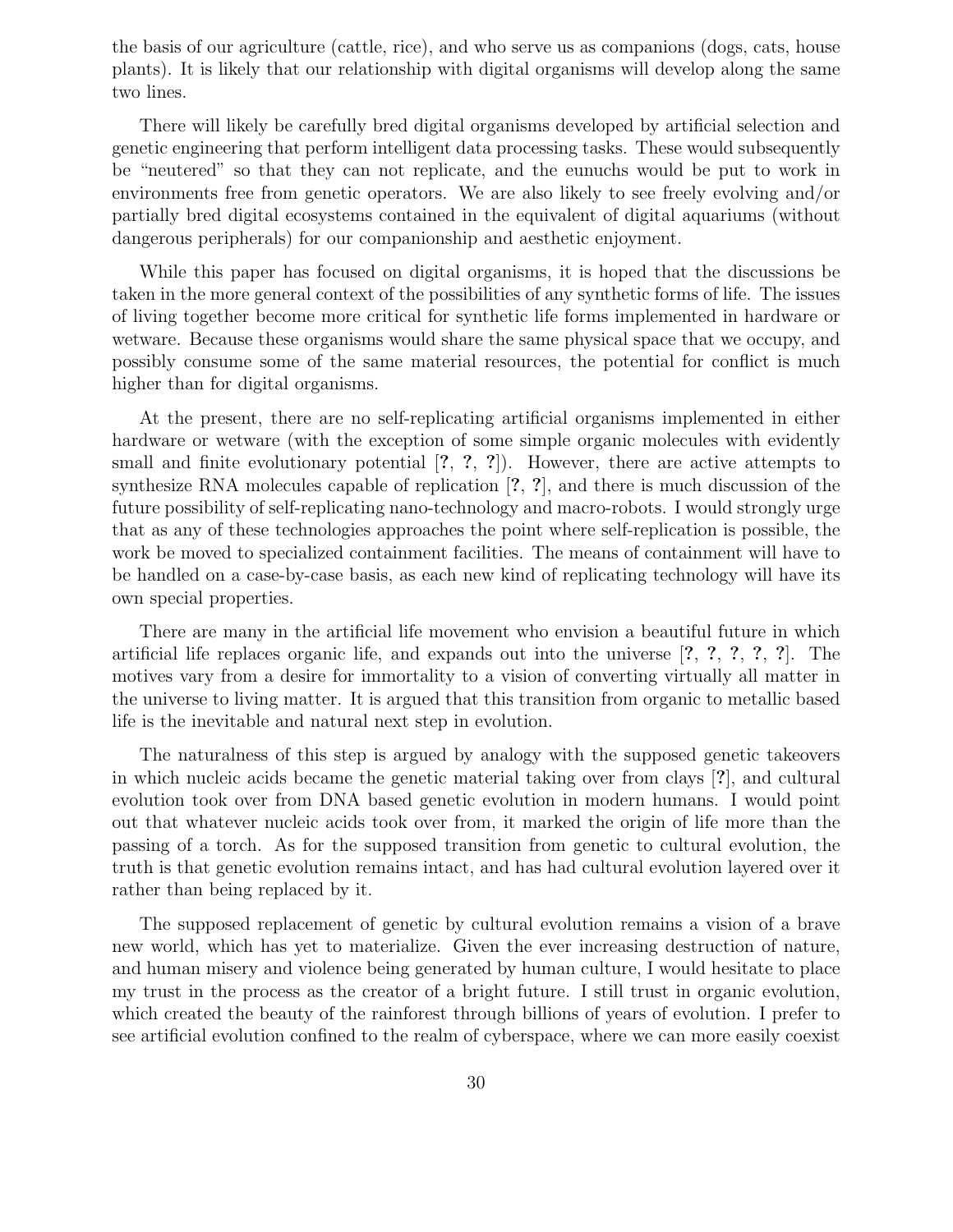with it without danger, using it to enhance our lives without having to replace ourselves.

As for the expansion of life out into the universe, I am confident that this can be achieved by organic life aided by intelligent non-replicating machines. And as for immortality, our unwillingness to accept our own mortality has been a primary fuel for religions through the ages. I find it sad that Artificial Life should become an outlet for the same sentiment. I prefer to achieve immortality in the old fashioned organic evolutionary way, through my children. I hope to die in my patch of Costa Rican rain forest, surrounded by many thousands of wet and squishy species, and leave it all to my daughter. Let them set my body out in the jungle to be recycled into the ecosystem by the scavengers and decomposers. I will live on through the rain forest I preserved, the ongoing life in the ecosystem into which my material self is recycled, the memes spawned by my scientific works, and the genes in the daughter that my wife and I created.

## 16 Challenges

For well over a century, evolution has remained a largely theoretical science. Now new technologies have allowed us to inoculate natural evolution into artificial media, converting evolution into an experimental and applied science, and at the same time, opening Pandora's box. This creates a variety of challenges which have been raised or alluded to in the preceding essay, and which will be summarized here.

Respecting the Medium If the objective is to instantiate rather than simulate life, then care must be taken in transferring ideas from natural to artificial life forms. Preconceptions derived from experience with natural life may be inappropriate in the context of the artificial medium. Getting it right is an art, which likely will take some skill and practice to develop.

However, respecting the medium is only one approach, which I happen to favor. I do not wish to imply that it is the only valid approach. It is too early to know which approach will generate the best results, and I hope that other approaches will be developed as well. I have attempted to articulate clearly this "natural" approach to synthetic life, so that those who choose to follow it may achieve greater consistency in design through a deeper understanding of the method.

Understanding Evolvability Attempts are now underway to inoculate evolution into many artificial systems, with mixed results. Some genetic languages evolve readily, while others do not. We do not yet know why, and this is a fundamental and critically important issue. What are the elements of evolvability? Efforts are needed to directly address this issue. One approach that would likely be rewarding would be to systematically identify features of a class of languages (such as machine languages), and one by one, vary each feature, to determine how evolvability is affected by the state of each feature.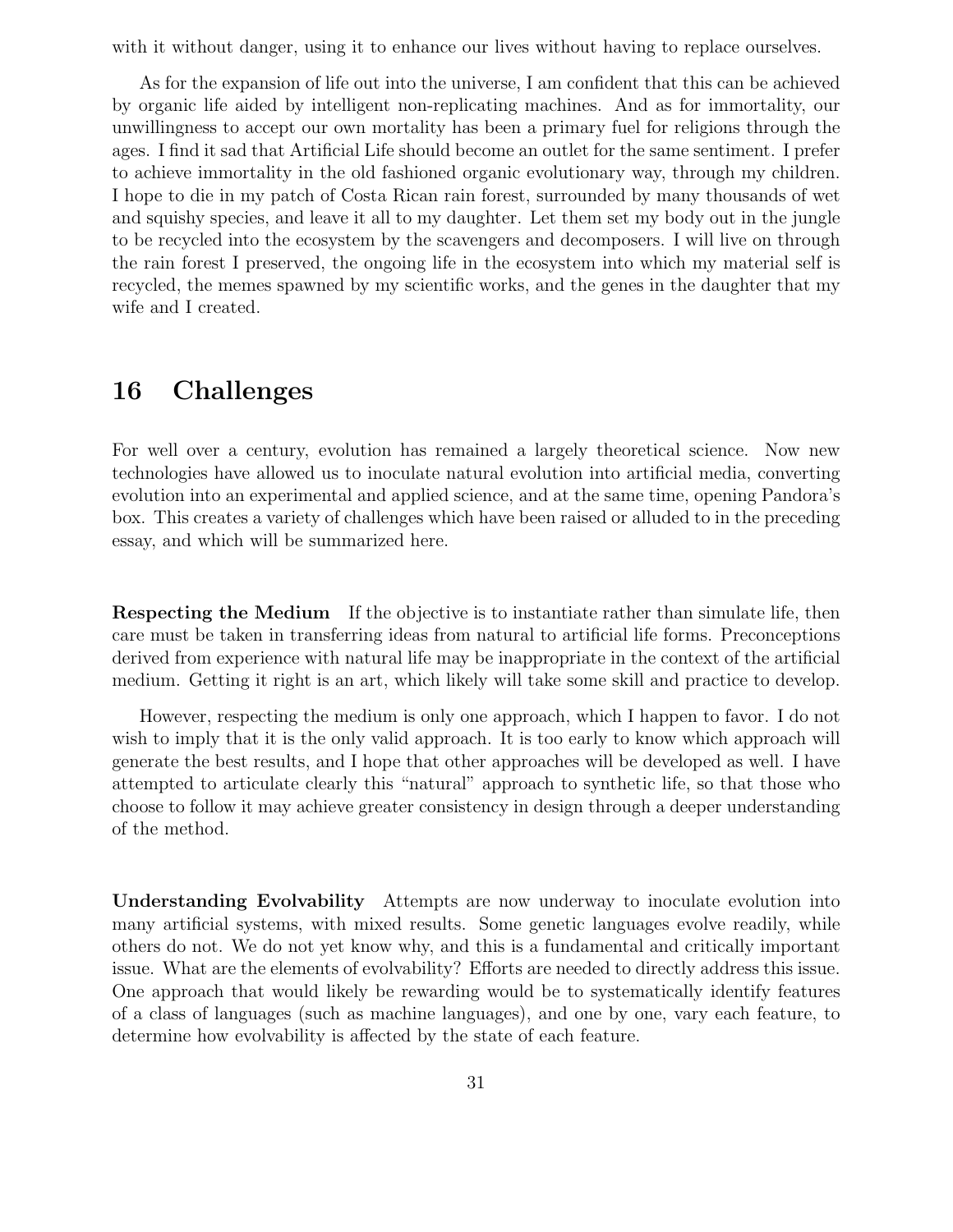Creating Organized Sexuality Organized sexuality is important to the evolutionary process. It is the basis of the species concept, and while remaining something of an enigma in evolutionary theory, clearly is an important facilitator of the evolutionary process. Yet this kind of sexuality still has not been implemented in a natural way in synthetic life systems. It is important to find ways of orchestrating organized sexuality in synthetic systems such as digital organisms, in a way in which it is not mandatory, and in which the organisms must carry out the process through their own actions.

Creating Multi-cellularity In organic life, the transition from single to multi-celled forms unleashed a phenomenal explosion of diversity and complexity. It would seem then that the transition to multi-cellular forms could generate analogous diversity and complexity in synthetic systems. In the case of digital organisms, it would also lead to the evolution of parallel processes, which could provide us with new paradigms for the design of parallel software. The creation of multi-celled digital organisms remains an important challenge.

Controlling Evolution Humans have been controlling the evolution of other species for tens of thousands of years. This has formed the basis of agriculture, through the domestication of plants and animals. The fields of genetic algorithms [?, ?], and genetic programming [?] are based on controlling the evolution of computer programs. However, we still have very little experience with controlling the evolution of self-replicating computer programs, which is more difficult. In addition, breeding complex parallel programs is likely to bring new challenges. Developing technologies for managing the evolution of complex software will be critical for harnessing the full potential of evolution for the creation of useful software.

Living Together If we succeed in harnessing the power of evolution to create complex synthetic organisms capable of sophisticated information processing and behavior, we will be faced with the problems of how to live harmoniously with them. Given evolution's selfish nature and capability to improve performance, there exists the potential for a conflict arising through a struggle for dominance between organic and synthetic organisms. It will be a challenge to even agree on what the most desirable outcome should be, and harder still to accomplish it. In the end the outcome is likely to emerge from the bottom up through the interactions of the players, rather than being decided through rational deliberations.

## 17 Acknowledgements

This work was supported by grants CCR-9204339 and BIR-9300800 from the United States National Science Foundation, a grant from the Digital Equipment Corporation, and by the Santa Fe Institute, Thinking Machines Corp., IBM, and Hughes Aircraft. This work was conducted while at: School of Life & Health Sciences, University of Delaware, Newark, Delaware, 19716, USA, ray@udel.edu; and Santa Fe Institute, 1660 Old Pecos Trail, Suite A, Santa Fe, New Mexico, 87501, USA, ray@santafe.edu.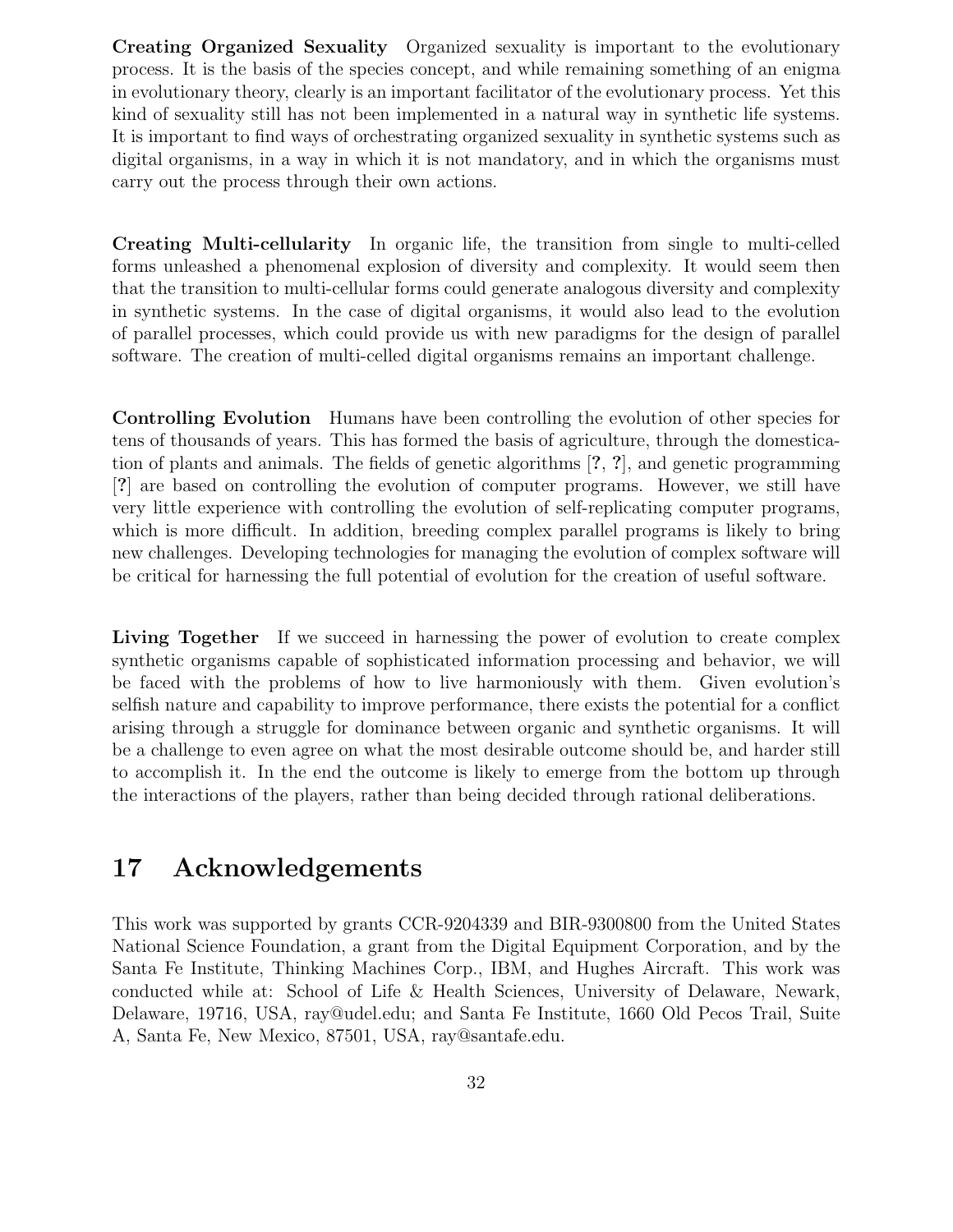# References

- [1] Adami, Chris. Unpublished. Learning and complexity in genetic auto-adaptive systems. Caltech preprint: MAP – 164, One of the Marmal Aid Preprint Series In Theoretical Nuclear Physics, October 1993. Adami has used the input-output facilities of the new Tierra languages to feed data to creatures, and select for responses that result from simple computations, not contained in the seed genome. Contact: chris@almach.caltech.edu
- [2] Anonymous. 1988. Worm invasion. Science 11-11-88: 885.
- [3] Barton-Davis, Paul. Unpublished. Independent implementation of the Tierra system, contact: pauld@cs.washington.edu.
- [4] Beaudry, Amber A., and Gerald F. Joyce. 1992. Directed evolution of an RNA enzyme. Science 257: 635–641.
- [5] Bell, Graham. 1982. The masterpiece of nature: the evolution and genetics of sexuality. Berkeley: University of California Press.
- [6] Benner, Steven A., Andrew D. Ellington, and Andreas Tauer. 1989. Modern metabolism as a palimpsest of the RNA world. Proc. Natl. Acad. Sci. U.S.A. 86: 7054–7058.
- [7] Brooks, Rodney. Unpublished. Brooks has created his own Tierra-like system, which he calls Sierra. In his implementation, each machine instruction consists of an opcode and an operand. Successive instructions overlap, such that the operand of one instruction is interpreted as the opcode of the next instruction. Contact: brooks@ai.mit.edu
- [8] Burstyn, Harold L. 1990. RTM and the worm that ate internet. Harvard Magazine 92(5): 23–28.
- [9] Buss, Leo W. 1987. The evolution of individuality. Princeton, NJ: Princeton University Press. Pp. 203.
- [10] Cairn-Smith, A. G. 1985. Seven clues to the origin of life. Cambridge: Cambridge University Press.
- [11] Carroll, L. 1865. Through the Looking-Glass. London: MacMillan.
- [12] Chao, Lin, Christopher Vargas, Brian B. Spear, and Edward C. Cox. 1983. Transposable elements as mutator genes in evolution. Nature 303: 633–635.
- [13] Charlesworth, B. 1976. Recombination modification in a fluctuating environment, Genetics 83: 181–195.
- [14] Darwin, Charles. 1859. On the origin of species by means of natural selection or the preservation of favored races in the struggle for life. London: Murray.
- [15] Davidge, Robert. 1992. Processors as organisms. CSRP 250. School of Cognitive and Computing Sciences, University of Sussex. Presented at the ALife III conference. Contact: robertd@cogs.susx.ac.uk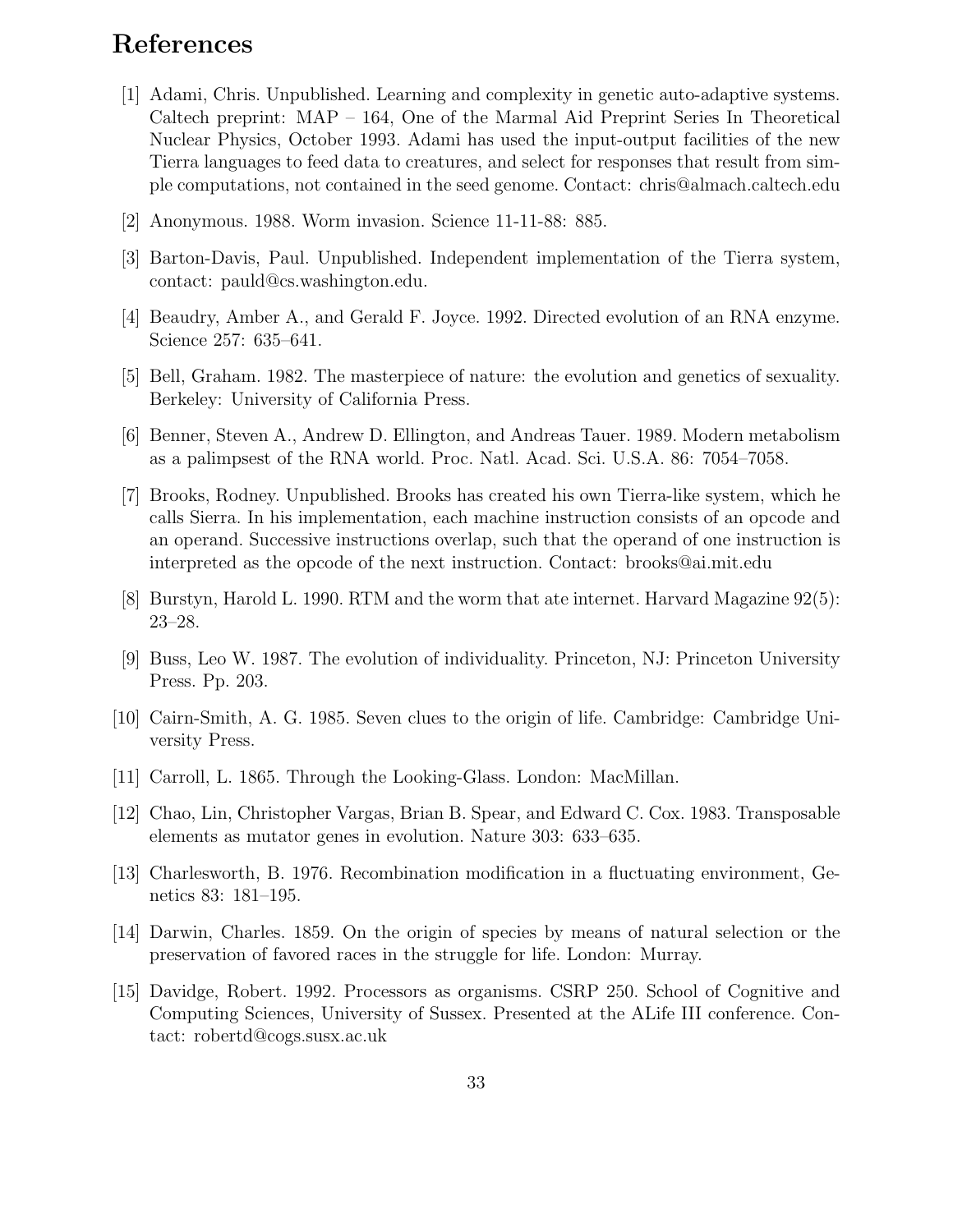- [16] Davidge, Robert. 1993. Looping as a means to survival: playing Russian roulette in a harsh environment. In: Self organization and life: from simple rules to global complexity, proceedings of the second European conference on artificial life. Contact: robertd@cogs.susx.ac.uk
- [17] Davidson, Eric H., and Roy J. Britten. 1979. Regulation of gene expression: Possible role of repetitive sequences. Science 204: 1052–1059.
- [18] Dayhoff, Judith. 1990. Neural network architectures. New York: Van Nostrand Reinhold. Pp. 259.
- [19] DeAngelis, D., and L. Gross [eds]. 1992. Individual based models and approaches in ecology. New York: Chapman and Hill.
- [20] de Groot, Marc. Unpublished. Primordial soup, a Tierra-like system that has the additional ability to spawn self-reproducing organisms from a sterile soup. Contact: marc@kg6kf.ampr.org, marc@toad.com, marc@remarque.berkeley.edu
- [21] Doolittle, W. Ford, and Carmen Sapienza. 1980. Selfish genes, the phenotype paradigm and genome evolution. Nature 284: 601–603.
- [22] Eigen, Manfred. 1993. Viral quasispecies. Scientific American 269(1): 32–39. July 1993.
- [23] Farmer, J. D. & Belin, A. Artificial life: the coming evolution. Proceedings in celebration of Murray Gell-Mann's 60th Birthday. Cambridge: University Press. (Reprinted in Artificial Life II. Pp. 815–840.)
- [24] Feferman, Linda. 1992. Simple rules... complex behavior [video]. Santa Fe, NM: Santa Fe Institute. Contact: fef@santafe.edu, 0005851689@mcimail.com
- [25] Feng, Q., Park, T. K. & Rebek, J. 1992. Science 254: 1179–1180.
- [26] Ghiselin, Michael. 1974. The economy of nature and the evolution of sex. Berkeley: University of California Press.
- [27] Goldberg, D. E. 1989. Genetic algorithms in search, optimization, and machine learning. Reading, MA: Addison-Wesley.
- [28] Gould, Steven J. 1989. Wonderful life. W. W. Norton & Company, Inc. Pp. 347.
- [29] Gray, James. Unpublished. Natural selection of computer programs. This may have been the first Tierra-like system, but evolving real programs on a real rather than a virtual machine, and predating Tierra itself: "I have attempted to develop ways to get computer programs to function like biological systems subject to natural selection.... I don't think my systems are models in the usual sense. The programs have really competed for resources, reproduced, run, and 'died'. The resources consisted primarily of access to the CPU and partition space.... On a PDP11 I could have a population of programs running simultaneously." Contact: Gray.James L+@northport.va.gov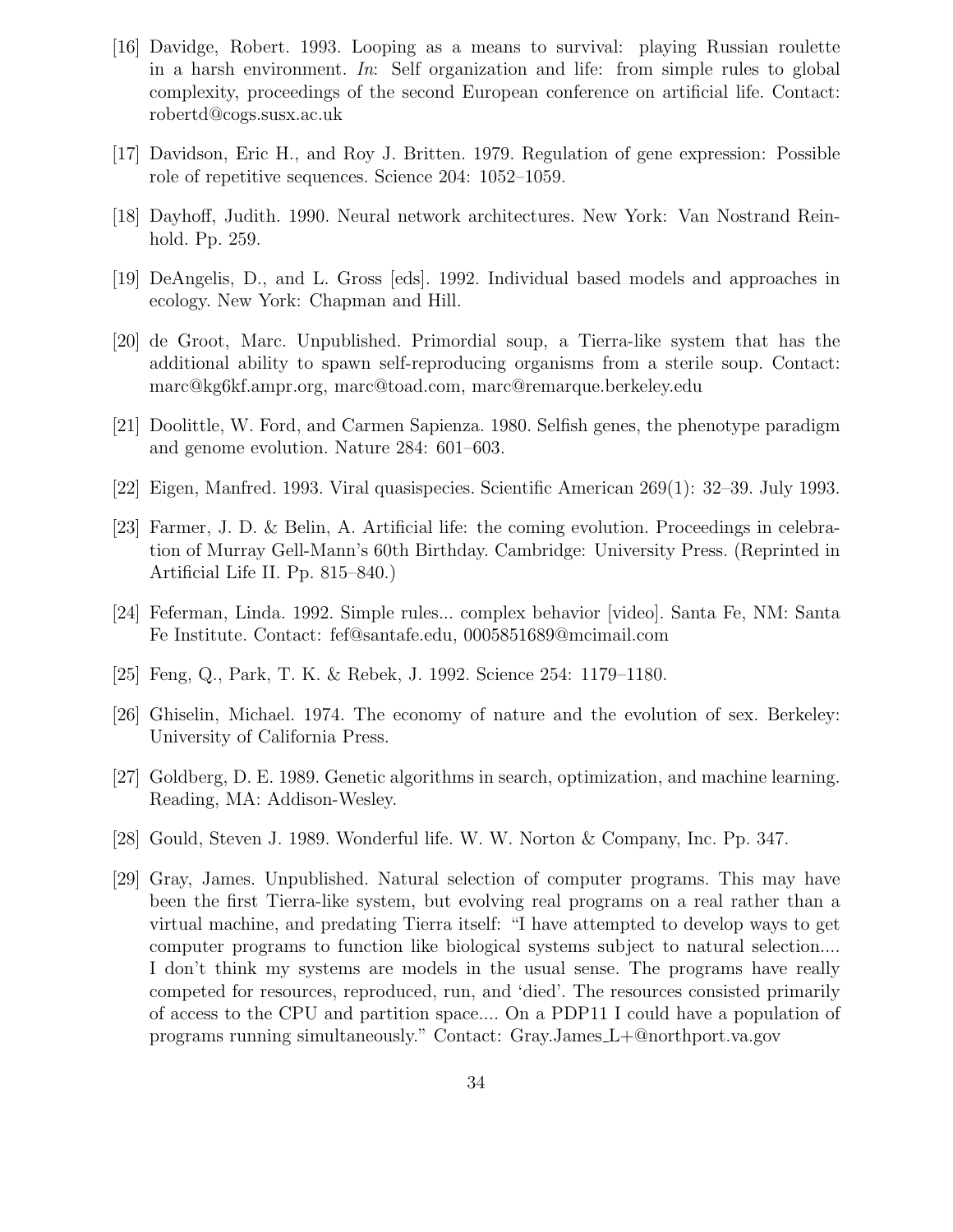- [30] Green, Melvin M. 1988. Mobile DNA elements and spontaneous gene mutation. In M. E. Lambert, J. F. McDonald, I. B. Weinstein [eds.]: Eukaryotic transposable elements as mutagenic agents. Pp. 41–50. Banbury Report 30, Cold Spring Harbor Laboratory.
- [31] Halvorson, Herlyn O., and Albert Monroy. 1985. The origin and evolution of sex. New York: A. R. Liss.
- [32] Hapgood, Fred. 1979. Why males exist: an inquiry into the evolution of sex. New York: William Morrow.
- [33] Hertz, John, Anders Krogh, and Richard G. Palmer. 1991. Introduction to the theory of neural computation. Addison-Wesley Publishing Co. Pp. 327.
- [34] Hogeweg, P. 1989. Mirror beyond mirror: puddles of life. In: Langton, C. [ed], Artificial Life, Santa Fe Institute Studies in the Sciences of Complexity, vol. VI, 297–316. Redwood City, CA: Addison-Wesley.
- [35] Holland, John Henry. 1975. Adaptation in natural and artificial systems: an introductory analysis with applications to biology, control, and artificial intelligence (Univ. of Michigan Press, Ann Arbor).
- [36] Hong, J. I., Feng, Q., Rotello, V. & Rebek, J. 1992. Competition, cooperation, and mutation: improving a synthetic replicator by light irradiation. Science 255: 848–850.
- [37] Huston, Michael. 1979. A general hypothesis of species diversity, American Naturalist 113: 81–101.
- [38] Huston, Michael. 1992. Biological diversity and human resources. Impact of science on society 166: 121–130.
- [39] Huston, Michael. 1993. Biological diversity: the coexistence of species on changing landscapes. Cambridge University Press.
- [40] Huston, M., DeAngelis, D., and Post, W. 1988. New computer models unify ecological theory. Bioscience 38(10): 682–691.
- [41] Jelinek, Warren R., and Carl W. Schmid. 1982. Repetitive sequences in eukaryotic DNA and their expression. Annual Reviews of Biochemistry 51: 813–844.
- [42] Joyce, Gerald F. 1992. Directed molecular evolution. Scientific American, December 1992: 90–97.
- [43] Kampis, George. 1993. Coevolution in the computer: the necessity and use of distributed code systems. Printed in the ECAL93 proceedings, Brussels. Contact: gk@cfnext.physchem.chemie.uni-tuebingen.de
- [44] Kampis, George. 1993. Life-like computing beyond the machine metaphor. In: R. Paton [ed]: Computing with biological metaphors, London: Chapman and Hall. Contact: gk@cfnext.physchem.chemie.uni-tuebingen.de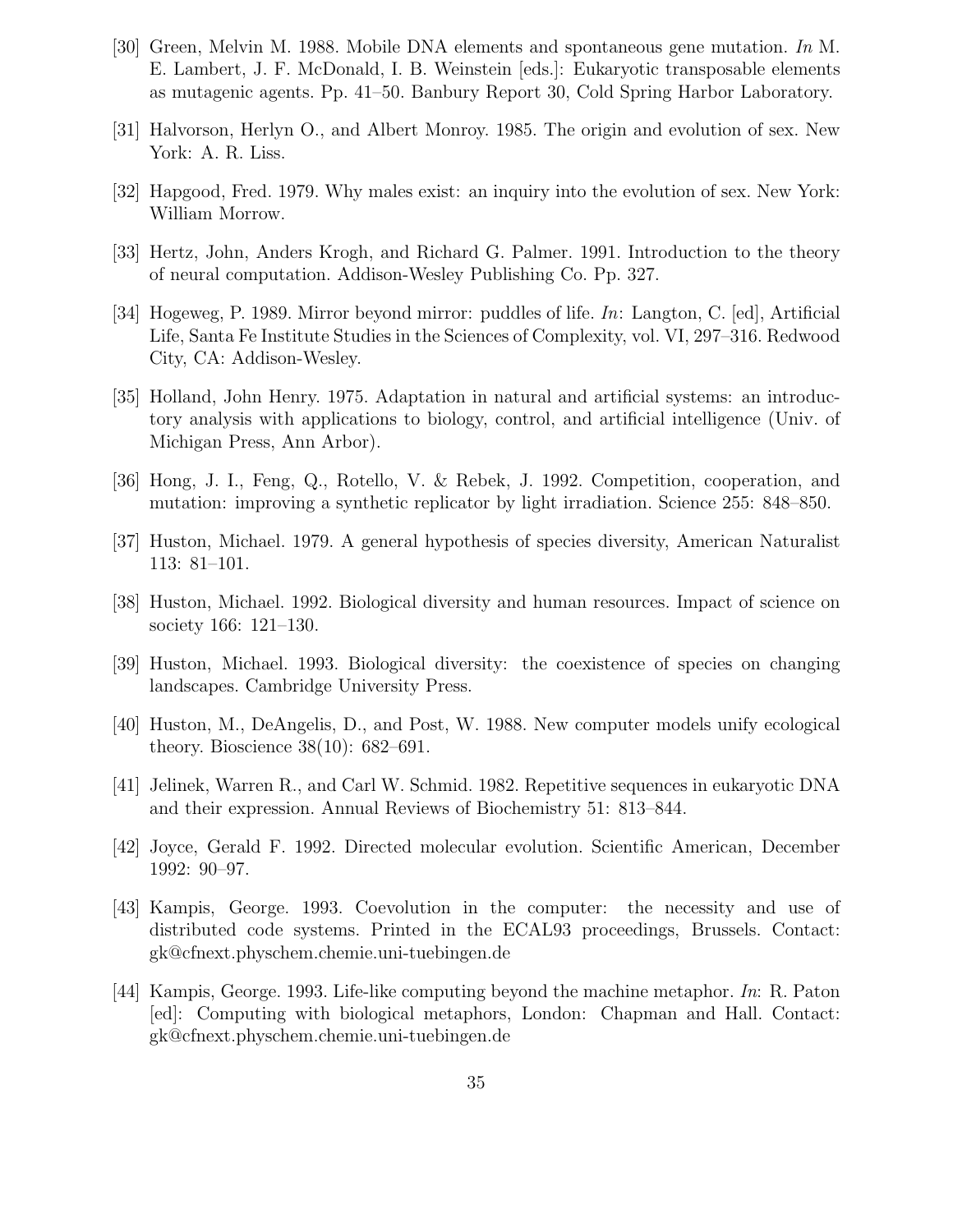- [45] Kauffman, Stuart A. 1993. The origins of order, self-organization and selection in evolution. Oxford University Press. Pp. 709.
- [46] Kerem, Bat-sheva, Johanna M. Rommens, Janet A. Buchanan, Danuta Markiewicz, Tara K. Cox, Aravinda Chakravarti, Manuel Buchwald, and Lap-Chee Tsui. 1989. Identification of the cystic fibrosis gene: genetic analysis. Science 245: 1073–1080.
- [47] Koza, John R. 1992. Genetic programming, on the programming of computers by means of natural selection. Cambridge, MA: MIT Press.
- [48] Langton, C. G. 1986. Studying artificial life with cellular automata. Physica 22D: 120– 149.
- [49] Levy, Steven. 1992. Artificial Life, the quest for a new creation. Pantheon Books, New York. Pp. 390.
- [50] Levy, Steven. 1992. A-Life Nightmare. Whole Earth Review #76, Fall 1992, p. 22.
- [51] Litherland, J. 1993. Open-ended evolution in a computerised ecosystem. A Masters of Science dissertation in the Department of Computer Science, Brunel University. Contact: david.martland@brunel.ac.uk
- [52] Mac Arthur, Robert H., and Edward O. Wilson. 1967. The theory of island biogeography. Princeton University Press. Pp. 203.
- [53] Maley, Carlo C. 1993. A model of early evolution in two dimensions. Masters of Science thesis, Zoology, New College, Oxford University. Contact: cmaley@oxford.ac.uk
- [54] Manousek, Wolfgang. 1992. Spontane Komplexitaetsentstehung TIERRA, ein Simulator fuer biologische Evolotion. Diplomarbeit, Universitaet Bonn, Germany, Oktober 1992. Contact: Kurt Stueber, stueber@vax.mpiz-koeln.mpg.d400.de
- [55] Margulis, Lynn, and Dorion Sagan. 1986. Origin of sex. New Haven: Yale University Press.
- [56] Marx, Jean L. 1989. The cystic fibrosis gene is found. Science 245: 923–925.
- [57] Maynard Smith, J. 1971. What use is sex?, J. Theoret. Biol. 30: 319–335.
- [58] Maynard Smith, J. 1992. Byte-sized evolution. Nature 355: 772–773.
- [59] Maynard Smith, J, Christopher G. Dowson, and Brian G. Spratt. 1991. Localized sex in bacteria. Nature 349: 29–31.
- [60] Mead, Carver. 1993. Analog VLSI and neural systems. Addison-Wesley Publishing Co. Pp. 371.
- [61] Michod, Richard E., and Bruce R. Levin. 1988. The evolution of sex: an examination of current ideas. Sunderland, MA: Sinauer Associates.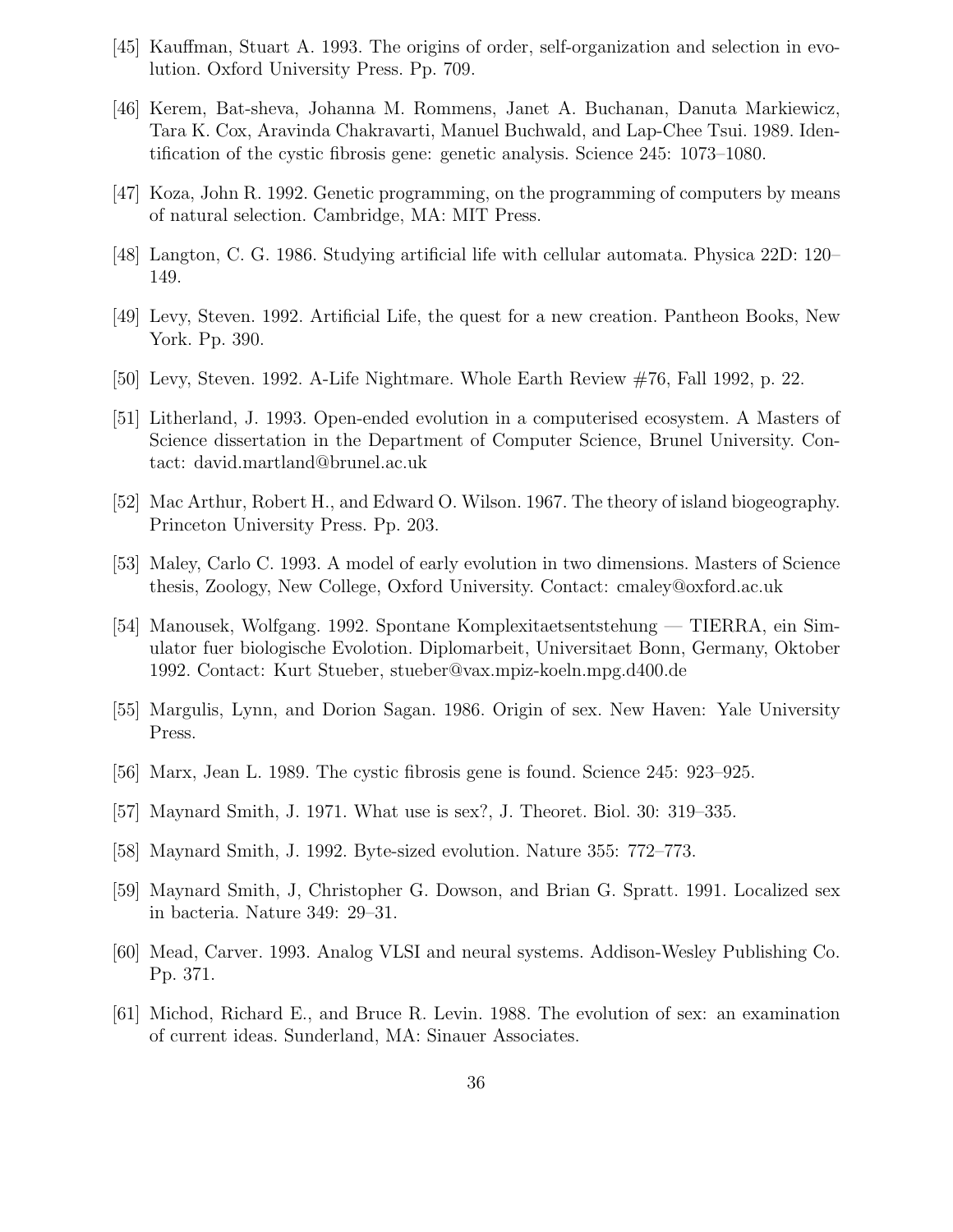- [62] Moravec, Hans. 1988. Mind Children: the future of robot and human intelligence. Cambridge, MA: Harvard University Press.
- [63] Moravec, Hans. 1989. Human culture: a genetic takeover underway. In: Langton, C. [ed], Artificial Life, Santa Fe Institute Studies in the Sciences of Complexity, vol. VI, 167–199. Redwood City, CA: Addison-Wesley.
- [64] Moravec, Hans. 1993. Pigs in cyberspace. Extropy #10, Winter/Spring, 1993.
- [65] Morris, S. Conway. 1989. Burgess shale faunas and the Cambrian explosion. Science 246: 339–346.
- [66] Nowick, J., Feng, Q., Tijivikua, T., Ballester, P. & Rebek, J. 1991. Journal of the American Chemical Society 113: 8831–8839.
- [67] Orgel, L. E., and F. H. C. Crick. 1980. Selfish DNA: the ultimate parasite. Nature 284: 604–607.
- [68] Rasmussen, Steen, Carsten Knudsen, Rasmus Feldberg, and Morten Hindsholm. 1990. The coreworld: emergence and evolution of cooperative structures in a computational chemistry. Physica D 42: 111–134.
- [69] Rasmussen, S., C. Knudsen, and R. Feldberg. 1991. Dynamics of programmable matter. In: Langton, C., C. Taylor, J. D. Farmer, & S. Rasmussen [eds], Artificial Life II, Santa Fe Institute Studies in the Sciences of Complexity, vol. X, 211–254. Redwood City, CA: Addison-Wesley.
- [70] Ray, T. S. 1979. Slow-motion world of plant 'behavior' visible in rainforest. Smithsonian 9(12): 121–30.
- [71]  $\_\_\_\_\_\$  1991. An approach to the synthesis of life. In: Langton, C., C. Taylor, J. D. Farmer, & S. Rasmussen [eds], Artificial Life II, Santa Fe Institute Studies in the Sciences of Complexity, vol. X, 371–408. Redwood City, CA: Addison-Wesley.
- [72]  $\Box$  1991. Population dynamics of digital organisms. In: Langton, C. G. [ed.], Artificial Life II Video Proceedings. Redwood City, CA: Addison Wesley.
- [73]  $\_\_\_\_\_\$  1991. Is it alive, or is it GA? In: Belew, R. K., and L. B. Booker [eds.], Proceedings of the 1991 International Conference on Genetic Algorithms, 527–534. San Mateo, CA: Morgan Kaufmann.
- [74]  $\Box$  1991. Evolution and optimization of digital organisms. In: Billingsley K. R., E. Derohanes, H. Brown, III [eds.], Scientific Excellence in Supercomputing: The IBM 1990 Contest Prize Papers, Athens, GA, 30602: The Baldwin Press, The University of Georgia.
- [75] . 1992. Foraging behaviour in tropical herbaceous climbers (Araceae). Journal of Ecology. 80: 189–203.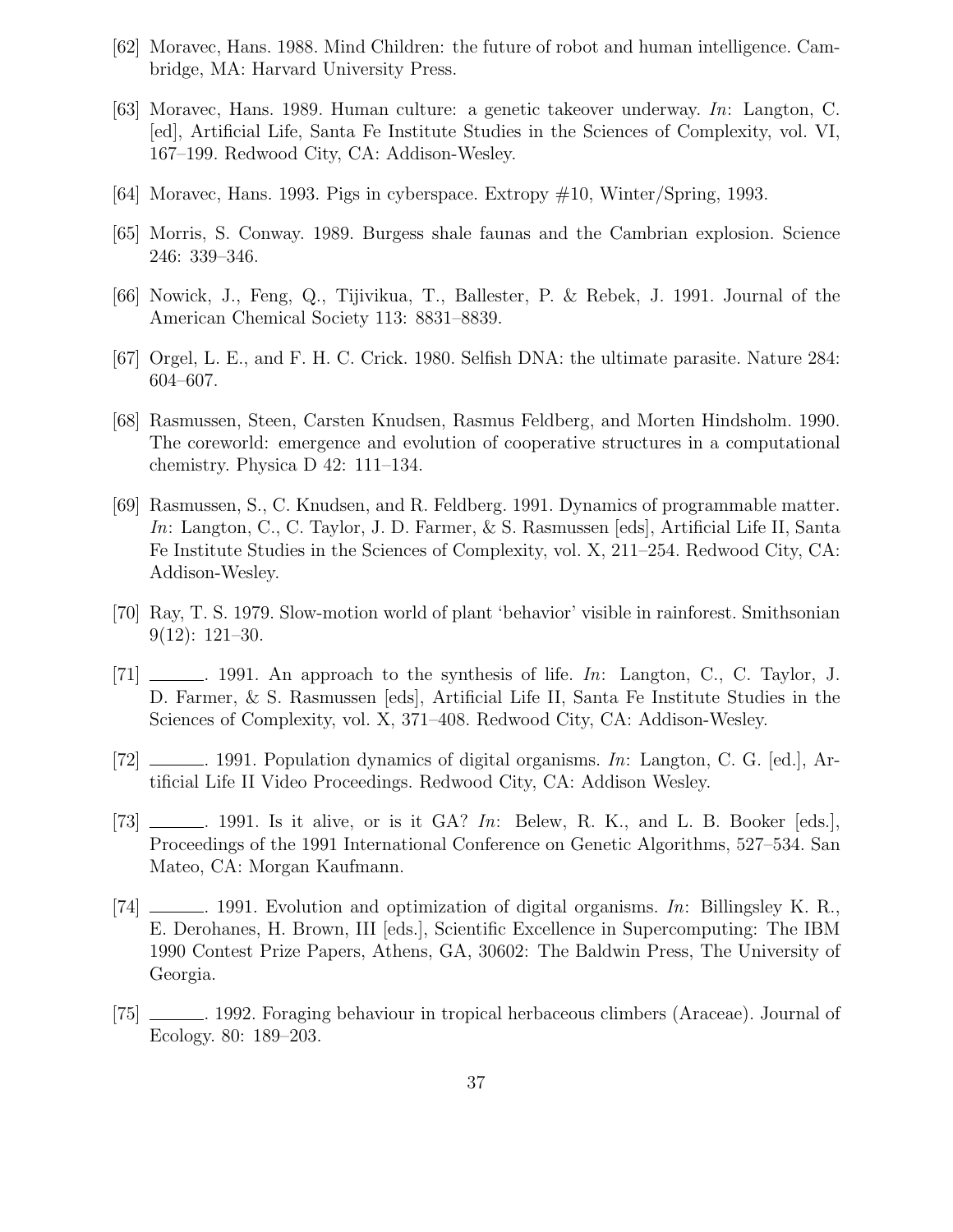- [76] . 1992. Tierra.doc. Documentation for the Tierra Simulator V4.0, 9–9–92. Newark, DE: Virtual Life. The full source code and documentation for the Tierra program is available by anonymous ftp at: tierra.slhs.udel.edu [128.175.41.34] and life.slhs.udel.edu [128.175.41.33], or by contacting the author.
- [77]  $\quad$ . In press. Evolution and complexity. In: Cowan, George A., David Pines and David Metzger [eds.], Complexity: Metaphor and Reality. Addison-Wesley Publishing Co.
- [78]  $\Box$  In press. Evolution, complexity, entropy, and artificial reality. Physica D.
- [79] Rommens, Johanna M., Michael C. Iannuzzi, Bat-sheva Kerem, Mitchell L. Drumm, Georg Melmer, Michhael Dean, Richard Rozmahel, Jeffery L. Cole, Dara Kennedy, Noriko Hidaka, Martha Zsiga, Manuel Buchwald, John R. Riordan, Lap-Chee Tsui, Francis S. Collins. 1989. Identification of the cystic fibrosis gene: chromosome walking and jumping. Science 245: 1059–1065.
- [80] Riordan, John R., Johanna M. Rommens, Bat-sheva Kerem, Noa Alon, Richard Rozmahel, Zbyszko Grzelczak, Julian Zielenski, Si Lok, Natasa Plavsic, Jia-Ling Chou, Mitchell L. Drumm, Michael C. Lannuzzi, Francis S Collins, Lap-Chee Tsui. 1989. Identification of the cystic fibrosis gene: cloning and characterization of complementary DNA. Science 245: 1066–1073.
- [81] Skipper, Jakob. 1992. The computer zoo evolution in a box. In: Francisco J. Varela and Paul Bourgine [eds.], Toward a practice of autonomous systems, proceedings of the first European conference on Artificial Life. MIT Press, Cambridge, MA. Pp. 355–364. Contact: Jakob.Skipper@copenhagen.ncr.com
- [82] Sober, E. 1984. The nature of selection. MIT Press, Cambridge, MA.
- [83] Spafford, Eugene H. 1989. The internet worm program: an analysis. Computer Communication Review 19(1): 17–57. Also issued as Purdue CS technical report TR-CSD-823. Contact: spaf@purdue.edu
- [84] Spafford, Eugene H. 1989. The internet worm: crisis and aftermath. CACM 32(6): 678– 687. Contact: spaf@purdue.edu
- [85] Stanley, Steven M. 1973. An ecological theory for the sudden origin of multicellular life in the late precambrian, Proc. Nat. Acad. Sci. 70: 1486–1489.
- [86] Stearns, Steven C. 1987. The evolution of sex and its consequences. Boston: Birkhäuser Verlag.
- [87] Strickberger, Monroe W. 1985. Genetics. Macmillan Publishing Co. New York.
- [88] Strong, D. R. and T. S. Ray. 1975. Host tree location behavior of a tropical vine (Monstera gigantea) by skototropism. Science, 190: 804–06.